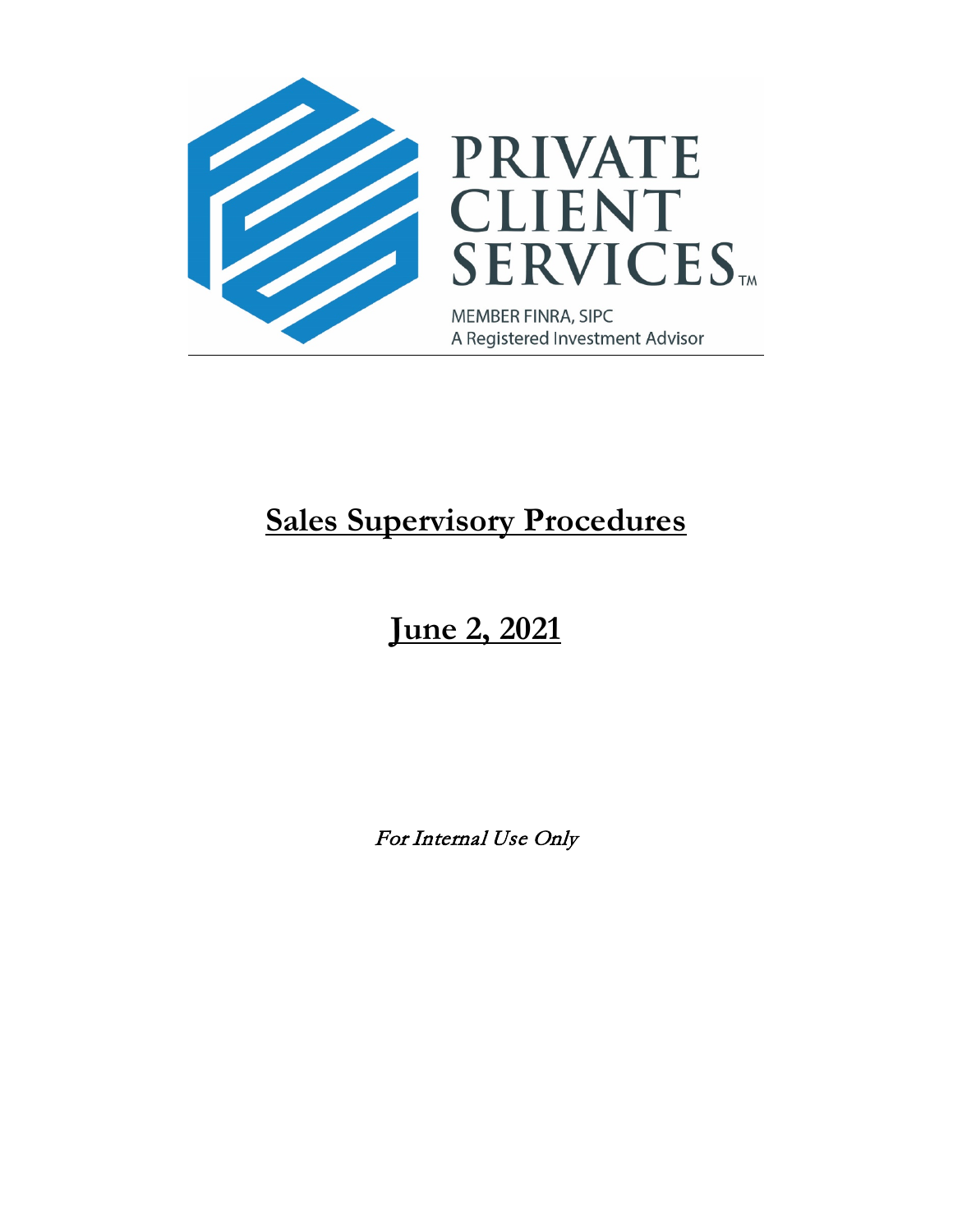### **Contents:**

### **Introduction and Forms**

Section 1 Introduction Section 2 Forms

### **Onboarding**

Section 3 New Hire Due Diligence Section 4 Registrations and Licensing

### **New Business**

Section 5 Product Review Desk Regulation Best Interest and Suitability Senior Investors and other Specified Adults New Accounts Transaction Reviews Account Reviews Front Running / Insider Trading

### **Other Branch Activities**

Section 6 Logs (Correspondence, Customer Funds, Securities, Gifts) and Other Compliance **Disclosures** 

- Section 7 Complaints
- Section 8 Disciplinary Actions
- Section 9 Heightened Supervision
- Section 10 Communication with the Public
- Section 11 Cold Calling
- Section 12 Political Contributions
- Section 13 Trade Errors and Corrections
- Section 14 Receipt of Funds and Anti Money Laundering
- Section 15 Representative Changes

### **Branch Offices**

- Section 16 Delegation of Duties
- Section 17 Regulator Communications and Inspections
- Section 18 Facilities and Information Security
- Section 19 Registered Location Inspections (Compliance and OSJ Managing Principals)

### **Exhibits**

- Exhibit 1 New Accounts CAF Review
- Exhibit 2 Jaccomo Trade Alerts
- Exhibit 3 Jaccomo Account Alerts
- Exhibit 4 Jaccomo Home Office Reviewer Guide
- Exhibit 5 Product Reviews
- Exhibit 6 Common Compliance Disclosures and Notes
- Exhibit 7 OSJ Principal Trade Review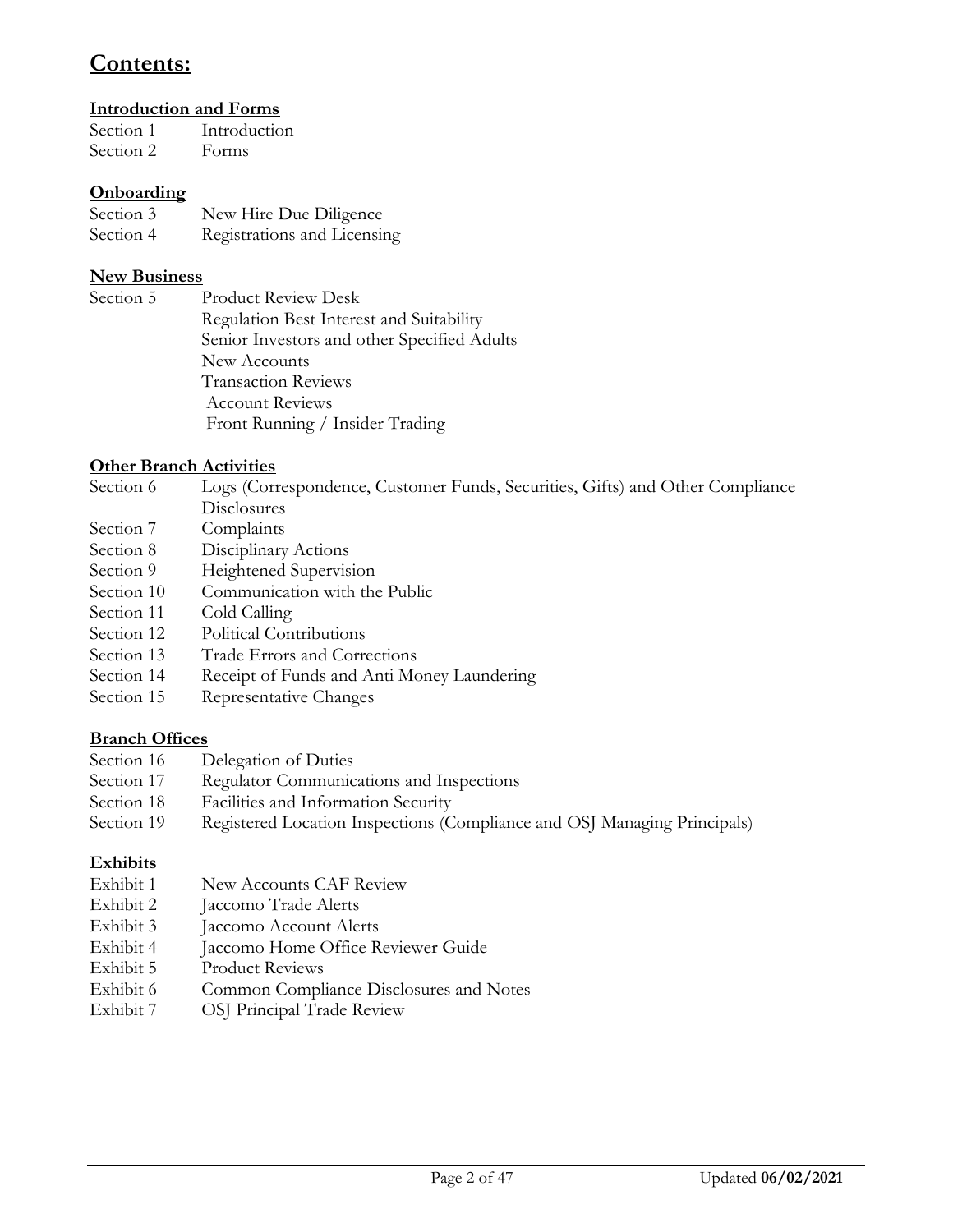### **SSP Section 1. Introduction**

The culture of compliance at Private Client Services LLC ("PCS") is built on the premise "do the right thing". Managing Principals are an integral part of that culture. PCS recognizes and relies on your level of industry knowledge, years of experience and relationships with the Registered Representatives ("RR") and staff that report to you. We are committed to partnering with you to provide open dialogue and meaningful guidance, along with effective and efficient tools, to not just maintain but grow our culture of compliance in the ever evolving securities industry. Best interest of the client has been a guiding principle at PCS since long before the SEC articulated regulations on the subject.

The importance of supervision and compliance with applicable rules and regulations cannot be overstated. Failure to adequately supervise the activities of registered and associated persons may result in fines, censures and other sanctions against the RR, Managing Principal and /or PCS. Additional manuals have been prepared to assist Managing Principals in ensuring compliance with the rules and regulations of the SEC, FINRA, applicable state jurisdictions and PCS policies related to retail brokerage sales activity. This manual should be read in conjunction with **PCS Written Supervisory Procedures** ("WSP"), **PCS Compliance Manual, PCS AML Manual, PCS Code of Ethics and Insider Trading Policy Manual** and **PCS Information Security Policy Manual.** (See [www.pcsbd.net](http://www.pcsbd.net/) / **Advisor Resource Center / Policy and Procedure Manuals)**

Supervision of fee-based advisory accounts is not addressed in this manual. See **PCS Advisor Resource Center / IA Policies and Procedures Manual.** 

Managing Principals are expected to:

- Implement controls and reviews in accordance with PCS policies and procedures;
- Evaluate the need to change procedures or implement corrective actions;
- Clearly define the lines of responsibility and authority in your office(s);
- Prepare and/or maintain books and records in accordance with PCS policies;
- Maintain regular communication with PCS Compliance regarding the above expectations or other matters of concern.

Managing Principals are obligated to be familiar with current versions of the manuals referenced above. Each Managing Principal should maintain copies of the manuals. These resources should not be construed as all inclusive, but rather as guidelines in conducting daily supervisory functions. Issues that cannot be resolved by reference to these manuals should be directed to the Compliance Department.

Any significant changes to SEC, FINRA, state or PCS's internal policies will result in updates to this or other applicable manual and/or the WSP Manual, which will be communicated by PCS in a timely manner. The contents of these manuals are considered confidential and should not be shared with any third party without the express written consent of PCS.

This manual is organized with the chronology of a registered rep at PCS in mind. It moves from onboarding, to new business, to other branch activities, to branch office requirements. As used in this manual, the term "Managing Principal" includes both OSJ Managing Principals and Home Office Managing Principals unless stated otherwise.

### **1.1 General Supervision**

• RRs must be assigned to a Managing Principal holding the proper principal registrations.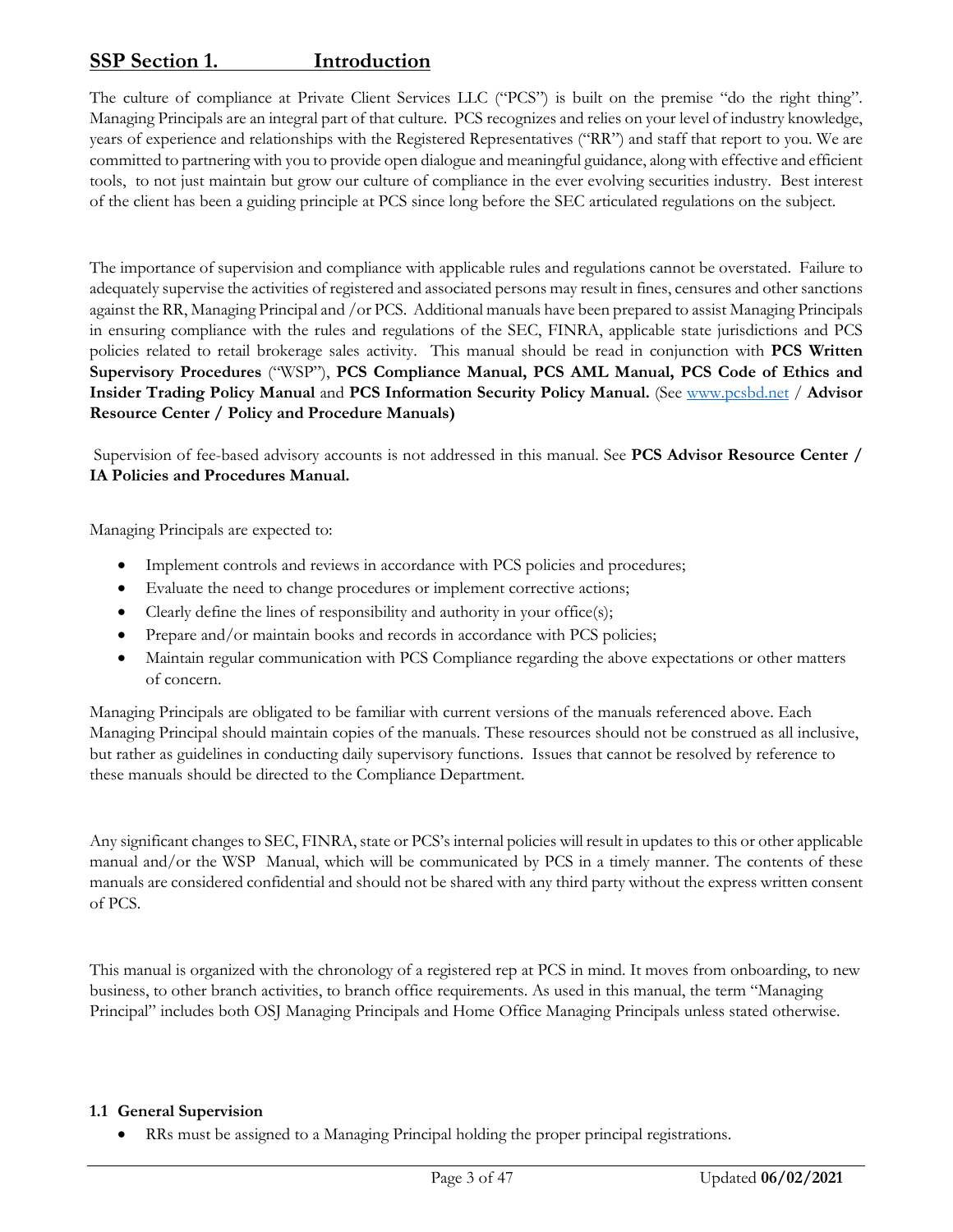- Compliance will provide each new PCS RR with a copy of the **WSP Manual** and the **Compliance Manual**. RRs will be required to sign and return to Compliance an acknowledgment that they have read, understand and will abide by the policies and procedures therein.
- The Registrations Department will confirm RRs are properly registered prior to conducting any business.
- A Managing Principal who also acts as an RR (i.e., open and service customer accounts) must have their respective Managing Principal approve and review their activity as an RR.

### **SSP Section 2. Forms**

Forms referenced in this manual are designated in **bold type**.

### **2.01 Forms Location**

PCS has created a series of forms to assist Managing Principals in their supervisory responsibilities. These forms are maintained in a shared drive on the PCS network, to which each Managing Principal has access:

This PC > pcs (\\kfgts) (V:) > PCS Managing Principals > \_Forms

Additional forms which are used more broadly by the field are located on **the PCS Advisor Resource Center / Forms Library.** In the Forms Library, the **Forms and Transactions Checklist** shows which forms are required for various account types and transactions.

### **SSP Section 3 New Hire Due Diligence**

Please refer to **PCS Advisor Resource Center /Registration** for detailed instructions on the registration type of a potential new hire. Instructions include:

- Dually Registered Representative
- Registered Representative
- Registered Sales Assistant
- Non-registered Fingerprint / Access Person

The Firm must conduct a reasonable investigation of all persons applying for registration or association with PCS and bring to the immediate attention of the Onboarding Department any facts that may disqualify the applicant from registration with FINRA.

Prior to extending an offer of contracting to an applicant, the Firm must obtain a pre-hire consent form from the applicant. The Onboarding Department will complete a background search, including FINRA, criminal and credit checks. Any person with a "statutory disqualification" as defined by FINRA, will be disqualified from contracting with PCS unless prior approval is received from the CEO and CCO.

Any disclosed "yes" answers on the applicant's record indicating disciplinary actions or pending investigations and/or complaints require the candidate to be cleared by Senior Management prior to extending an offer of contracting. The Onboarding Team will review each U-4 for any disciplinary disclosures.

PCS requires a completed Disclosure Reporting Page ("DRP") and possible supporting documentation (e.g., copies of customer's complaints, arbitration findings, etc.) for all "yes" answers on an applicant's U-4 disclosure pages. The Onboarding Team, Compliance, Senior Management and OSJ Managing Principals must review each disclosed event and determine that the candidate does not present an unacceptable potential compliance risk before submission to the Registration Department.

The Onboarding Team must determine if the RR is receiving vested residual income from insurance business and whether the appointment must stay active in order to receive said income. Any such income should be reported as an Outside Business Activity.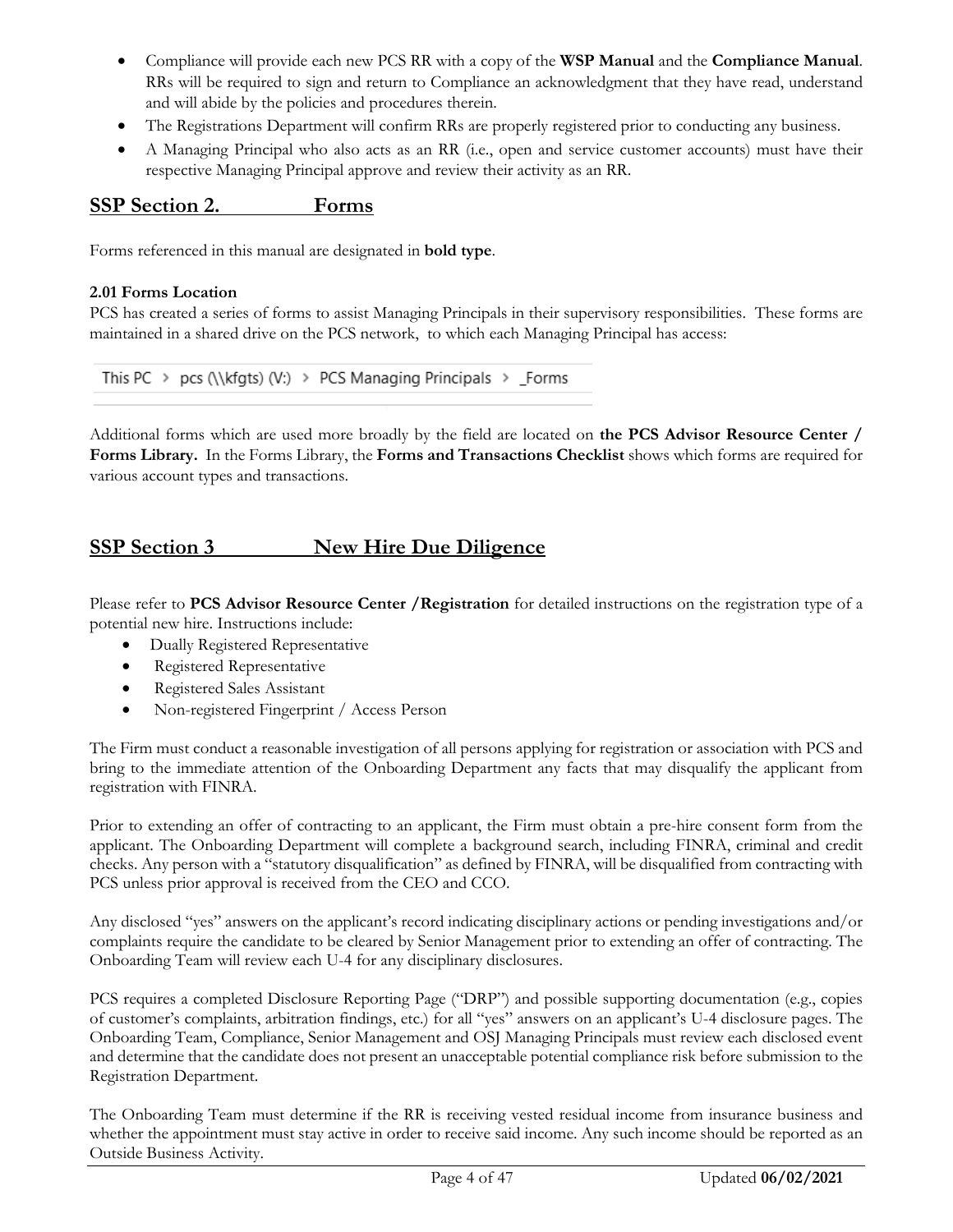The Registration Department is responsible for:

- Opening exam windows with FINRA;
- Submitting the Form U-4 to FINRA/CRD to register an employee or update U-4 information;
- Submitting the Form U-5 to the FINRA/CRD to terminate a registered employee.

### **3.01 Separation/Termination of Registration**

Upon termination or receipt of a resignation letter, the Managing Principal must notify Registrations and ensure that any security badges, physical keys, tokens, corporate cards, laptop and any other item that is the property of PCS is retrieved. Registrations will coordinate with the Onboarding Team and IT to disable all system access, reallocate or book clients to the house, ensure the individual is removed from all internal mailboxes, and ensure any firm e-mail is suspended from receiving external e-mail.

### **SSP Section 4 Registration and Licensing (Branch and RR)**

This section should be read in conjunction with the **PCS Compliance Manual / Registration and Licensing** section. Some of the material is repeated here for emphasis.

- It is important that PCS, and its associated persons who engage in a securities business, are fully registered with the appropriate self-regulatory organizations ("SRO") and state jurisdictions.
- Retail securities activities, both solicited or unsolicited, are permitted to take place only in those states where BOTH the firm and the salesperson(s) are registered.
- There may be some registration exemptions where the customer is deemed to be 'institutional.'
- Contact Registrations or the Compliance Department If you have any questions regarding appropriate SRO or state licensing.

### **4.1 Registration Policies**

- 1. State registration in the client's state of residence is required prior to recommending/accepting/executing trades. Commissions will not be paid and the trade is subject to cancellation if the RR is not properly licensed.
- 2. State registration is required in the state in which a client or authorized person(s) with trading authority (i.e. trustee, POA, etc) resides.
- 3. All members of a split code or similar arrangement must be registered in the same states in which their client resides.
- 4. Anyone actively prospecting securities-related business in a state must be registered in the same state in which the prospect resides.
- 5. Non-registered employees are prohibited from accepting, transmitting or entering a trade from either a client or a registered person. Depending on the product, a properly registered FINRA licensee (i.e. Series 6 or Series 7) who is also registered in the client's state of residence is required to accept and enter a trade.
- 6. All Registration requests should be directed to registration  $\omega$  pcsbd.net.

### **4.2 Form U4 Maintenance**

At the time a person becomes registered with PCS, a Form U4 is completed and filed with FINRA. Each registered person is obligated to keep the information on Form U4 updated within set deadlines. PCS Registrations or Compliance must be notified immediately when any information on Form U4 has changed. These changes may include a name change, change in address (business or residence), being the subject of a bankruptcy, complaint or criminal charges and any other items previously disclosed on Form U4.

### **4.3 Outside Business Activities**

In accordance with FINRA Rule 3270, disclosure and approval of all outside business activities ("OBA") in which a registered person is engaged (whether for compensation or not) is required prior to becoming associated with PCS. While associated with Private Client Services, PRIOR permission is required before entering into any additional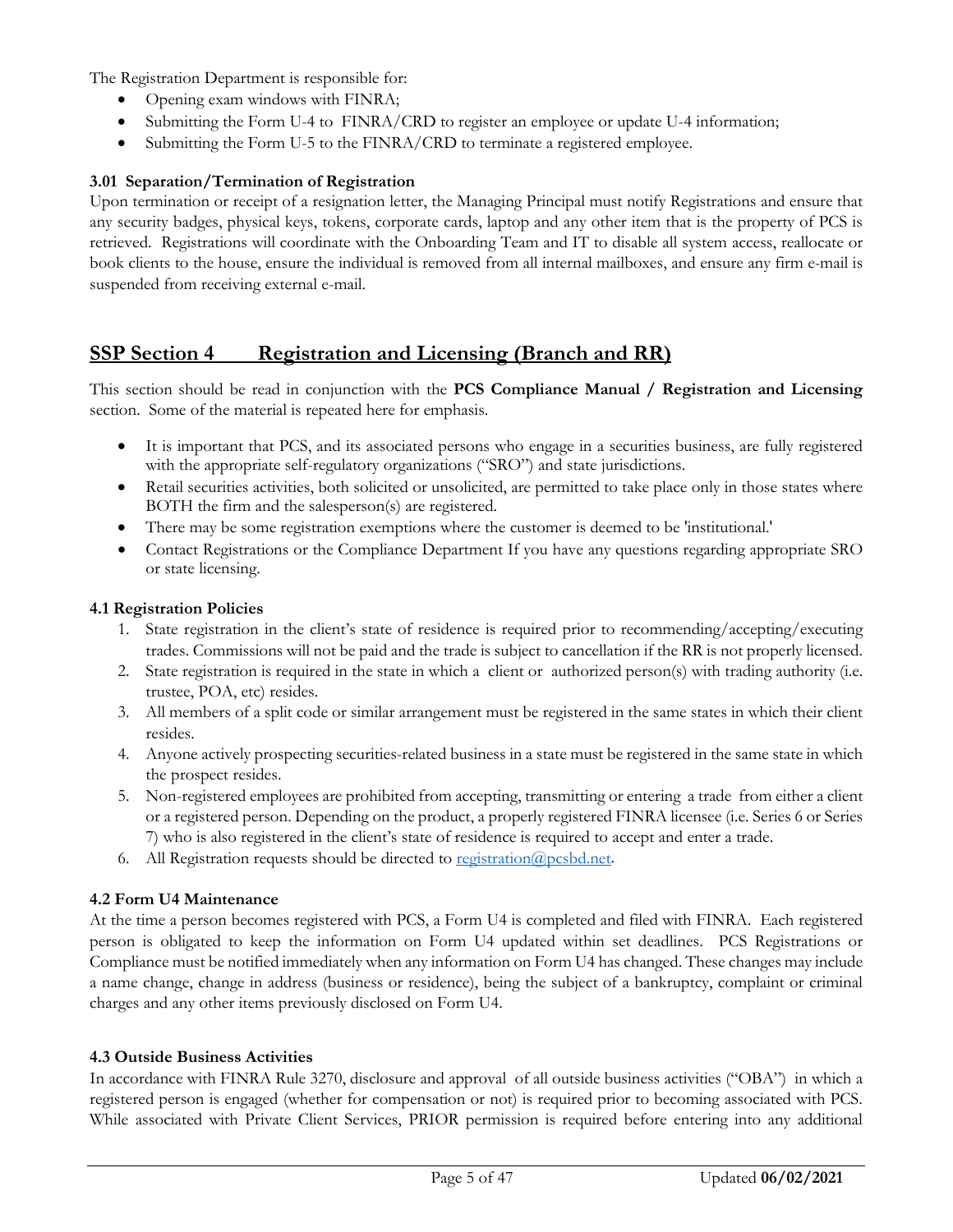outside business activities. **Failure to receive such permission can result in regulatory and internal sanctions up to and including termination.**

Requests for approval for new OBAs or updates to previously disclosed OBAs must be submitted electronically through the Docupace system. The request will route first to the Managing Principal for approval and then to Compliance for final approval. If approved, RR will be notified via email. The Registrations Department will then make any necessary updates to Form U4.

### **4.4 Staff Changes**

Please refer to **Section 3** of this manual (New Hire Due Diligence) and **Advisor Resource Center / Registration** for detailed instructions.

### **4.5 Location changes**

Any new office requests, office deletions/relocations, or RR relocations will require the approval of the appropriate OSJ Managing Principal. The OSJ Managing Principal must submit the **Location Change Request Form** to the Registrations Department for processing. The Registrations Department is responsible for notifying the OSJ Managing Principal in writing that the new branch office has been duly registered. The new location cannot be used until the OSJ Managing Principal has received such confirmation from PCS.

### **SSP Section 5 New Accounts / Transaction & Account Review / Forms Required**

### **5.01 Product Review Desk (PRD)**

PCS is responsible for the review and acceptance of all new customer accounts established by RRs for any and all securities purchases, as well as approval of customer transactions. The process of review and final acceptance of customer accounts and transactions is completed by PCS home office designated personnel as part of the Principal Review Desk (PRD) or Docupace.

Each designated person approved for final review and approval of customer accounts and transactions must be registered as a Firm principal and hold either the Series 24 or Series 9/10 registration. In addition to registration requirements, each designated person must also possess the necessary industry and product knowledge to satisfy regulatory review requirements.

Transaction review requires certain registrations, depending on transaction / product type:

| Product / Transaction Type                          | <b>Registration Requirement</b> |
|-----------------------------------------------------|---------------------------------|
| Mutual Funds                                        | Series 26, 24, 10               |
| General Securities (Equities, ETF, Corporate Bonds) | Series 24, 10                   |
| 529 Savings Plans                                   | Series 51, 53, 10               |
| Municipal Securities (Bonds)                        | Series 53, 10                   |
| Options                                             | Series 4, 9                     |
| Private Placements                                  | Series 24, 10                   |
| Variable Products (Annuities/Life)                  | Series 26, 24, 10               |

The following individuals have been approved to review and accept customer accounts and review and approve customer transactions:

- John Taylor-Jones, CCO, Ann Wilson, Director Field Supervision and Diana Perez, Managing Principal (All products)
- Jeremy Luse, Compliance Surveillance Officer (All products except Municipals and Options)
- Tim Graham, COO (All products except municipals, 529, and options)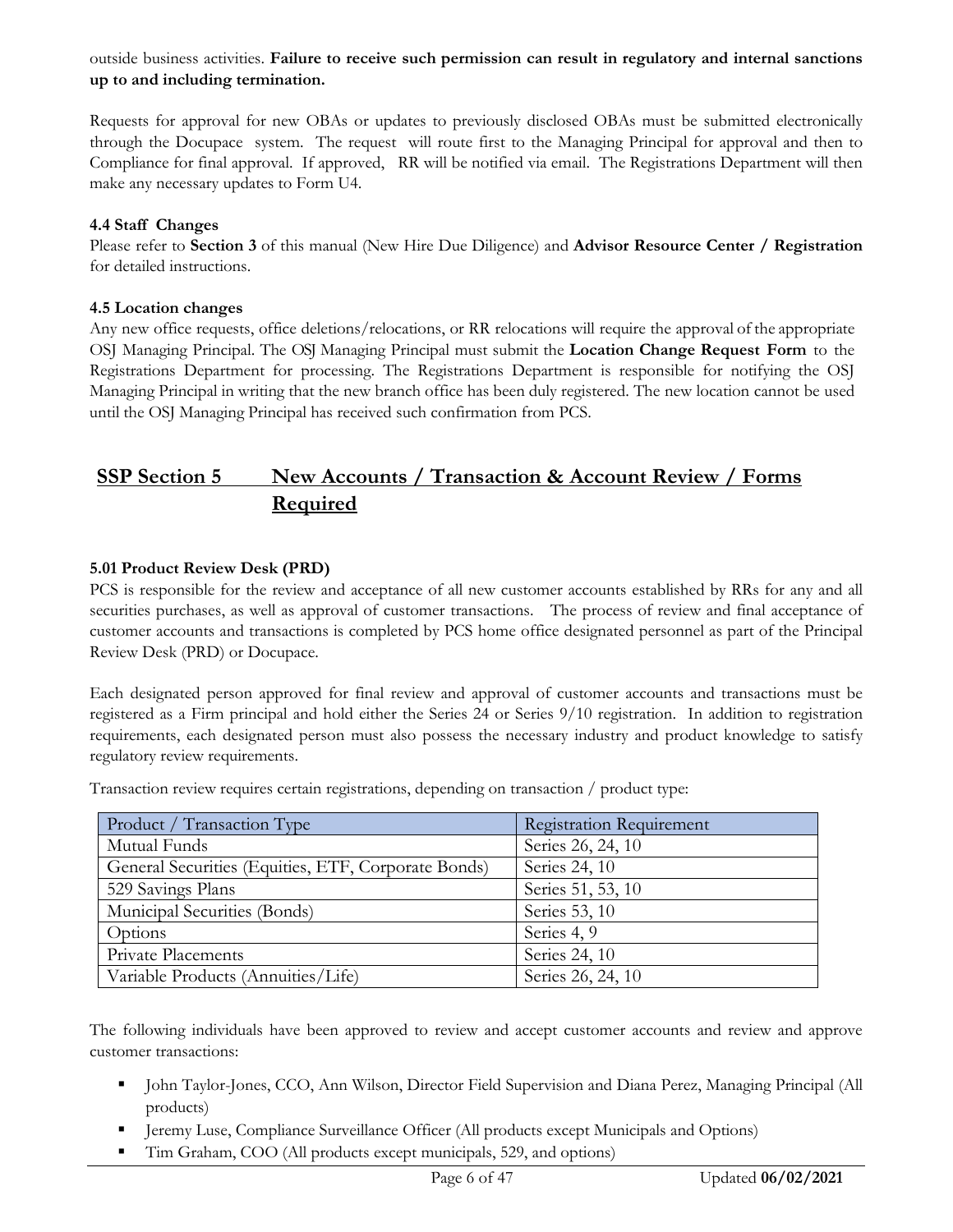- Inne Vande Voort, Kelly Schroeder, Shayne Daniels, Managing Principals (All products except municipals, 529 and options).
- Seth Owen, Director of Compliance, Bill Reuther, Managing Principal (All products except options)
- Kelly Vanden Brook, Adam Katch, Lorna Hill, Shana Keil, Operations Principals (All products except municipals, 529 and options)
- Kevin O'Bryan, Cassondra Dunning, SROP (Options accounts)

### **5.02 Forms Required**

PCS Operations maintains a **Forms and Transactions Checklist** (See **Advisor Resource Center / Forms Library**) for new accounts and various types of transactions. Forms requirements have been incorporated into the PCS Operations workflow system, Docupace.

### **5.03 Regulation Best Interest and Suitability**

Please see the **PCS Compliance Manual / Regulation Best Interest** and **Suitability: Main Suitability Obligations Under FINRA Rule 2111** for detailed discussion of both standards along with PCS policies and procedures.

For Regulation Best Interest, Firm specific training, forms and FAQs are centrally located in **Advisor Resource Center / Recommendation Guidance / Regulation Best Interest**. The **Recommendation Documentation Supplement** form is used to document considerations for account type recommendations, registration type recommendations, investment recommendations and brokerage account strategy selection.

In order to comply with FINRA Rule 2111 (Suitability) and Regulation Best Interest (effective June 30, 2020), all investment recommendations made to a customer must be suitable or in the best interest of the customer, as applicable, based on information obtained at account opening and thereafter as changes occur (under FINRA Rule 2090, the "The Know Your Customer Rule"). Rule 2111 suitability no longer applies to recommendations that are subject to Regulation Best Interest. When making investment recommendations to **retail customers**\* the Regulation Best Interest must be followed. (See Compliance Manual, p.77)

**\*** The SEC has defined "retail customer" (or retail investor) as "a natural person, or the legal representative of such natural person, who: (A) receives a recommendation of any securities transaction or investment strategy involving securities from a broker-dealer; and (B) uses the recommendation primarily for personal, family, or household purposes." It is important to note that the definition of "retail customer" as it relates to Reg BI does not exclude high-net worth natural persons and natural persons that are accredited investors. (See Compliance Manual, p.63.)

### **5.04 Senior Investors and Other Specified Adults**

The SEC, states and self-regulatory organizations have undertaken several initiatives in recent years on the financial exploitation of seniors and other specified adults\*, including best practices and regulations to deal with the issue. Please refer to the **Compliance Manual / Senior Investors: Diminished Capacity and Suspected Financial Abuse** along with **WSPs / Senior Investors** for detailed discussions. Selected sections are included here for emphasis.

\*"Specified adults" are defined as persons over 65 as well as persons age 18 and older who a member reasonably believes have a mental or physical impairment that renders them unable to protect his or her own interests.

### **5.04.1 Red flags**

Red flags of financial exploitation could include:

- 1. Sudden, atypical or unexplained account activity (i.e. withdrawals, etc).
	- 2. Drastic shifts in investment style;
	- 3. Inability to contact the senior customer;
	- 4. Signs of intimidation or reluctance to speak in the presence of a caregiver;
	- 5. Isolation from friends and family;
	- 6. Recent, new acquaintances, particularly those who take up residence with an older person and/or accompany the elder to conduct financial business;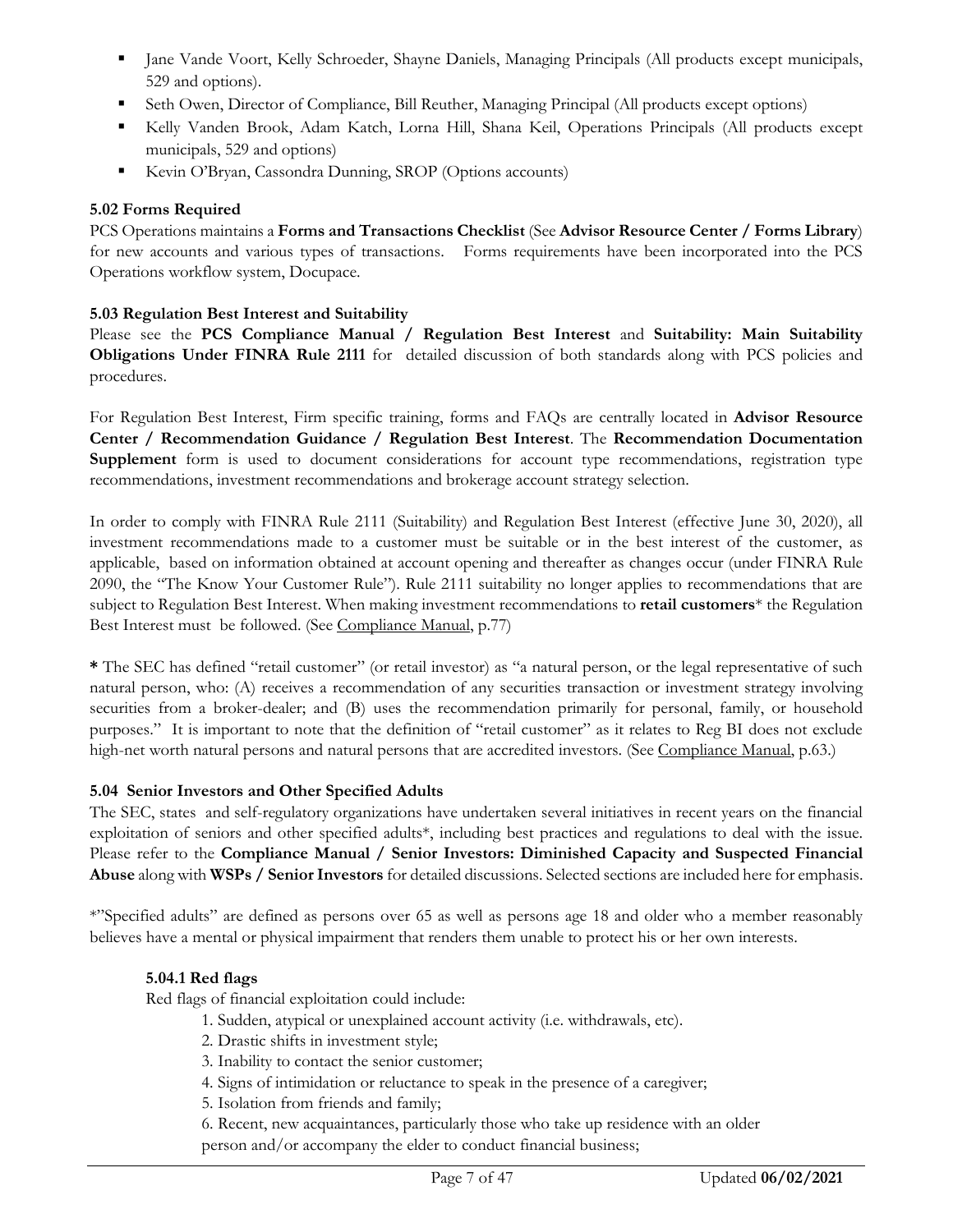7. Changes in the older person's property titles, wills or other documents, particularly if the person

is confused and/or documents favors new acquaintances;

8. A power of attorney executed by a confused elder;

9. Lack of amenities when the older person can afford them;

10. Missing property;

- 11. Suspicious activity on credit cards or line of credit accounts;
- 12. Forged or suspicious signature on documents;
- 13. Failure to receive services that have already been paid for;

14. The older person is uncared for or the residence is unkempt when arrangements have been made for providing care and services;

- 15. The elder is being evicted or having utilities disconnected;
- 16. Mail being redirected to a different address;
- 17. Confused or concerned about missing funds in his/her accounts;
- 18. Unaware of or does confused regarding recent completed financial transactions;

### **5.04.2 Best Interest**

As with other retail customers, recommendations are subject to the best interest standard. Sources of income, financial profile and liquidity needs are of particular importance to seniors and retirees who may be more risk adverse, have less tolerance for market fluctuations and shortened time horizons to recover investment losses.

### **Documenting conversations and recommendations is particularly important in this context.** Keep

in mind the risk of opportunistic complaints from the next generation following death or disability of the account owner.

Additional considerations include the following:

- 1. Whether the customer has executed a durable power of attorney;
- 2. Whether the customer would like to designate a Trusted Contact for the account whom the firm could contact if it cannot contact the customer, or had concerns about the customer's whereabouts or health.
- 3. Whether he or she would like to invite a friend or family member to accompany the customer to future appointments.
- 4. Informing the customer, where appropriate, that the Firm views a particular trade as not suitable or in the best interest for the customer and declining to accept the trade.

Trade and account alerts in the Firm's electronic trade surveillance system, Jaccomo, have been designed to target reviews based on age and investment objective (See Section 5.06.1 below). Managing Principals may conduct additional reviews and require registered representatives obtain additional information as deemed necessary.

### **5.05 New Accounts**

Guidance as to client information that should be obtained in order to satisfy suitability and best interest requirements for securities investment recommendations, transactions and strategies, including account types, is provided from three primary sources:

- FINRA Rule 2111 (Suitability)
- FINRA Rule 2090 (Know Your Customer)
- SEC Regulation Best Interest (Reg BI)

**REMINDER: Regulation Best Interest** applies to accounts owned by **"retail customers"**, defined as "a **natural person**, or the legal representative of such natural person, who: (A) receives a **recommendation** of any securities transaction or investment strategy involving securities from a broker-dealer; and (B) **uses** the recommendation primarily for personal, family, or household purposes." **Suitability standard** applies to **non-natural person** accounts, such as trusts, corporations and other business entities, estates and institutional accounts.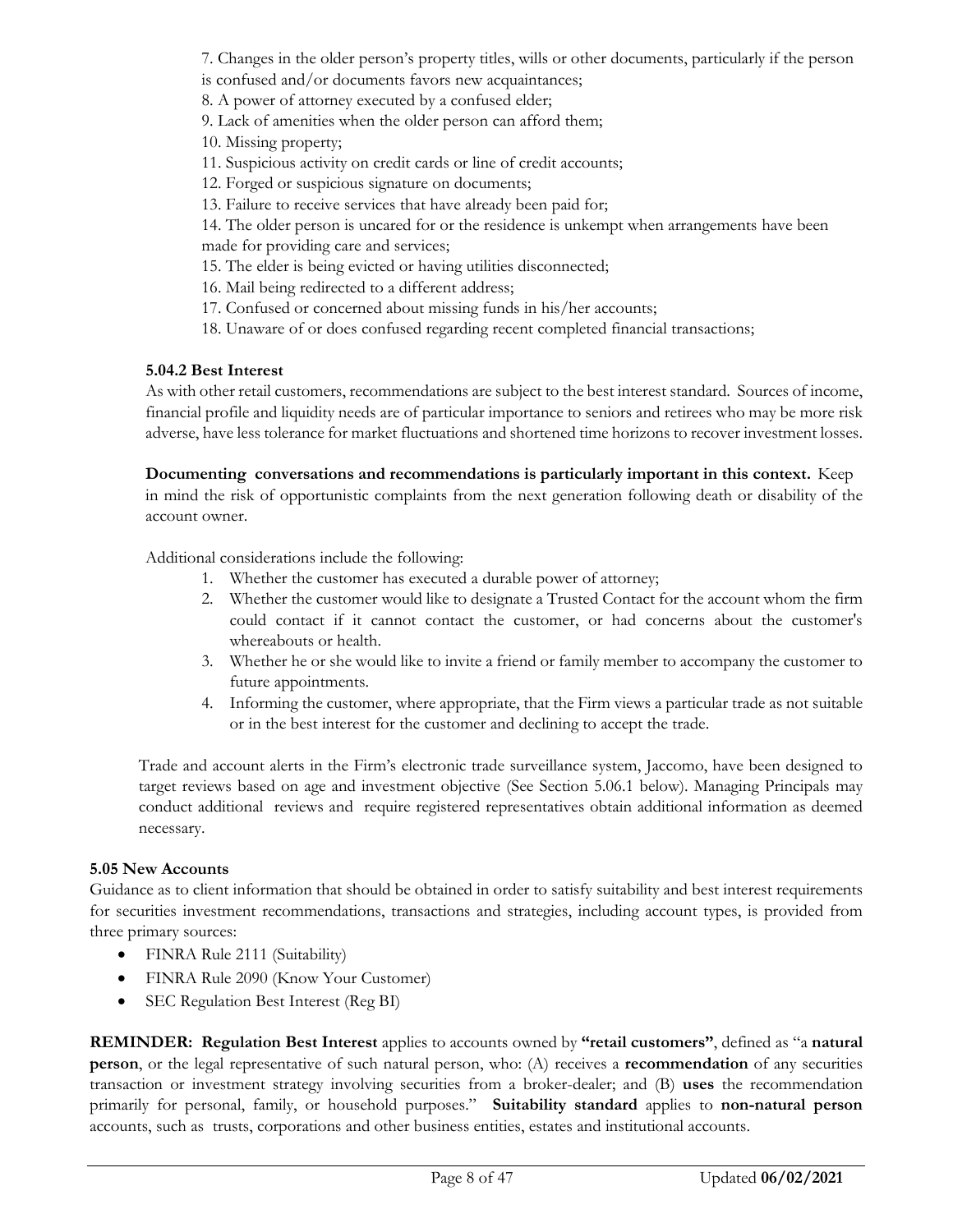### **5.05.1 Know Your Customer**

FINRA Rule 2090 mandates that reasonable due diligence should be used in the opening and maintenance of every account, including the obligation to know (and retain) the essential facts concerning every customer and the authority of each person acting on behalf of such customer. The term "essential facts" relates to investor profile information including full name, date of birth, other investment holdings, investment objective, risk tolerance and other profile information contained on the CAF.

Over time, a client's circumstances may change, and updated information is required for those pieces of the client profile. The CAF should be used to document these updates and then submitted to Operations for processing. Client signature is required for updates to the investment objective and risk tolerance until automated change letters are generated from Jaccomo.

### **5.05.2 Account Type Recommendations under Regulation Best Interest**

Listed below are a series of questions or considerations that should be used when evaluating the type of account that would be in a retail customer's best interest.

### **a. Considerations for recommending a broker/dealer account type:**

- Does the customer prefer to make the investment decisions and want a representative to execute the orders?
- Does the customer want occasional advice or recommendations on investments?
- Does the customer prefer to approve all trade activity in the account?
- Does the customer plan to buy only a few securities and follow a buy-and-hold strategy?
- Does the customer prefer to pay commission for each transaction?
- Does the customer have limited available assets, below account minimums on an advisory account option?

### **b. Considerations for a directly held account vs. a brokerage account:**

- Does the customer plan to develop a portfolio of investment holdings utilizing multiple product providers, investment vehicles, and holding periods?
- Does the customer want to purchase individual stocks, bonds, or ETF investments?
- Does the customer want to trade options, utilize margin, or have check writing availabilities?
- Does the customer plan to follow a buy and hold strategy with limited (or a single) product provider?
- Does the customer plan to purchase an annuity product?

### **c. Considerations for recommending an advisory account type:**

- Does the customer want a financial advisor to manage the investment portfolio?
- Does the customer want a fiduciary relationship with a financial advisor?
- Does the customer prefer to pay a fee based on assets under management?
- Does the customer want the financial advisor to make investment decisions on their behalf(discretionary relationship)?
- Does the customer want ongoing account monitoring?
- Does the customer want professional money management access?
- Does the customer want to utilize an investment policy statement?

### **5.05.3 Registration Type Recommendation under Regulation Best Interest**

Once the account type recommendation has been selected, the next determination relates to the best registration type to be recommended to the customer. The registration types available include individual, joint, IRA, 529, etc. and may be available for broker dealer business, advisory business or both.

In most cases, the registration type will be determined by the overall purpose or goal of the account, and the customer will generally decide if the account should be individual or joint. Joint account options (WROS, TIC, etc.) are presented as options rather than recommendations.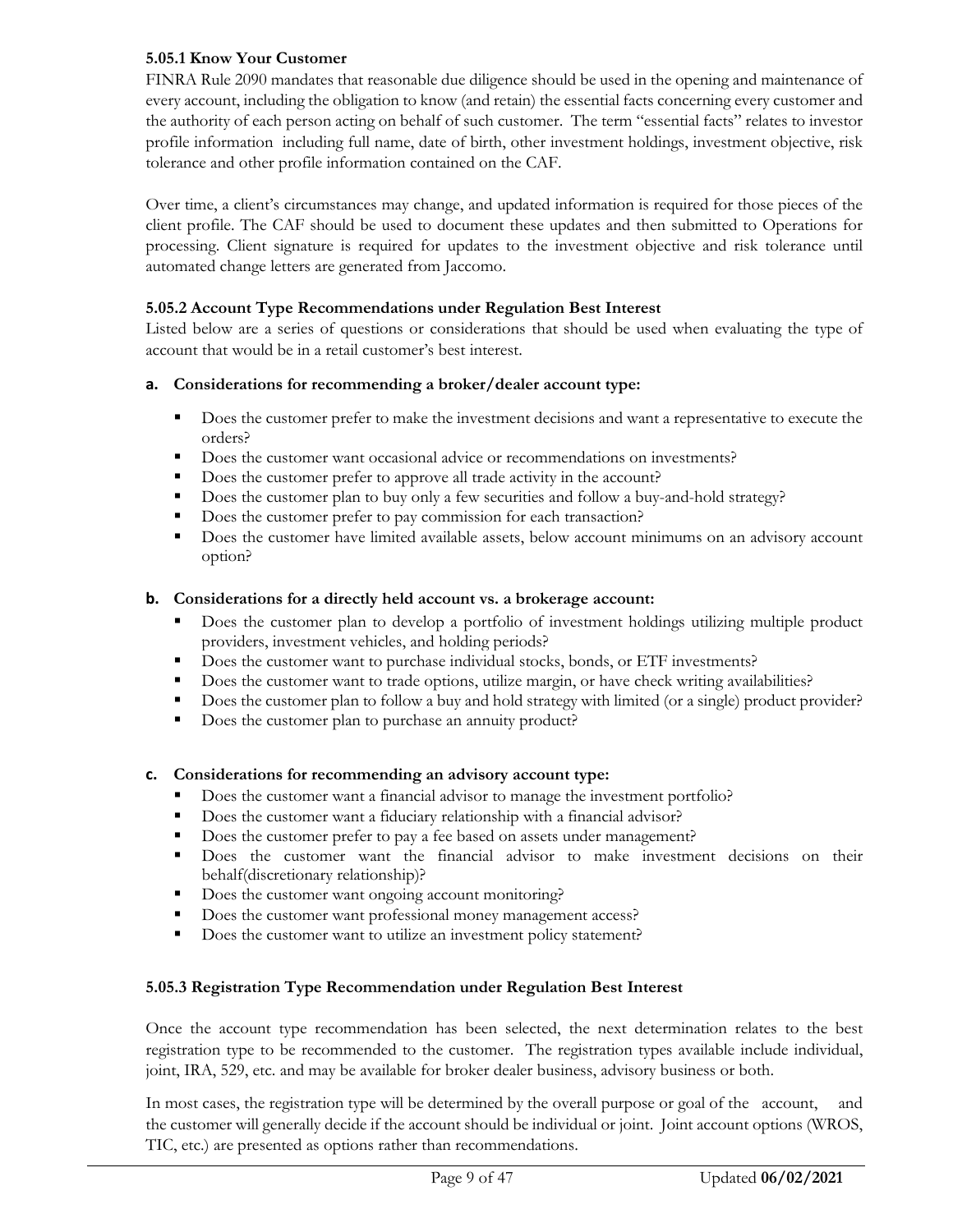Advisory account options will depend on the availability of services and registration types offered by the RIA. Non-PCS advisory firms should have their own processes for registration type selection and dually registered reps should consult with their advisory procedures for additional guidance.

PCS Advisors account options should be reviewed with the customer based on the customer's preferred services and money management method. Once discussed, the advisor should determine which registration type best fits the customer and make the recommendation(s).

**5.05.4 Brokerage Account Strategy Selection under Regulation Best Interest:**

Regulation Best Interest does NOT require every recommendation made within a brokerage account to be documented if the Firm and RR can describe the overall purpose, goal or strategy used to base the recommendations. For example, a retail customer brokerage account may be made up of a combination of stocks, preferred stock, individual bonds, ETF holdings, and money market assets. Depending on the percentage of these holdings the overall strategy may be growth, income, or a combination. It is the RR's responsibility to know the customer, understand their suitability information, and make recommendations designed to assist in achieving the account goals.

To identify the strategy for a brokerage account (and avoid documenting each individual recommendation) RRs should discuss the investment goals, timeframe, risk exposure, tax situation, and other factors with the client. Working with the client, an investment strategy should be developed which aligns with the client profile, particularly account investment objective and risk tolerance, including a breakdown of asset categories that will be used to create and maintain the strategy within the account. Following are the PCS recommendations for portfolio construction by investment objective and risk tolerance (as defined in the Customer Account Form):

| Investment<br>Objective(IO) | <b>Risk Tolerance (RT)</b>             | Equity      | Fixed<br>Income | International | Cash &<br><b>CE</b> |
|-----------------------------|----------------------------------------|-------------|-----------------|---------------|---------------------|
| Preservation of Capital     | Low/Conservative                       | $0-10\%$    | $70-90%$        | $0 - 5\%$     | $0 - 20%$           |
| Moderate Income             | Moderately Conservative                | $10 - 25\%$ | $50 - 75%$      | $0-10\%$      | $0-15%$             |
| <b>Balanced Growth</b>      | Moderately Conservative<br>or Moderate | $30 - 50\%$ | $30 - 50\%$     | $0-15%$       | $0-10%$             |
| Growth of Capital           | Moderate or<br>Moderately Aggressive   | $50 - 75%$  | $10 - 25\%$     | $0 - 25\%$    | $0 - 5\%$           |
| Aggressive Growth           | Moderate Aggressive or<br>High Risk    | $50-90%$    | $0 - 15\%$      | $0 - 30\%$    | $0 - 5\%$           |

The account strategy is developed on an account-by-account basis in alignment with the client profile and is created by identifying the combination of Investment Objective(IO) and Risk Tolerance(RT) that best fits with the client needs and goals for the account. Each strategy has built in flexibility that allows the RR to make recommendations based on current market conditions and allows the portfolio to vary depending on the type of investment identified as being suitable or in the client's best interest. Recommendations should be made in the investment categories according to the strategy guidelines listed above, based on the IO and RT selected for the account.

Regulation Best Interest requires brokerage accounts to have an identified strategy if recommendations are going to be made for the account without the requirement to document each individual recommendation.

PCS will utilize the above referenced strategies when reviewing account activity to confirm best interest recommendations and compliance with Regulation Best Interest. RRs may be contacted to provide additional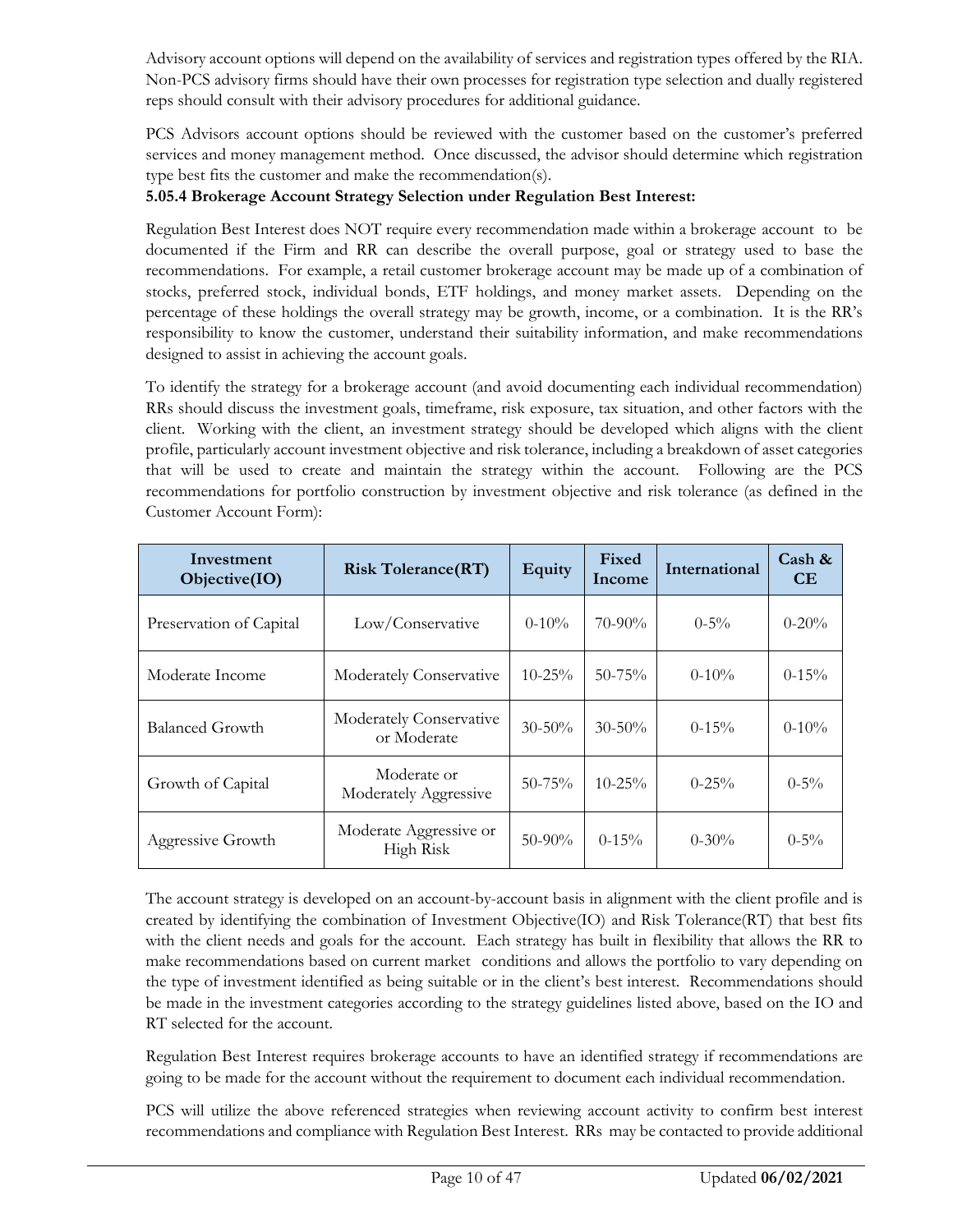information and justification when account holdings are determined to be outside of the portfolio construction recommended by the IO and RT selection.

### **5.05.5 Review of Customer Account Form**

OSJ Managing Principals are responsible for the initial review of new account applications. Applications should be reviewed for accuracy and completeness. All sections of the current version of the PCS **Customer Account Form (CAF)** must be completed. "Client refused to disclose" is not acceptable for any information requested on the form. The information provided on the CAF is then reviewed by a designated Home Office Principal to determine if the account can be approved to be established. Guidance and requirements for review of specific sections of the CAF is provided in **Exhibit 1** of this manual. Information on the CAF is evaluated as a whole in order to determine whether the account is acceptable to be established. At this point, no transaction activity has been reviewed. If the account is deemed acceptable by PCS, the CAF is approved, signed and dated by the review principal and forwarded to Operations for processing.

If the account is determined to not be acceptable to PCS, the review principal will decline the account, make applicable notes of explanation and notify the submitter that the account has been declined.

### **5.06 Transaction Review**

### **General Review Items:**

For all transactions, the following items must be verified / reviewed:

- The RR must be appropriately registered to sell the product.
- The RR must be registered/licensed in the state in which the client resides and also licensed for insurance products if applicable.
- The RR must be in good standing with all continuing education requirements (Regulatory and Firm Element)
- The Firm must be registered in the state in which the client resides. PCS is registered in all 50 states, plus the District of Columbia. PCS is not registered to do business in Guam , Virgin Islands or Puerto Rico.
- The firm must be authorized to sell the product type with the appropriate exchange/SRO.
- Suitability information used to review transactions (Nonsystematic) must be dated within 36 months of the transaction.

### **5.06.1 Review of Daily Transactions / Jaccomo**

Review and approval of daily retail transactions (direct and Pershing) are performed electronically by Compliance using the trade blotter in the Jaccomo system.

Once trade alerts are active, trades on the Pershing platform and trades done directly with vendors are processed through a series of alert rules designed to flag transactions meeting certain risk parameters for further review. (See attached **Exhibit 2—Trade Alerts).** Alerts are assigned a risk score, which will trigger red, yellow or green flags indicating the level of concern. This targeted approach allows reviewers to focus on transactions with greater risk factors, such as client age, excessive commission, low price securities, mutual fund breakpoints and security concentration. The Compliance Hold Flag is one of the holds placed on trades, and commissions will not be paid until all flags have been removed and trade is approved. Any trade with a principal amount of \$499.99 or less will bypass the alert process.

The reviewer may be able to resolve an alert based on information available in Jaccomo, NetX360, DST Vision, Albridge, client files on the PCS network. The reviewer may also contact the RR within the Jaccomo system for additional information and follow up. **Commission on a trade may be forfeited if concerns are not resolved within 14 days**. Green alerts have not triggered any flags and do not require additional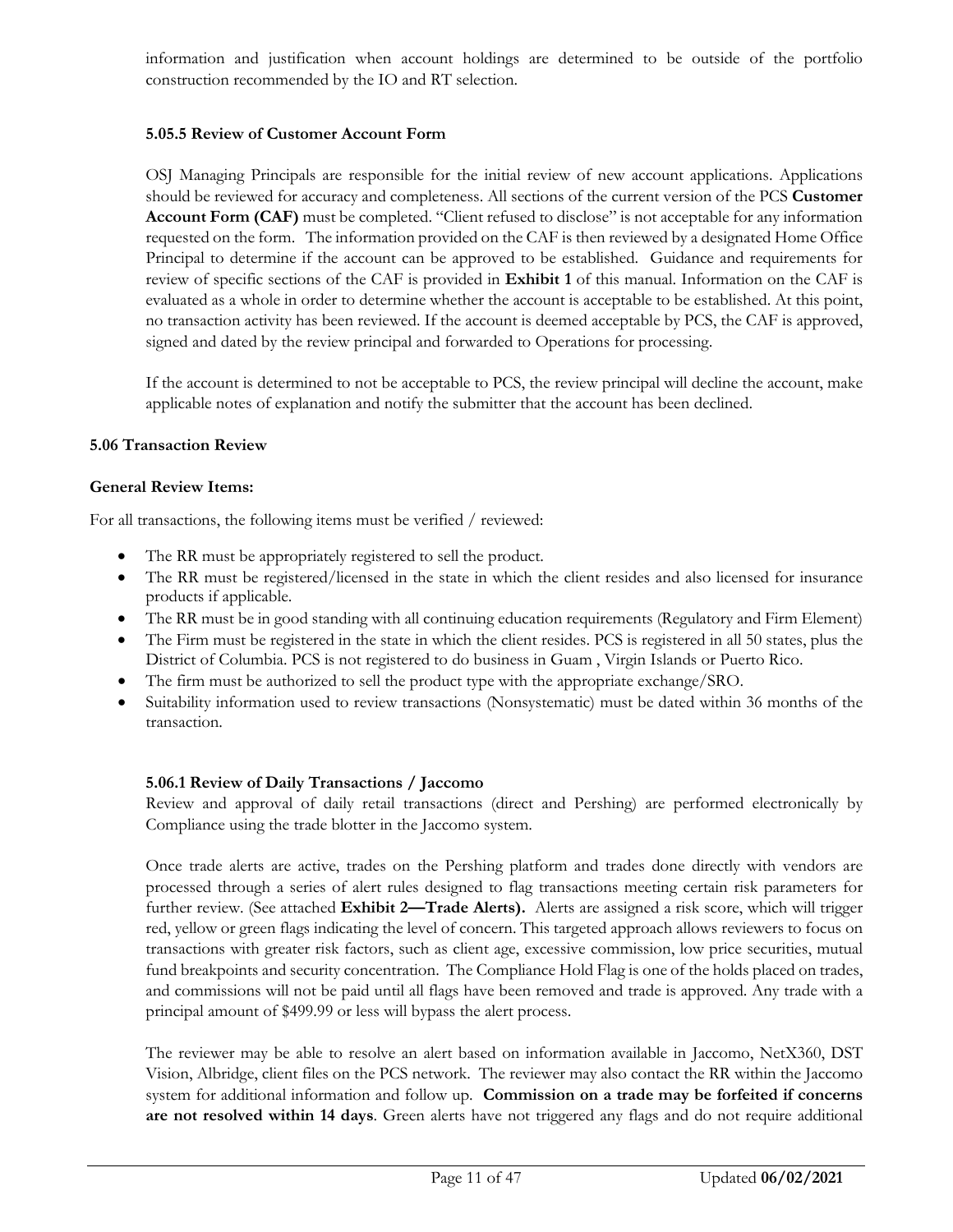review. For yellow and red alerts, meaningful comments should be added to the system to explain the basis for approving each one.

**NOTE:** Trade review in Jaccomo / jCore began  $1/1/2021$  without trade alerts being live. Compliance is reviewing and approving trades in jCore. Home Office Managing Principals are reviewing trades using a report generated from jPass and maintained in a central folder (V: PCS Supervision/Jaccomo MP Trade Review). Follow up on any concerns should be coordinated with the Compliance approver and documented in the report.

**While approval of daily transactions will be performed by Home Office, OSJ Principals remain ultimately responsible for supervision of transactions of their assigned RRs.** OSJ Principals will review trades at least weekly using the Trade Blotter Report in jPass. **(Exhibit 6 - OSJ Principal Trade Review)**. The report should be initialed, dated and maintained at the branch for audits and regulatory requests. If the OSJ Principal has additional concerns related to a transaction or series of transactions the OSJ Principal should contact Compliance or a Home Office Managing Principal to coordinate and document further follow up.

### **5.06.2 Due Diligence Files**

All general securities recommendations (buy, sell and hold) must have reasonable grounds for the recommendation. A due diligence file must be maintained by the registered representative evidencing the information used to determine the recommendation. At least two credible sources must be maintained in the due diligence file. Source data must be timely for each recommendation.

### **5.06.3 Transaction Documentation**

In addition to review in Jaccomo, some transactions must be accompanied by specific documentation, which may require Managing Principal approval (See **Advisor Resource Center / Forms Library / Forms and Transactions Checklist).** PCS uses PRD group email and "work items" in the Docupace workflow system to track, document approval and process required documents. Any additional information gathered during the review process, along with any reviewer comments, should be documented and attached to the specific item. If a work item or documentation is not approved, the reason(s) for the rejection should be noted.

### **5.06.4 Specific Product Transaction Reviews**

Please refer to **Exhibit 4 Product Reviews** for policies and guidance on reviewing transactions involving the following product types:

- Equities (stock)
- Low priced securities (Penny stocks)
- Exchange Traded Funds (ETFs)
- Unit Investment Trusts (UIT)
- Real Estate Investment Trusts (REIT)
- Options
- Mutual Funds
- 529 College Savings Plans
- Variable Annuities
- Equity Linked Annuities
- Variable Life Insurance

### **5.06.5 Private Placements**

Private placements, "Reg. D" offerings, intrastate offerings, and any other type of unregistered securities offerings require a different approval process. The Managing Principal is advised to consult with Compliance for guidelines regarding these types of investments.

#### **5.06.6 New Products**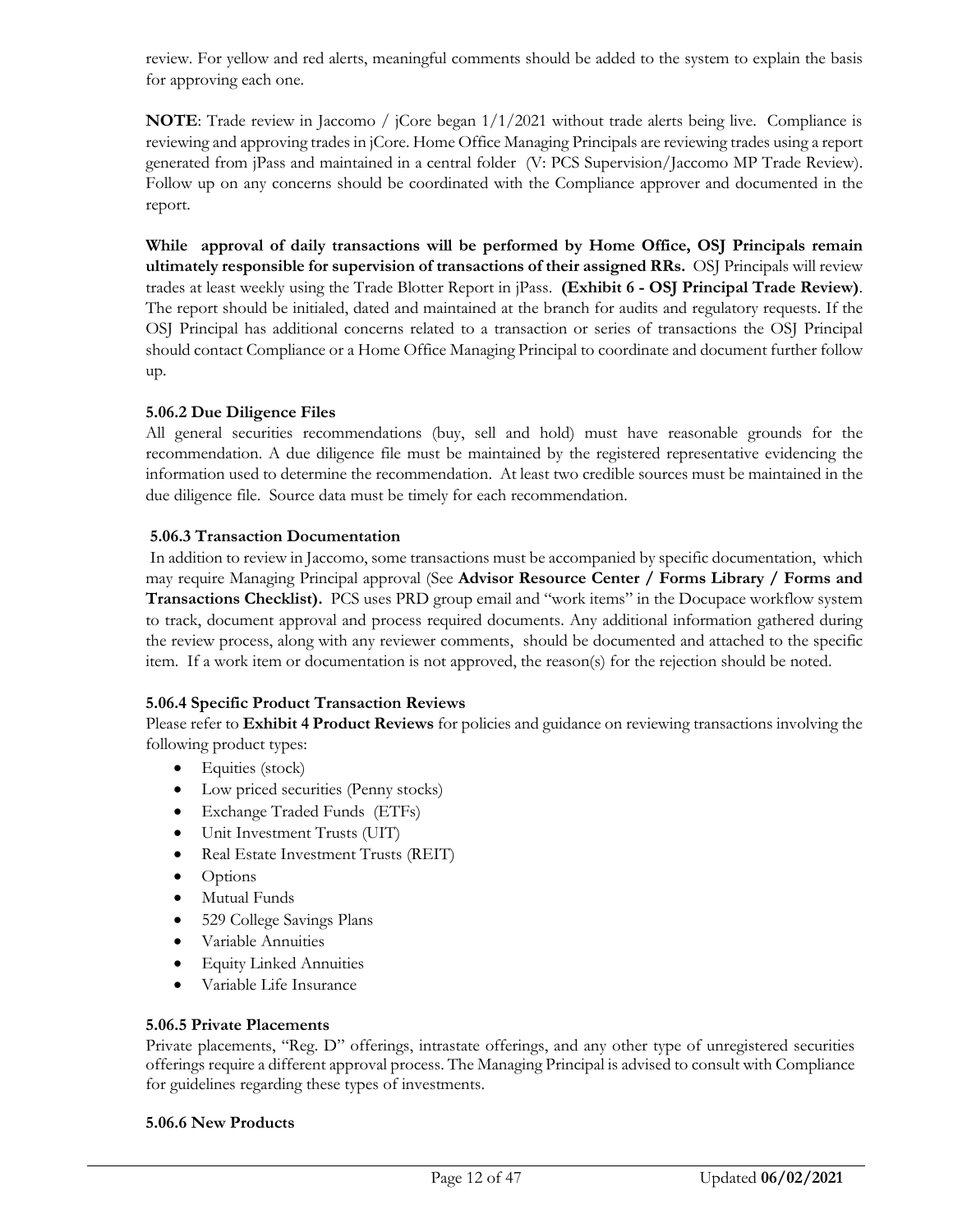A new product is defined as one that is either new to the market or not previously offered by a broker-dealer to its customers. The Products and Services Committee at PCS is responsible for vetting new products from a regulatory and business perspective. PCS will ensure that RRs involved in selling a new product and Managing Principals supervising such individuals receive appropriate training prior to initiating transactions. Questions related to new products should be directed to the Director of Operations.

### **5.07 Account Reviews**

PCS is in the process of implementing account-level alerts in Jaccomo designed to identify accounts with designated risk factors for targeted review and follow up. (See attached **Exhibit 3 Jaccomo Account Alerts**). These risk factors include concentration in a security, concentration in low price securities, turnover, cost to equity ratio and account value change. Client age should be considered as a factor in reviewing all account alerts. Account alerts in Jaccomo will be generated on a monthly basis by Compliance Surveillance, who will then determine what steps are needed in order to resolve the alert. Compliance Surveillance may use various tools in their review, including information available in NetX360, DST Vision, Albridge and client files on the PCS network. They may also coordinate with the RR and / or Home Office and OSJ Managing Principals as needed. The basis for resolving account alerts will be documented by adding comments within Jaccomo.

### **5.08 Activity Letters**

Activity letters are valuable evidence of supervision by an OSJ Managing Principal. Home Office Managing Principals should coordinate with Compliance before sending activity letters. These letters:

- Reinforce the customer's awareness of account activity;
- Document efforts to satisfy the customer;
- Identify potential problems; and
- Assist in resolving customer disputes.

These letters may be sent to any customer, whether or not their account has generated a concern or alert in Jaccomo.

The type of letter used depends on the nature of activity in the account. Managing Principals may create their own activity letters or use a pre-approved PCS Activity Letter. Best practice is to request the customer sign an acknowledgement and return it to the Managing Principal.

The Managing Principal should continue to send activity letters or contact the client and document the conversation(s) until the Managing Principal is satisfied that the customer is aware of and understands the underlying activity.

Managing Principals are encouraged to individualize letters by noting:

- Specific trades;
- Commission figures;
- Margin costs; and
- Profit and loss figures.

**Refer to V: PCS Managing Principals / Forms folder for sample activity letters**. These letters may be used in their current format or they may be tailored to meet a particular customer's unique circumstances.

Here are some things to consider when sending activity letters to clients:

- How active is the account based upon the number of trades in the account, the type of trades in the account, commission dollars generated compared to assets in the account, any changes to the overall investment philosophy in the account, concentrated positions, etc.?
- Have you ever spoken with this customer directly?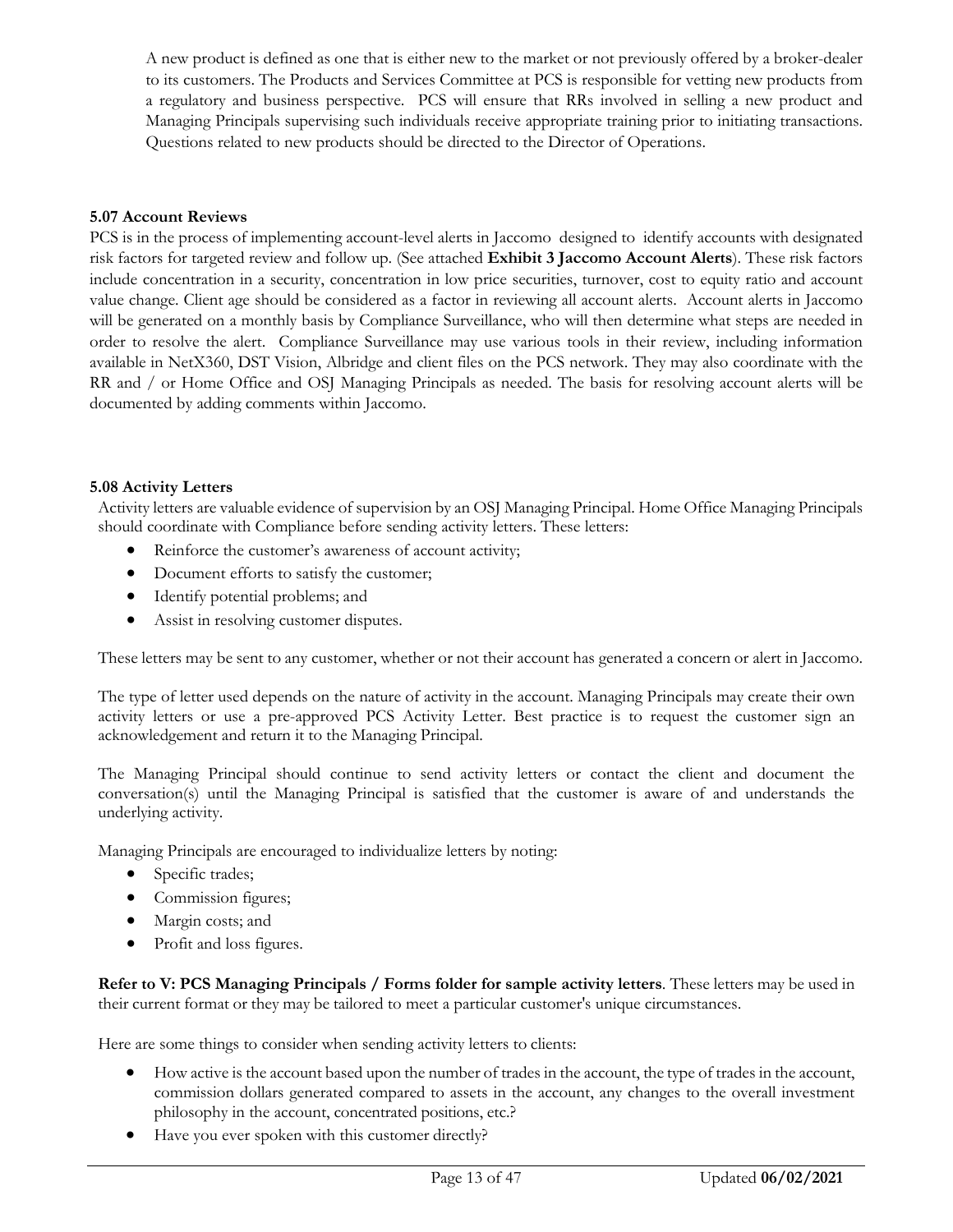- Have you sent an activity letter to the client previously?
- If so, which activity letter(s) have you sent? Sending the same letter over and over serves littlepurpose.
- Does the activity letter you are sending correlate to the trading activity in the account? An active options trader should be receiving an options activity letter rather than the generic letter that is geared more towards customer service. Also, simply sending a client a generic letter does little to evidence supervision of the account. In fact, generic letters may do more harm than good in a complaint situation where there is no evidence of follow up addressing specific concerns.
- When the trading activity is significant/and/or the type of trading activity is speculative, you should request that the customer sign the letter and return it to your attention acknowledging their understanding of the risks of their activity.
- Should you consider working with the Compliance Department to customize a letter ?
- Are there any documents you should consider attaching to the activity letter (i.e., the Risks of Options Trading booklet, the simplified margin disclosure published by the NASD, etc.)?

### **5.09 Front Running / Trading Ahead**

On the same trading day, an RR cannot enter an order in an employee / employee-related account ahead of their client's order that was solicited and received a better execution. In that instance, the trade will be reversed, and client will receive the better execution price (unless the price difference results in a de minimis amount below \$25.00).

### **5.10 Insider Trading**

Upon joining Private Client Services and annually thereafter, all associated persons are required to attest to the Firm's Code of Ethics which includes Insider Trading prohibitions. In addition to reviewing and understanding the requirements put forth within the Code of Ethics you must:

- 1. Maintain as confidential all business-related information in connection with your duties at Private Client Services.
- 2. Refrain from disclosing any inside information to any person.
- 3. Refrain from trading or recommending on inside (non -public) information.

### **If you have information that one or more other persons are trading or making recommendations on material, non-public information, or who may have provided such information to others who are not authorized to receive such information, you must immediately inform Compliance.**

There may be outside persons authorized to receive such information in connection with one or more transactions, including individuals who are typically authorized to receive such information (including attorneys, accountants and investment bankers involved in the relevant transactions), however any questions regarding whether information may or may not be properly communicated to another person must be brought to the attention of Compliance prior to taking any action.

### **5.11 Excessive Commissions**

Based on FINRA guidance, a commission greater than 3% will be reviewed by Compliance to determine if the charge is excessive. Additional factors include a small investment amount and minimum commission to cover ticket charges.

PCS has a **Fixed Income Markup/Down Schedule** based on the number of years remaining until the bond(s) mature. The schedule is available through the **PCS Advisor Resource Center / Forms Library / PCS Forms.**

### **5.12 Excessive Trading ("Churning")**

Transactions must be suitable in size and frequency relative to a customer's stated investment objective, financial resources, needs and investment history. Repurchases, turnover ratio and cost-to-equity ratio are monitored by Compliance Surveillance, with trade and account alerts in Jaccomo being added.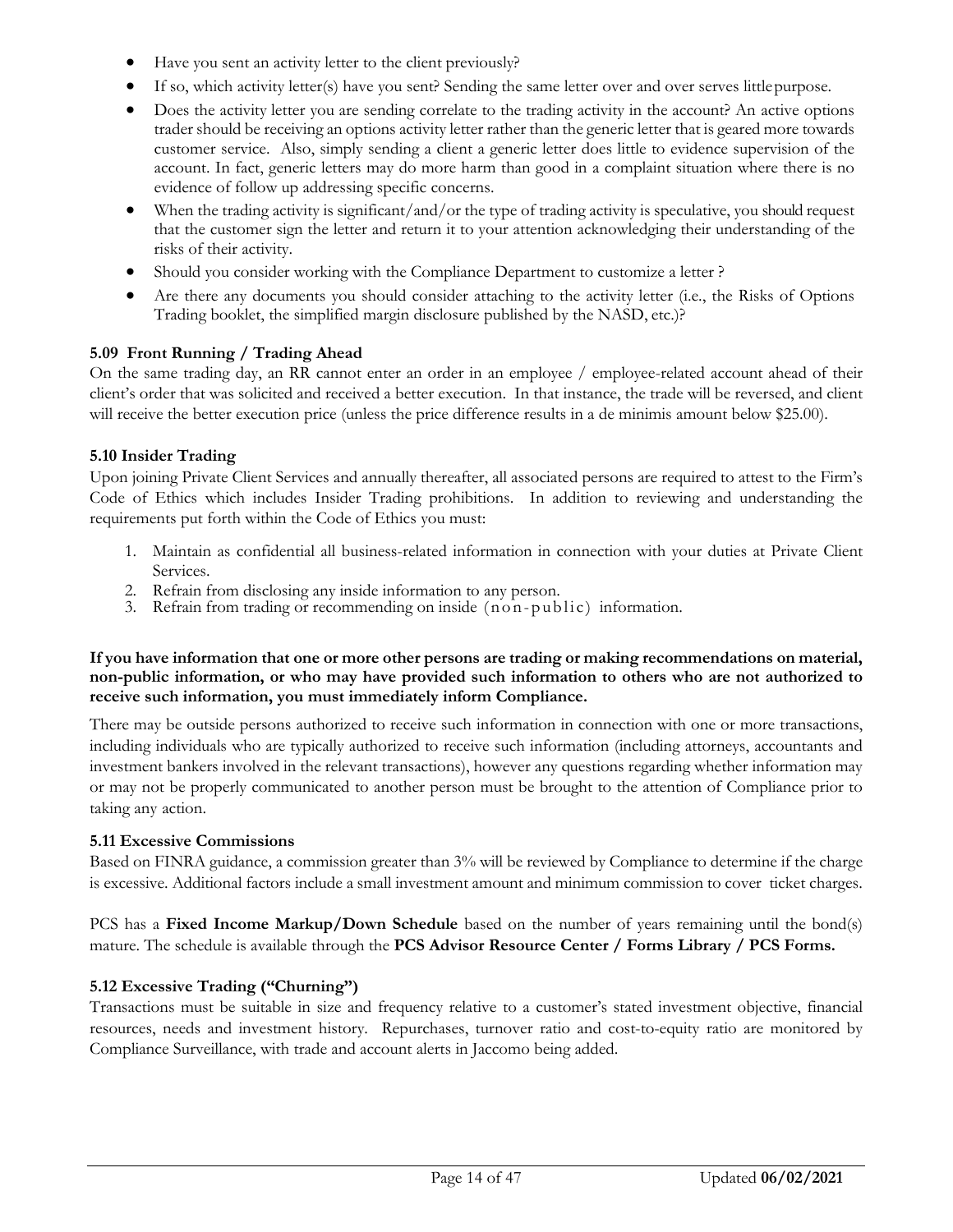### **SSP Section 6 Logs (Correspondence, Customer Funds, Securities, Gifts) and Other Compliance Disclosures**

Certain activities and approvals must be documented as described below and **submitted using the Docupace system.** 

### **6.01 Correspondence Log**

Copies of all incoming and outgoing correspondence should be submitted monthly, no later than the 15<sup>th</sup> of the following month, for post-review. Effective  $4/1/2021$ , the attestation for "none received" is no longer required. See Section 10.4.2 of this manual for more information.

### **6.02 Check / Securities Log**

Effective  $1/1/2021$ , the weekly disclosure requirement for checks has been retired. Checks should be logged into Docupace as they are received by the branch or representative. Securities received should be logged into Docupace as they are received as well. See **Compliance Manual / Customer funds / Securities** for more detailed information.

### **6.03 Gift Log**

Please see the **Compliance Manual** for a detailed discussion of gifts and gratuities. It provides in part,

*"You and any member of your immediate family are prohibited from giving to any person, or receiving from any person items of value (gifts, gratuities, etc), in excess of one hundred dollars (\$100) per individual per calendar year to any client, principal, proprietor, employee, agent or representative of another person where such item of value is in relation to the firm's business."*

RRs are required to submit a record of all gifts received and/or given in relation to the firm's business in a timely manner. Details needed are shown on the **Gift Log** and should be submitted for Managing Principal and Compliance post-review via the Docupace platform.

#### **6.04 Supervisory Log**

Each month, OSJ Managing Principals must complete the **PCS Supervisory Log**. By completing this log, OSJ Managing Principals provide a summary evidencing oversight of the RRs and registered location(s) under their supervision. Copies of the completed form should be submitted via Docupace by the fifteenth of the following month. The original form should be maintained in the OSJ.

Home Office Managing Principals record their branch contacts in the Sharepoint system. (https://pcsbd.sharepoint.com/sites/Supervision)

### **6.05 Other Compliance Disclosures**

Below is a snapshot of the required Compliance disclosures to be submitted and maintained within the Docupace system. For a full description of the approval workflow, notes and instructions, see **PCS Advisor Resource Center / Docupace tab / Compliance Guides.** Additional information for each disclosure is also provided in the **Compliance Manual.**

#### **Disclosure Activity**

#### **Frequency**

| <b>Client Event/Seminar/Advertisement Reimbursement Request</b>                      | As needed |
|--------------------------------------------------------------------------------------|-----------|
| Correspondence* (Incoming and Outgoing) - excluding e-mail                           | Monthly   |
| <b>Customer Complaint**</b>                                                          | As needed |
| Gifts (Given or Received)***                                                         | As needed |
| <b>Personal Investment Account Disclosure</b>                                        | As needed |
| <b>Outside Business Activity Disclosure</b>                                          | As needed |
| <b>Political Contributions</b>                                                       | As needed |
| Private Securities Transactions**** (excluding Independent RIA Activity Disclosures) | As needed |
| <b>Product Provider Training Request</b>                                             | As needed |
| <b>Social Networking and Website Disclosure</b>                                      | As needed |
| Supervisory Logs (Field OSJ's only)                                                  | Monthly   |
| <b>Independent RIA Activity Account Disclosures</b>                                  | As needed |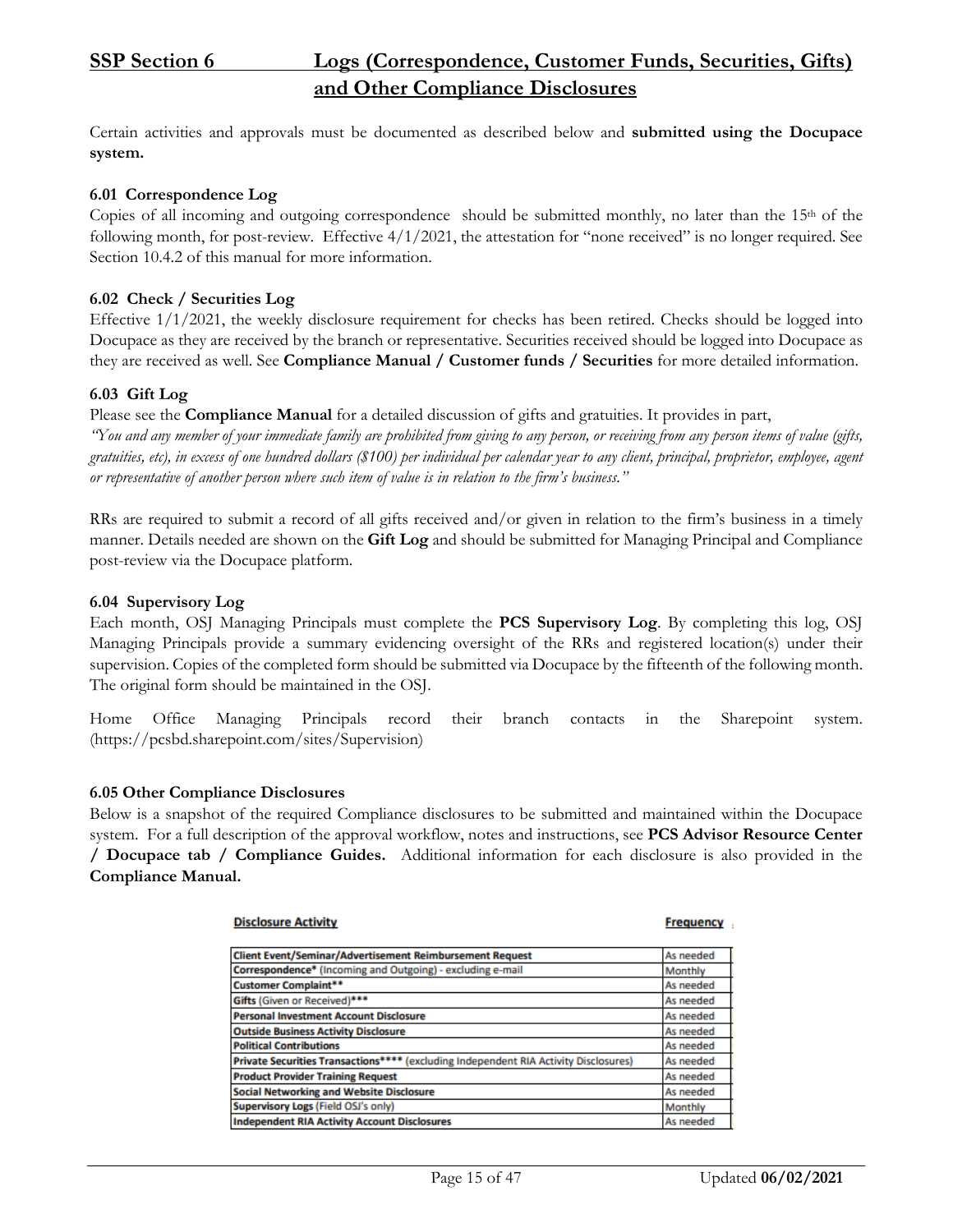### **SSP Section 7 Complaints**

All complaints, verbal or written, including via e-mail, must be brought to the immediate attention of PCS Compliance. Neither Managing Principals nor branch personnel may negotiate a complaint on their own. Supervisory Principals are responsible for:

- Notifying PCS Compliance immediately of any written or verbal complaint;
- Working with PCS Compliance to coordinate a timely resolution and response to the complaint.
- Managing Principals may resolve oral complaints, but only after conferring with PCS Compliance.

For Compliance to adequately respond to a written complaint, a statement from the Registered Representative and a memorandum from the Managing Principal should be provided. In some cases, an interview with the Managing Principal and the Registered Representative may be scheduled by Compliance for the purpose of gathering facts relevant to the complaint.

### **SSP Section 8 Disciplinary Action**

Notification of certain investigations and disciplinary actions must be reported to FINRA and recorded on an RR's U4. RRs have an obligation to promptly report changes to any of the items listed on their U4 to their Managing Principal, including notification of potential updates that are pending but not yet finalized. The Managing Principal must notify Compliance of these updates immediately in order to meet FINRA reporting deadlines. A partial list of reportable items includes:

- being charged with a felony, pleading guilty or no contest to a felony;
- being charged with, convicted or pleading no contest to any misdemeanor involving investments or an investment related business;
- being notified of potential sanctions by any federal, state, foreign or self-regulatory agency;
- being involved in any bankruptcy petitions;
- customer complaints, arbitrations or litigation meeting certain criteria.

Other violations of other industry rules, or PCS policies and procedures, require review and determinations regarding appropriate disciplinary action(s). Upon learning of such a violation, the Managing Principal should gather the necessary details, documentation, and input related to a violation and bring the violation to the attention of the Compliance Department. The Compliance Department will review the information provided and schedule time to review and discuss the violation with the RR and Managing Principal. The matter will be reviewed with the PCS Compliance and Risk Committee in order to determine next steps.

### **SSP Section 9 Heightened Supervision**

If an RR has a history of repeated customer complaints, disciplinary actions, violations of firm policy or arbitrations, Compliance may decide to place the RR under heightened supervision. In some cases, a regulatory body may require PCS to place an RR under heightened supervision, the terms of which would be defined by the regulatory body.

The heightened supervision requirements that Compliance or a regulatory body imposes upon the RR will vary depending upon the particular situation. In all cases, the Managing Principal must follow these procedures:

- Work with Compliance to draft a memo which will include the reason for heightened supervision, the requirements of the heightened supervision, and the length of time for the heightened supervision.
- The memo must be signed and dated by the Managing Principal and the RR.
- Compliance must receive a copy of the signed memo.
- During the term of the heightened supervision, the Managing Principal must document the heightened supervision of the RR on the Supervisory Log.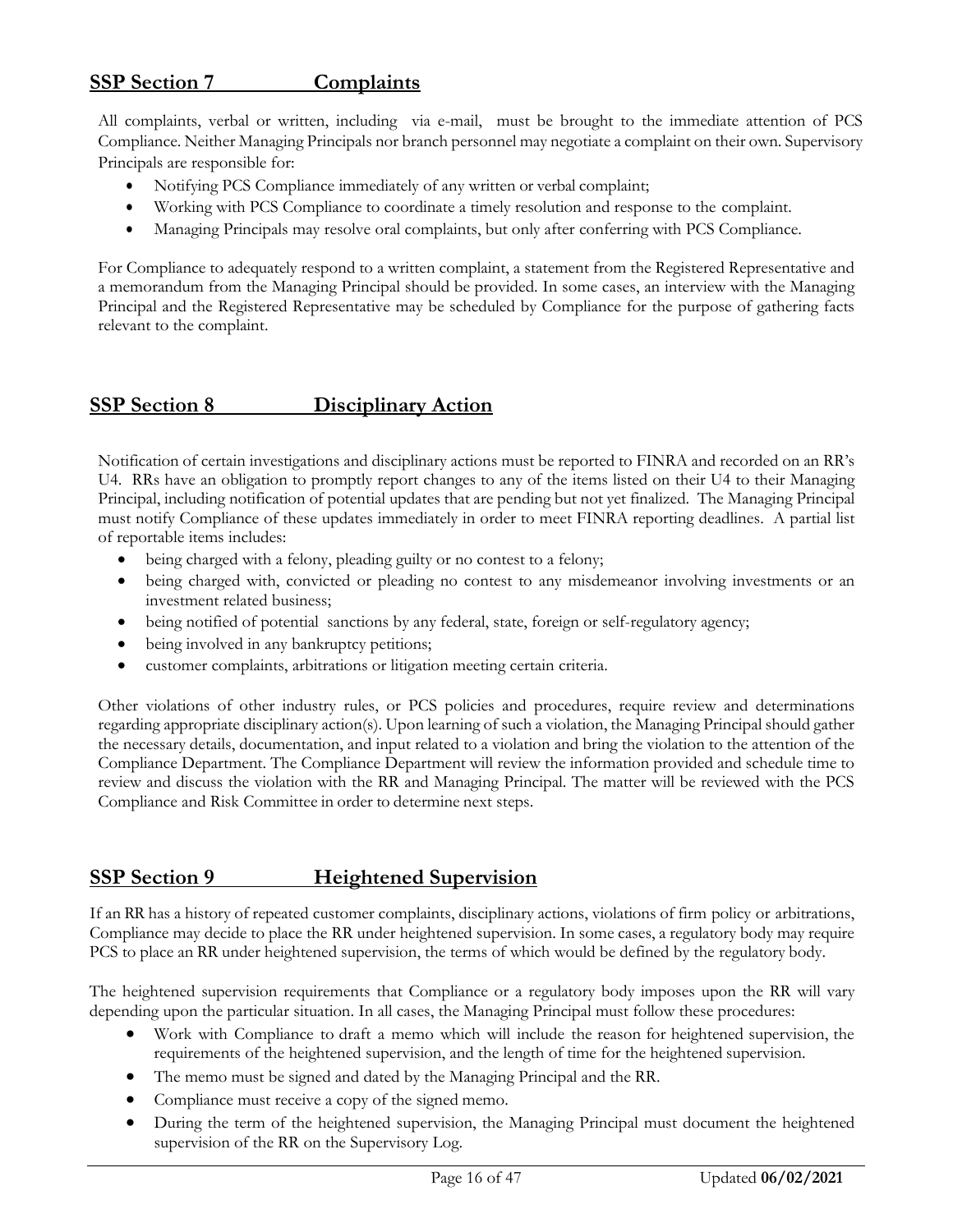• If the heightened supervision is removed, the Managing Principal must work with Compliance to document the reason(s) why. Compliance must receive a copy of the documentation.

The following list gives examples of requirements that could be included as part of a heightened supervision program for a RR:

- Additional training focusing on the problem area;
- Re-certification of having read the PCS WSP Manual and/or PCS Code of Ethics;
- Restrictions on where and/or how the Registered Representative may conduct business;
- Regular submission of any notes kept by the Registered Representative;
- Attendance of an ethics course at the RR's expense;
- Restrictions on the sale of certain products;
- Other requirements more fitting to the given situation.

### **Section 10 Communications with the Public**

### **10.1 Background**

More complete information and guidelines regarding communications with the public are contained in the **PCS Compliance Manual/Communications with the Public** and **PCS Written Supervisory Procedures Manual/ Communications with the Public**, and should be reviewed in their entirety. Selected sections are repeated here for emphasis on this critical element of doing business.

FINRA Rule 2210 breaks down Communications with the Public into three categories:

**1. Correspondence (Incoming and Outgoing)**

Any written (including electronic) communication that is distributed or made available to 25 or fewer \**'retail investors'* within any 30 calendar-day period.

### **2. Retail communication**

Any written (including electronic) communications that is distributed or made available to more than 25 \*'*retail investors'* within any 30 calendar-day period.

**3. Institutional communication**

Any written (including electronic) communications that are distributed or made available **only** to \*\*'*institutional investors',* but does not include a firm's internal communications.

\**A 'retail investor' is defined as any person other than an institutional investor, regardless of whether the person has an account with the broker-dealer.*

*\*\*An 'institutional investor' generally includes (a) a bank, savings and loan association, insurance company or registered investment company; (b) an investment adviser registered with either the SEC under Section 203 of the Advisers Act or with a state securities commission (or any agency or office performing like functions); or (c) any other entity (whether a natural person, corporation, partnership, trust or otherwise) with total assets of at least \$50 million.*

FINRA Regulatory Notices 12-29 and 13-03 may be reviewed for additional details and clarification.

### **10.2 General Content Standards**

While FINRA Rules 2211 - 2216 and 2220 should be referenced for specific requirements and considerations related to each assigned product/topic, there are general content standards that apply to all communications (Retail/Institutional Communication and Correspondence) that must be adhered to.

A. All communications must be based on principles of fair dealing and good faith, must be fair and balanced, and must provide a sound basis for evaluating the facts in regard to any particular security or type of security,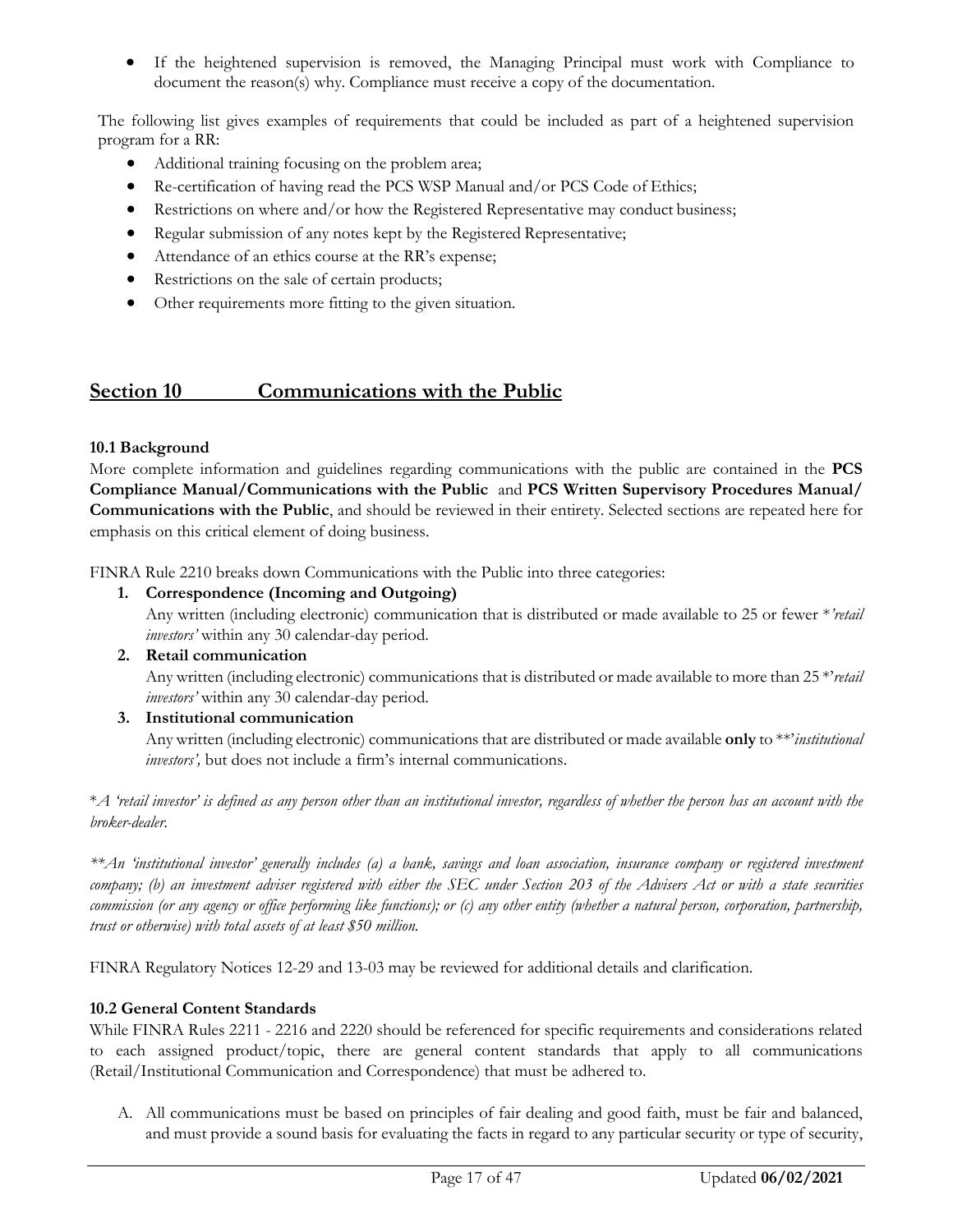industry, or service. No one may omit any material fact or qualification if the omission, in light of the context of the material presented, would cause the communications to be misleading.

- B. No one may make any false, exaggerated, unwarranted, promissory or misleading statement or claim in any communication. No one may publish, circulate or distribute any communication that one knows or has reason to know contains any untrue statement of a material fact or is otherwise false or misleading.
- C. Information may be placed in a legend or footnote only in the event that such placement would not inhibit an investor's understanding of the communication.
- D. One must ensure statements are clear and not misleading within the context in which they are made, and that they provide balanced treatment of risks and potential benefits. Communications must be consistent with the risks of fluctuating prices and the uncertainty of dividends, rates of return and yield inherent to investments.
- E. One must consider the nature of the audience to which the communication will be directed and must provide details and explanations appropriate to the audience.
- F. Communications may not predict or project performance, imply that past performance will recur or make any exaggerated or unwarranted claim, opinion or forecast; provided, however, this paragraph (d)(1)(F) does not prohibit:
	- i. A hypothetical illustration of mathematical principles, provided that it does not predict or project the performance of an investment or investment strategy;
	- ii. An investment analysis tool, or a written report produced by an investment analysis tool, that meets the requirements of FINRA Rule 2214; and
	- iii. A price target contained in a research report on debt or equity securities, provided that the price target has a reasonable basis, the report discloses the valuation methods used to determine the price target, and the price target is accompanied by disclosure concerning the risks that may impede achievement of the price target.

### **10.3 Managing Principal Responsibilities**

Managing Principals are responsible for:

- Ensuring the prompt forwarding of all incoming mail to the OSJ, date stamping, photocopying for the appropriate permanent files (customer correspondence, complaints, and transmittal forms) and reviewing immediately;
- Reviewing all outgoing correspondence to ensure appropriateness, professionalism, use of required disclosures (**See Exhibit 5**) and compliance with policies and guidelines;
- Evidencing review and approval of incoming and outgoing correspondence by their initials.
- Maintaining copies of correspondence per record retention requirements;
- Ensuring that only approved forms of customer communications are used;
- Submitting retail communications requiring Compliance review via MarketingPro;
- Submitting copies of incoming and outgoing correspondence monthly to PCS via Docupace

### **10.4 Policy**

### **10.4.1 Retail Communications**

Managing Principals are required to approve all proposed retail communications prior to first use via the Marketing Pro system. In addition, approval by a designated PCS Compliance Advertising Principal is required for each retail communication before first use. The designated Advertising Principal will determine whether the material needs to be filed with FINRA prior to use. It is the RR's responsibility to know when final approval has been given (via an Marketing Pro Approval Certificate) and not use the material prior to that time.

Examples of Retail Communications include communications sent or likely to be seen by 25+ recipients within a 30 day period include: group emails, form letters, market commentary, print or online advertising, social media profiles, websites, newsletters, seminar invitations and material. The retail communication itself, as well as a copy of the Approval Certificate, must then be maintained in a Retail Communication file, either electronically (**outside** of Marketing Pro) or in hard copy. Copies may be maintained either in a central branch file or by each individual RR.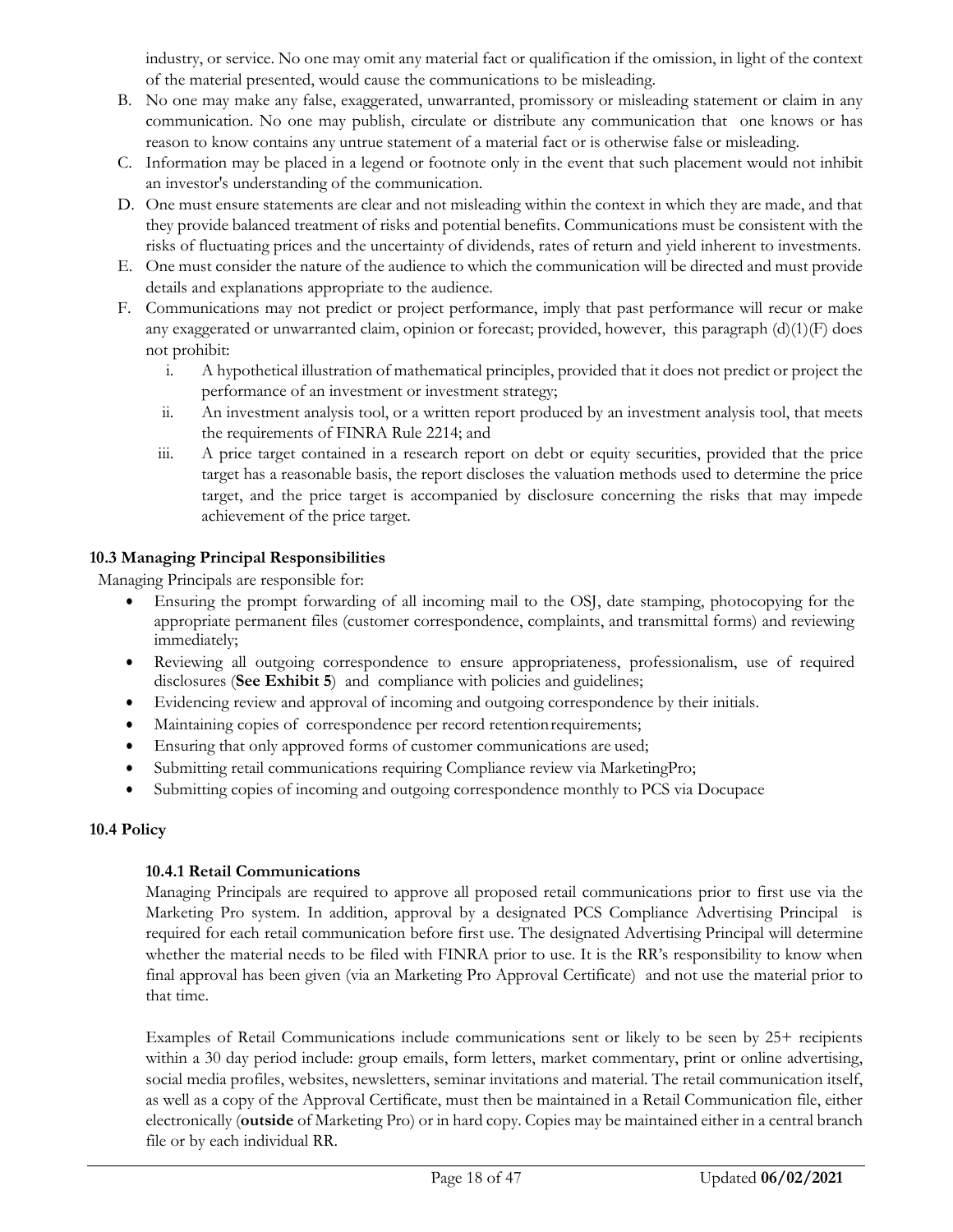Vendor provided material, such as brochures or newsletters, must also be submitted for Managing Principal and PCS approval via Marketing Pro prior to first use. The material must be accompanied by the FINRA approval letter provided by the vendor.

### **10.4.2 Correspondence**

Unlike retail communication, correspondence does not require pre-approval, but does require post-review by the Managing Principal. Copies of all incoming and outgoing correspondence should be submitted to the designated Managing Principal via electronic upload to Docupace for post-review no later than the 15th of the following month.

Copies must be maintained either electronically or in hard copy at the branch office, either in a central file or by each individual RR. If the branch office is part of a complex, branch files may be maintained centrally at the OSJ or at each branch location.

Furthermore, correspondence is broken down into two more categories: incoming v. outgoing. As a best practice these should be maintained in separate correspondence files.

### **Incoming Correspondence:**

Incoming email communications are monitored/captured within the Firm's surveillance platform, Global Relay. All physical written correspondence (letters, cards, faxes, etc) received in relation to the business or services offered by PCS must be maintained by the RR and submitted to the designated Managing Principal on a monthly basis. Any correspondence containing a complaint of any nature must immediately be forwarded to the Managing Principal and PCS Compliance.

For any client checks that are received, see Section 6.02 of this manual for more information regarding the check log.

### **Outgoing Correspondence**:

Outgoing email communications are monitored/captured within the Firm's surveillance platform, Global Relay. All physical written correspondence (letters, cards, faxes, etc) sent in relation to the business or services offered by PCS must be maintained by the RR and submitted to the designated Managing Principal on a monthly basis.

The email review function is performed by Compliance and Managing Principals. Managing Principals should review emails on a regular basis for insight and information regarding business practices of their assigned individuals.

### **10.4.3 Institutional communication**

Managing Principals and Compliance are responsible for determining if materials meet the requirements of being institutional communications. Communications may not be treated as having been distributed to an institutional investor if there is reason to believe that any part of the communication may be made available to any retail investor. Material may not be considered institutional communication until first approved as such by the Managing Principal and Compliance.

If a communication is determined to be institutional, Compliance will determine whether the Firm will require an agreement or incorporate a disclaimer prohibiting redistribution to persons who are not institutional investors. Documentation regarding such determination should be maintained in the branch correspondence file, indicating Compliance approval or denial and date of determination.

### **10.5 Texting**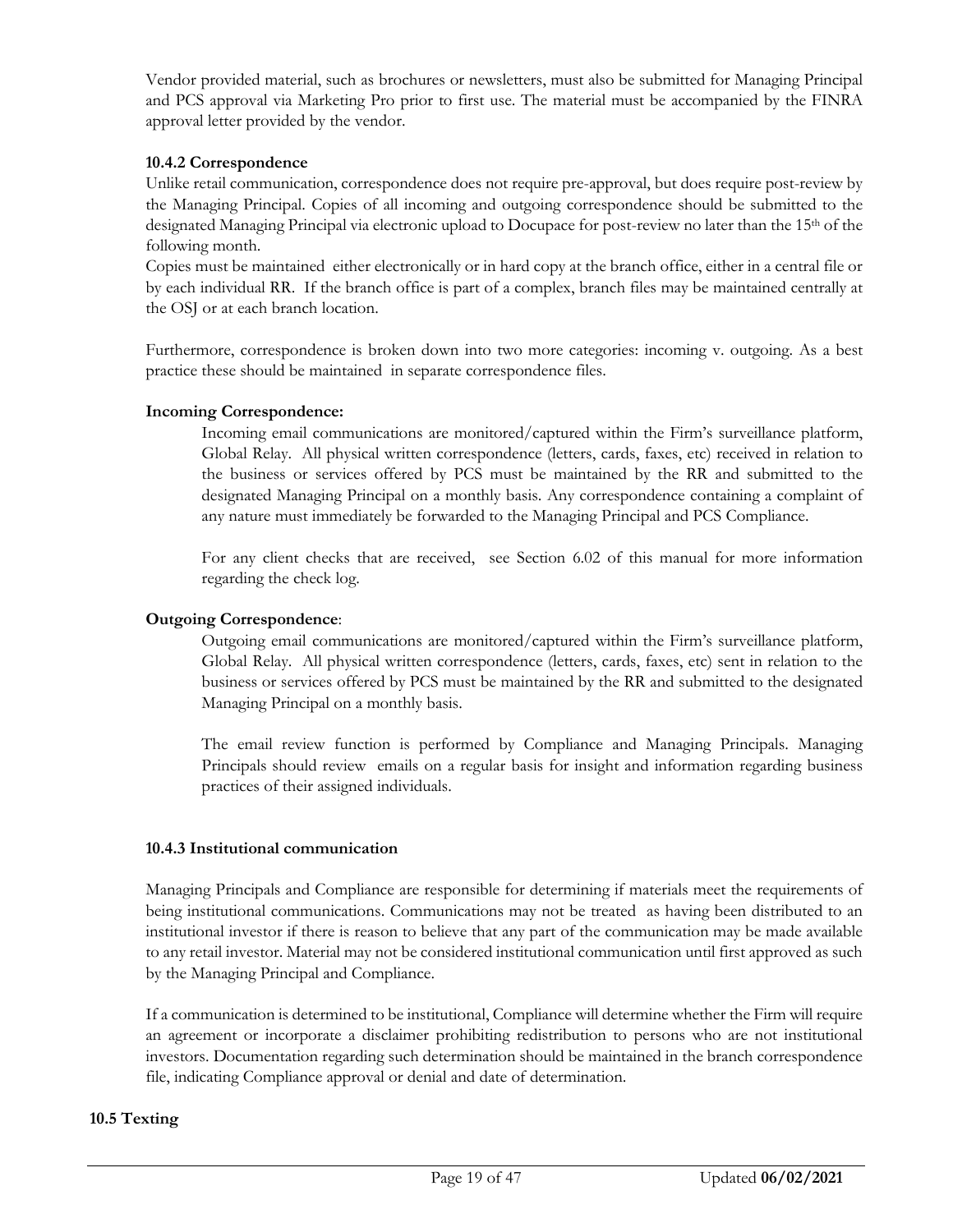The following information is taken from the **Compliance Manual** and repeated here for emphasis due to the prevalence of texting as a form of communication.

Only associated persons who setup an account through the firm's approved text messaging vendor and subsequently approved by Private Client Services Compliance Department may use text messaging as a method to communicate securities business-related matters. By using the firm's approved vendor, we will ensure compliance with recordkeeping and supervisory obligations. These messages are deemed written communications and must follow various regulatory requirements and Firm guidelines.

While a text message may primarily be a one-to-one communication/correspondence (i.e. message sent to less than 25 recipients in a 30-day period), if sent to more than 25 within a 30-day period it's defined as retail communication and would require prior Compliance approval before being sent. Any complaints (including those received via a text message) must immediately be forwarded to the representative's designated Managing Principal and the PCS Compliance Department for review and response.

In instances where a representative learns a text message was either sent to the wrong recipient or received from someone impersonating a client, the RR must immediately notify the PCS Compliance Department who will begin an appropriate investigation to determine what additional steps must be taken. In addition to the prohibited texting activities below, you may also reference the **PCS Text Messaging FAQs** found on the PCS Advisor Resource Center (Compliance Section) for additional details.

### **Examples of Prohibited Texting Activities:**

1. Texting non-public personal identifying information including a social security number, date of birth, account number, etc.

- 2. Accepting trade order instructions (Appropriately registered persons must confirm verbally).
- 3. Accepting/processing money movement transaction requests.
- 4. Recommending new products and/or services.
- 5. Using emoji's when sending a text message.

### **10.6 Social Networking**

Private Client Services currently allows the use of Facebook, Twitter and/or LinkedIn for securities related business purposes, but only after each has been properly disclosed and approved by Compliance via the **Social Media and Website Disclosure Form**. These social networking sites must be properly archived for ongoing monitoring and record retention purposes. They typically include both static content and interactive functions, which require certain pre-approvals from a Managing Principal and Compliance via Marketing Pro. Examples of static content include profile, background or "wall" information.

PCS prohibits all interactive electronic communications that recommend a specific investment product. Any exception must be pre-approved by the Managing Principal and Compliance.

See the following resources on the **PCS Advisor Resource Center / Compliance** for additional information:

### **Compliance Manual** / **Social Networking**

### **PCS Social Media Reference Chart**

### **PCS Social Networking and Website Policy**

### **10.7 Public Appearances**

Public appearances occur when associated persons sponsor or participate in a seminar, webinar, forum, radio or television interview, or are engaged in public appearances or speaking activities that are not considered to be retail communications, institutional communications or correspondence. Scripted public appearances require pre-approval via Marketing Pro.

An unscripted public appearance will become retail communications, requiring recording and approval through Marketing Pro, if it will be distributed by a third party or posted on the RR's website or blog, or sent to clients.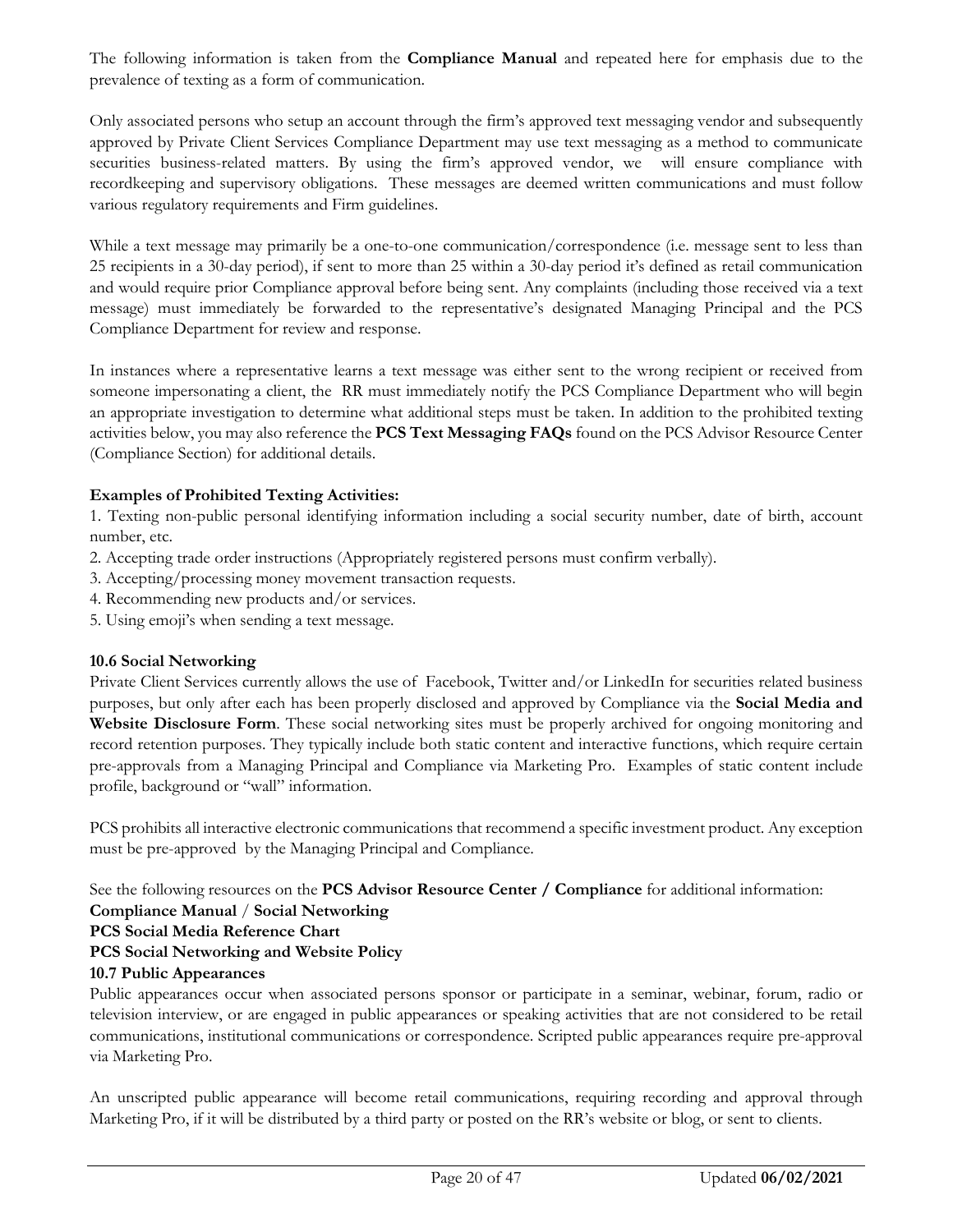### **10.8 Business Cards and Letterhead**

Business cards and letterhead must be approved by the Managing Principal and Compliance prior to first use. Approval is documented via submission to Marketing Pro. Managing Principals are responsible for ensuring that RRs use only approved business cards and letterhead. Correspondence related to PCS business should be on PCS approved letterhead.

### **10.9 Consolidated Reports**

A consolidated financial report is a single document combining information regarding most or all of a customer's financial holdings and /or performance, regardless of where those assets are held.

PCS allows the use of data aggregators such as Albridge, Black Diamond, and other similar platforms as a means for generating a consolidated report upon approval by Compliance. **Associated persons are prohibited from producing their own manually prepared reports, including word documents or excel spreadsheets, for distribution to the public.** Distribution not only includes physical or electronic delivery but also includes sharing a report over a screen in person or via a video conference.

While not an exhaustive list and based on the actual content within the report, the following disclosures at a minimum must be included in the design of the Consolidated Report as applicable:

- the consolidated report is provided for informational purposes as a courtesy and may include assets that we do not hold on the customer's behalf and which are not included in our books and records;
- the names of the entities which hold the assets;
- a statement clearly distinguishing between assets held or categories of assets held by each entity;
- the customer's account number at each entity included in the report;
- Identification of assets held away from Pershing that may not be covered by SIPC; and
- an explanation of how the aggregated values of the different types of assets were arithmetically derived from separate asset totals, if the report provides such aggregate values.

See **Compliance Manual / CUSTOMER ACCOUNTS: Consolidated Financial Account Reports** for additional information and requirements.

### **SSP Section 11 Cold Calling / Telemarketing**

PCS does not permit its registered personnel to engage in cold calling activities as there are several strict rules mandated by the FCC which must be followed. In the event cold calling becomes a permitted activity, detailed requirements will be provided via the PCS Compliance Manual.

### **SSP Section 12 Political Contributions**

PCS permits the firm and its covered associates to make political contributions to elected officials, candidates and others consistent with regulatory requirements. Preapproval of the contribution from Compliance should be obtained through use of the '**Political Contribution Pre-Approval Request form'** submitted via Docupace.

### **SSP Section 13 Trade Errors and Corrections**

### **13.01 Trade Error Form**

When a time sensitive true trade error has been made (i.e. buy versus sell, bought wrong security, as of trades, etc.) the RR should immediately call the Trading Team Loop at 502-992-1644 (Internal x526). The trading associate will immediately begin the process to correct the error to reduce any market exposure. The RR will be asked to follow up with an email to **trading@pcsbd.net** providing details of the error. Once the correction is processed, the trading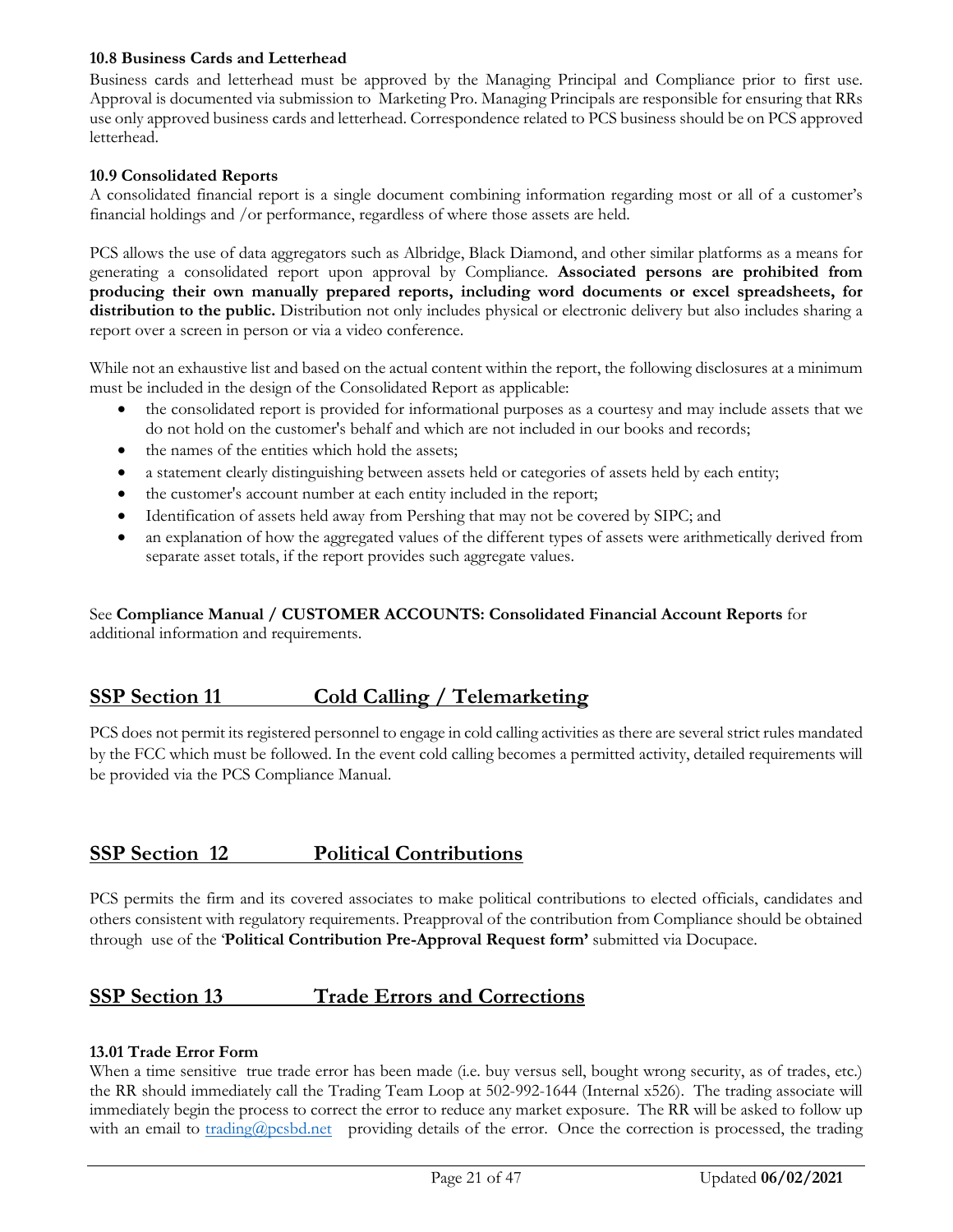associate will forward a copy of the **Trade Error Form** to the RR for signature, then to the Managing Principal for review and signature. The COO will be responsible for final review and ensure that the RR is charged for any loss.

### **13.02 Trade Correction and Adjustment Form**

This form should be used by the RR to request corrections of non-market sensitive aspects of a trade (i.e. account number, commission, solicited or discretion information). Once the RR has completed the form, it should be emailed to their Managing Principal for review and signature. The completed form should then be sent to any member of the trading team for processing. Upon completion of the correction, the form and any supporting documentation will be sent to the COO for review and logging.

### **SSP Section 14 Receipt of Funds and Anti-Money Laundering**

Unless funds will be deposited to a Pershing account, clients should be discouraged from mailing checks to the branch office. Funds should be sent to the third-party provider instead. If a check payable to a provider is received in the branch, it should immediately be added to the check blotter in Docupace. Such funds must be mailed via a traceable carrier directly to the third party **no later than the following business day or returned to the client.** 

PCS is committed to maintaining a strong internal program to detect and deter any instances of money laundering, as well as any activities that facilitate money laundering or the funding of terrorist or criminal activities. Part of that program includes fully cooperating with law enforcement and regulatory agencies.

Please refer to the PCS Compliance Manual section titled "Money Laundering Detection and Deterrence" for additional details. Suspicious activity includes, but is not limited to multiple money wires and/or money transfers, liquidations of shortly held investments without regard for high commissions and/or sales charges, etc. If you encounter any suspicious activity, either within an already-established account or during the process of opening a new account, you must report your suspicions to PCS Compliance immediately to determine next steps. Do not contact the client.

Compliance uses various daily surveillance tools to detect possible money laundering and will notify the Managing Principal if an account or activity requires investigation. The Managing Principal should then ask the RR about the purpose of the activity and the client's source of funds to ensure that "Know Your Customer" requirements are being met. The Managing Principal should document and forward the information to Compliance to determine next steps. Such reporting is confidential, and a strict company-wide policy is in place expressly prohibiting any retaliation. The investigation may never be discussed with the client.

### **SSP Section 15 Representative Changes on Client Accounts**

The **Client Account Representative Change Form** is used to document the reason for changing an RR and must be approved by both the Managing Principal and an Operations Principal. Once approved, PCS Operations will update the Firm's back office systems. The form will be returned to the RR who will work directly with the vendor to update the RR code.

### **SSP Section 16 Delegation of Duties**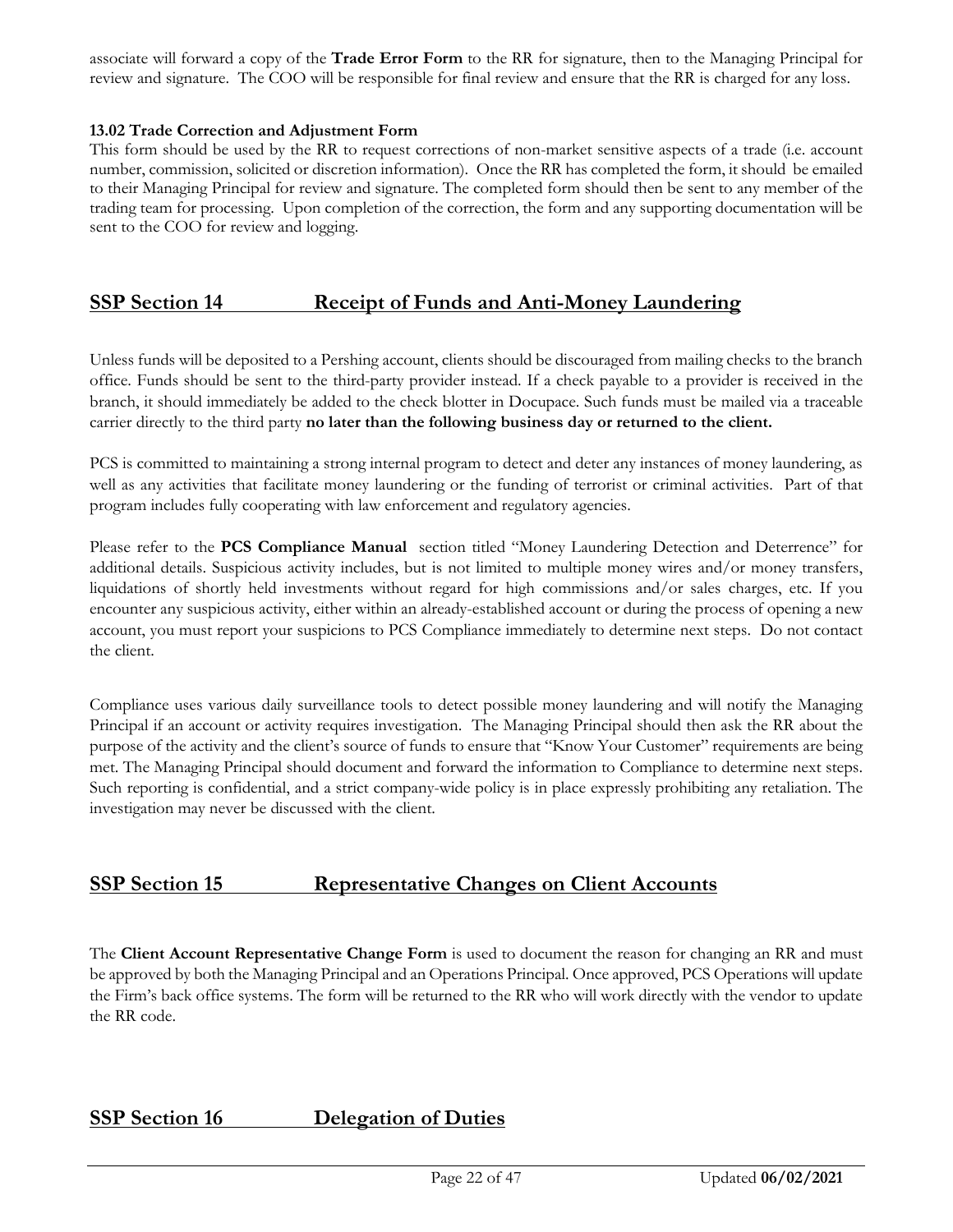OSJ Managing Principals may delegate certain responsibilities by completing the **Supervisory Delegation of Duties**  Form. OSJ Managing Principal responsibility may only be delegated to individuals who hold the appropriate registrations (Series 24, 9/10, and in some cases Series 4 and Series 53). Depending upon the OSJ Managing Principal's preference, certain responsibilities may be delegated on a regular basis or only in the OSJ Managing Principal's absence.

The Delegation of Duties Form must be updated annually or when changes in delegation occur (i.e., when there is a change in personnel, etc.) Copies of the completed form must be sent to Compliance. The original form must be maintained at the OSJ.

### **SSP Section 17 Regulator Communications and Inspections**

All registered sales locations, including PCS Home Office, offices related to outside business activities and Independent Investment Advisors, are subject to audit by a regulator at any time. Regulators include FINRA, the SEC, and any State agencies related to financial services. If any office is contacted or visited by a regulator, the office must contact PCS Compliance immediately.

In addition, any office visit requests or other documentation must be submitted to PCS Compliance immediately upon receipt. Documentation may include requests for information, notifications, audit checklists, audit closeout / result letters, or any other communication from a regulator.

### **SSP Section 18 Facilities and Information Security**

The **PCS Information Security Policy Manual** provides detailed information regarding policies and standards designed to ensure the confidentiality, integrity, and availability of PCS corporate information assets. (See **Advisor Resource Center / Policy and Procedure Manuals**). The comprehensive information security program is for the purposes of protecting, controlling, processing, storing, and communicating information. While the manual should be read in its entirety, highlighted topics include the following:

- Information protection policy
- Electronic mail policy
- Internet security standard
- Information security incident reporting standard
- Media destruction standard
- Secure transport and storage of physical media
- Information security access control standard
- Identification standard
- Authentication standard
- Device security standard

### **SSP Section 19 Registered Location Inspections (Compliance and OSJ Managing Principal)**

### **19.01 Office Check-up by OSJ Managing Principal**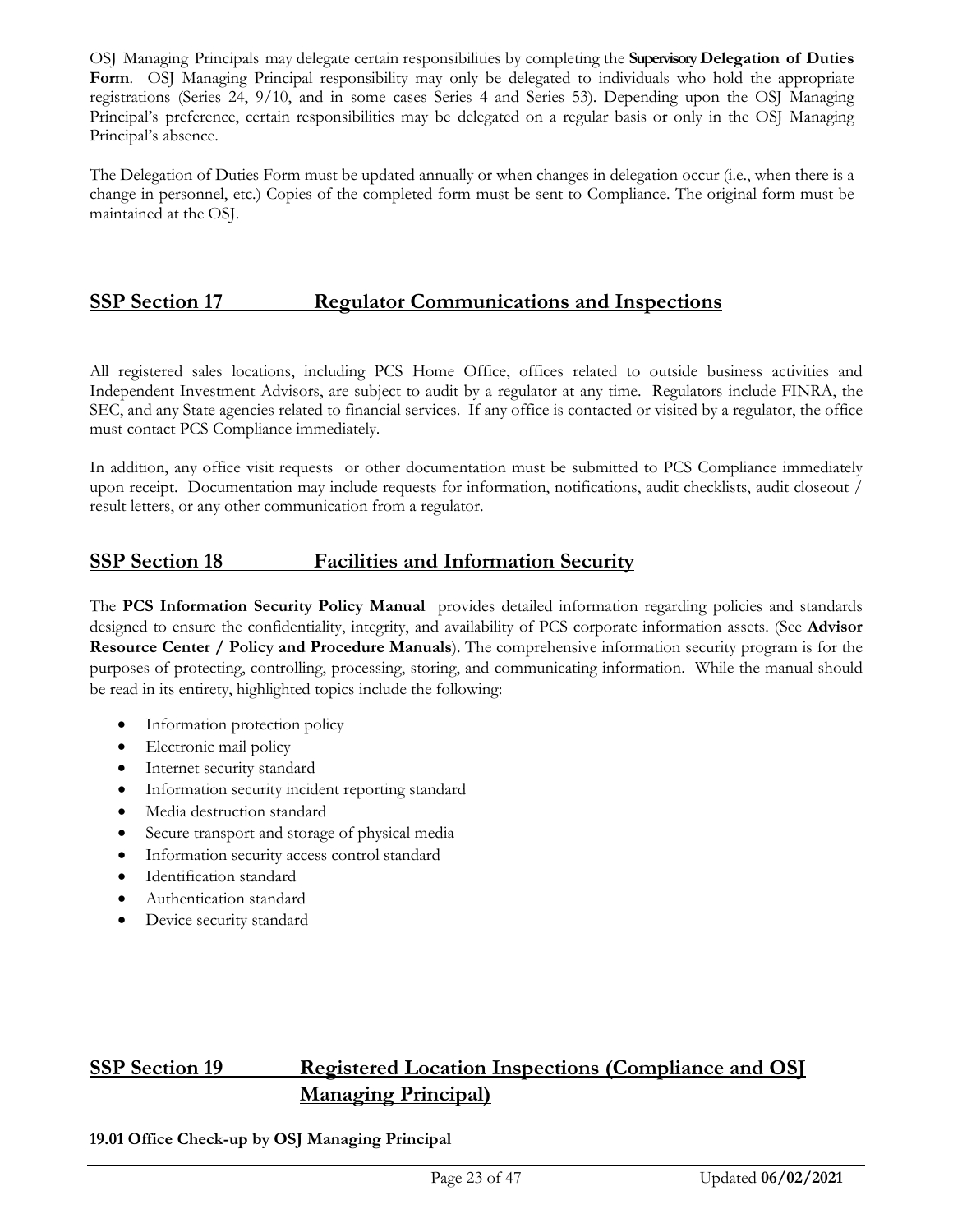Each registered location associated with a field OSJ should be reviewed at least annually in order to ensure that the OSJ Managing Principal is familiar with the office, the type of business conducted at the office, and to evidence the oversight of the location. OSJ Managing Principals must document the visits and findings on the **PCS Office Check-Up Review Form,** which should be included with the **Supervisory Log**.Topics of review include branch and personnel registration, central files, communications with the public and security / privacy. For any deficiencies noted, the Managing Principal must complete the Corrective Action Summary section and have the RR(s) sign and date the form.

Branch contacts by Home Office Managing Principals are documented electronically in Sharepoint.

### **19.02 Compliance Inspections**

PCS Compliance inspects each OSJ annually and other registered branch locations at least once every three years to ensure compliance with applicable securities laws and regulations and to address and prevent violations of Firm policies. See the **Record Retention Schedule** and **Branch Office Inspection Overview** in the Managing Principal forms folder**.** Reports regarding these inspections will be issued to PCS's management, Managing Principal and Person in Charge for the office. These reports will include:

- Any deficiencies in compliance with Firm policy or securities regulations;
- Follow-up actions taken to ensure the branch office adheres to such policies and regulations;
- Any disciplinary action administered, if necessary.

The OSJ Managing Principal or Person in Charge is responsible for ensuring a prompt written response and any necessary follow up to the issues addressed in the Compliance Inspection Closeout Letter.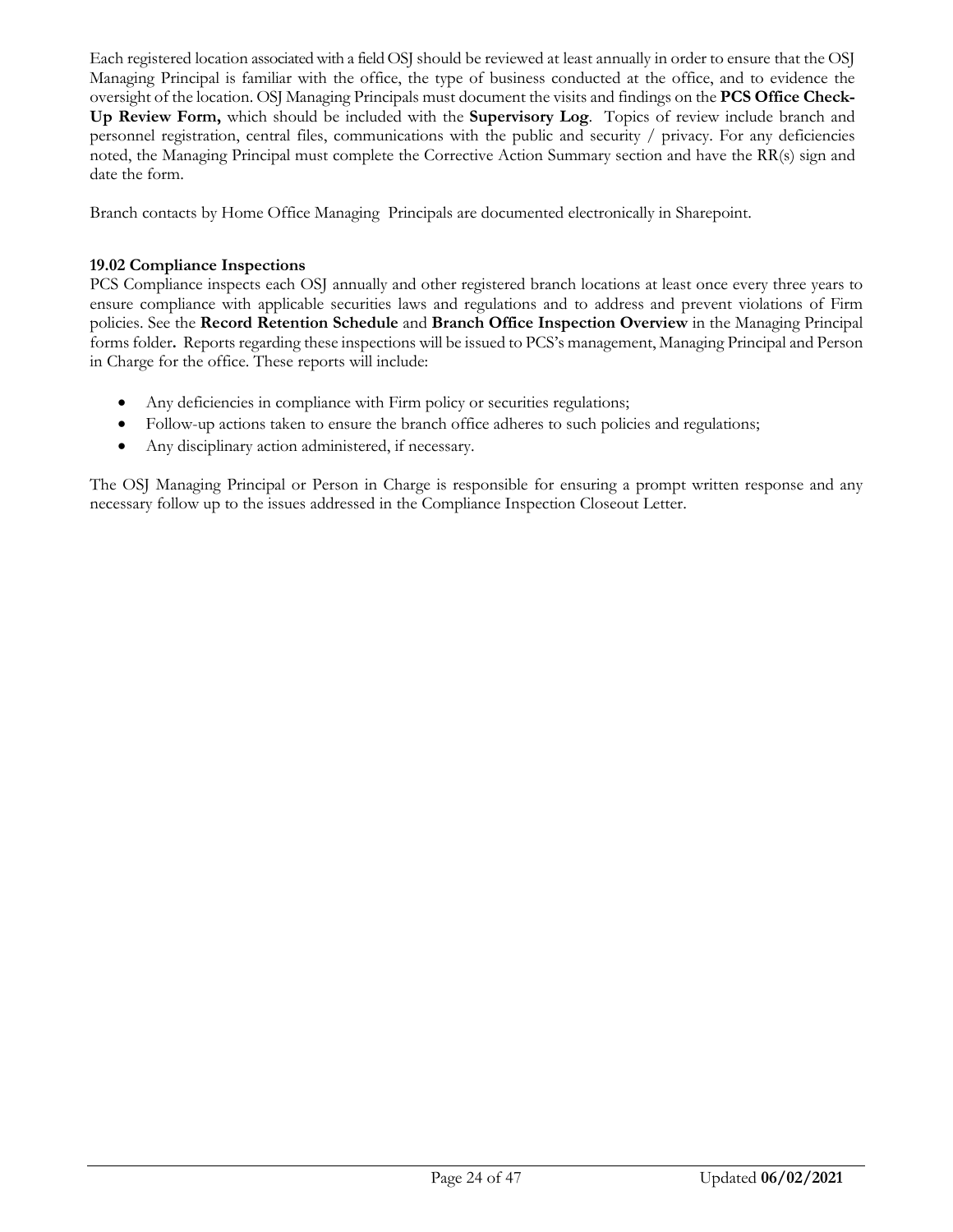### **Exhibit 1 SSP Section 5 New Accounts**

### **Review of PCS Customer Account Form (CAF)** Updated  $10/22/2020$

All sections on the CAF must be completed. "Client refused to disclose" is not acceptable. The information is evaluated as a whole to determine whether the account is acceptable and should be established.

| <b>CAF Section</b>                | <b>Review Detail</b>                                                                                                                                                                                                                                                                                                                                                                                                                                                                                                                                                                                 |
|-----------------------------------|------------------------------------------------------------------------------------------------------------------------------------------------------------------------------------------------------------------------------------------------------------------------------------------------------------------------------------------------------------------------------------------------------------------------------------------------------------------------------------------------------------------------------------------------------------------------------------------------------|
| Reg BI Client Acknowledgment      | Client must acknowledge receipt (via link provided) of the PCS Best<br>Interest Disclosure and Account Type Definition documents, along<br>with discussing investment needs before selecting account type.                                                                                                                                                                                                                                                                                                                                                                                           |
| <b>Account Type</b>               | The type of account will determine the basis for the review as well as<br>the supplemental documentation that is required to establish the<br>account. PCS allows for both Brokerage accounts and directly held<br>security holdings such as variable products and mutual funds held at<br>the product provider.                                                                                                                                                                                                                                                                                     |
| <b>Account Registration</b>       | Once the account type is established, the account registration must<br>be reviewed. All required fields must be complete, including Name,<br>SSN, Marital Status, DOB, Legal address, citizenship, and contact<br>information (Phone or email). Joint accounts must list all parties and<br>information. Trust accounts must list the trustee information and<br>date of trust. Custodial accounts must list the custodian as well as<br>beneficiary information. Estate accounts must list the executor of the<br>estate. If the citizenship is outside of the US, a valid SSN must be<br>provided. |
| <b>Patriot Act Verification</b>   | A valid, government issued, photo identification document must be<br>reviewed by the registered representative during the CAF completion<br>process, and the ID#, Issuing authority, issue date (if provided) and<br>expiration date must be provided.                                                                                                                                                                                                                                                                                                                                               |
| <b>Employment Data</b>            | For each listed account owner, the employment information must be<br>provided, including the type of employment, occupation, employer<br>name and address, and if the employer is a FINRA member firm.<br>Additionally, the client must identify if they are a control person of a<br>publicly traded company or related to a person affiliated with a<br>Member Firm.                                                                                                                                                                                                                               |
| Source of Funds                   | The source of funds to be used in the investment account is a crucial<br>piece of information. It is reviewed in order to ensure there is no<br>borrowing to pay for an investment, it is used to assist in the<br>determination of affordability, justifies qualified rollover accounts,<br>and in some states, can disqualify investments (such as funds related<br>to income from marijuana). Source of funds also helps identify switch<br>and/or replacement transactions, and limitations on legal items such<br>as gifts.                                                                     |
| Trusted Person / Back-up Contact  | Reasonable efforts must be made to obtain the name and contact<br>information for a trusted person ("trusted contact") for the account.                                                                                                                                                                                                                                                                                                                                                                                                                                                              |
| Institutional / Non-Institutional | Client must acknowledge fitting FINRA definition of institutional<br>investor or not.                                                                                                                                                                                                                                                                                                                                                                                                                                                                                                                |
| <b>Financial Information</b>      | The financial information provided by the client must be reviewed in<br>order to determine affordability. PCS requires not only income and<br>net worth information, but also annual expenses, tax bracket, and<br>liquid net worth values in order to assist with this determination.                                                                                                                                                                                                                                                                                                               |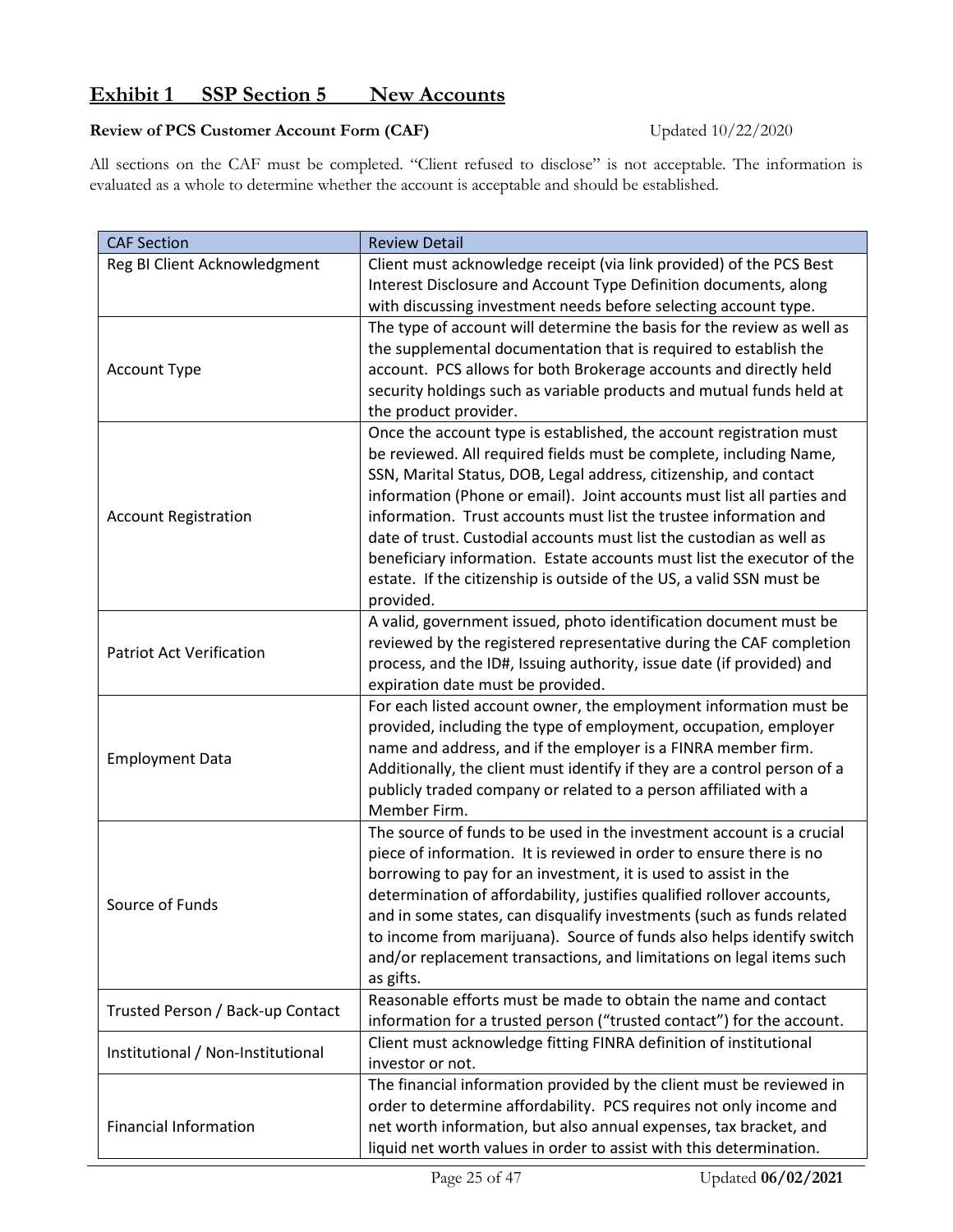|                                | Household financials may be provided in lieu of individual owner            |
|--------------------------------|-----------------------------------------------------------------------------|
|                                | information if appropriate. The PRD must make a determination               |
|                                | regarding whether the financial position of the account owner(s)            |
|                                | justifies the account being established and if the investments are          |
|                                | appropriate. This determination will take into account the type of          |
|                                | account being established. (Low liquidity may not disqualify a 401k         |
|                                | rollover for example). Asset listing should correspond with net worth       |
|                                | value. Comment section should be used to explain when net worth             |
|                                | information does not match listed assets.                                   |
| Dependents                     | Client must provide number of dependents.                                   |
|                                | The client must identify the level of risk they are willing to take with    |
|                                | the investments within the account. PCS has 5 separate risk tolerance       |
| <b>Risk Tolerance</b>          | levels. PRD will utilize this entry when evaluating individual              |
|                                | investment transactions made within the account.                            |
|                                | The client must identify the overall objective of the account. PCS has      |
|                                |                                                                             |
| Investment Objective           | 5 separate objectives that a client may select for the investments in       |
|                                | the account. PRD will use this information when evaluating the              |
|                                | transactions and holdings within the account.                               |
|                                | The time horizon represents the amount of time the client expects the       |
|                                | investments in the account to last in order to meet the account             |
| Time Horizon                   | objective. This entry represents the overall account "life expectancy",     |
|                                | not necessarily an individual investment within the account. The time       |
|                                | horizon should represent the total time the account is anticipated to       |
|                                | be active, not the time until withdrawals are taken from the account.       |
|                                | Account liquidity is used to determine the need of the account owner        |
|                                | to access the funds in the account. Liquidity need is broken down into      |
| Liquidity                      | high, medium and low. This information is used to determine                 |
|                                | suitability of transactions placed in the account and holdings within       |
|                                | the account.                                                                |
|                                | This part of the form is broken down into two sections, one                 |
|                                | representing general, overall experience in investing, and the second       |
|                                | broken down by investment type. This information is used to                 |
| <b>Investment Experience</b>   | determine the level of knowledge the owner(s) have about investing          |
|                                | and what type of investment knowledge they have. Estimated values           |
|                                | of current holdings are also requested in order to better understand        |
|                                | the client's current portfolio.                                             |
|                                | This is a free form section where the client / representative can           |
| Comments / Additional          | provide additional guidance to PRD to substantiate the need or reason       |
| Information                    | for the account.                                                            |
|                                | The client must acknowledge receipt (via link provided) of PCS Client       |
| Form CRS Client Acknowledgment | Relationship Summary (Form CRS) and date.                                   |
|                                | Not a specific section of the CAF, but the representative of record         |
|                                | must be registered in the residential state of the client in order to       |
| Representative Registration    | provide financial services, therefore if there is a registration deficiency |
|                                | it must be resolved prior to the account being established and any          |
|                                | recommendations made to the client.                                         |
|                                |                                                                             |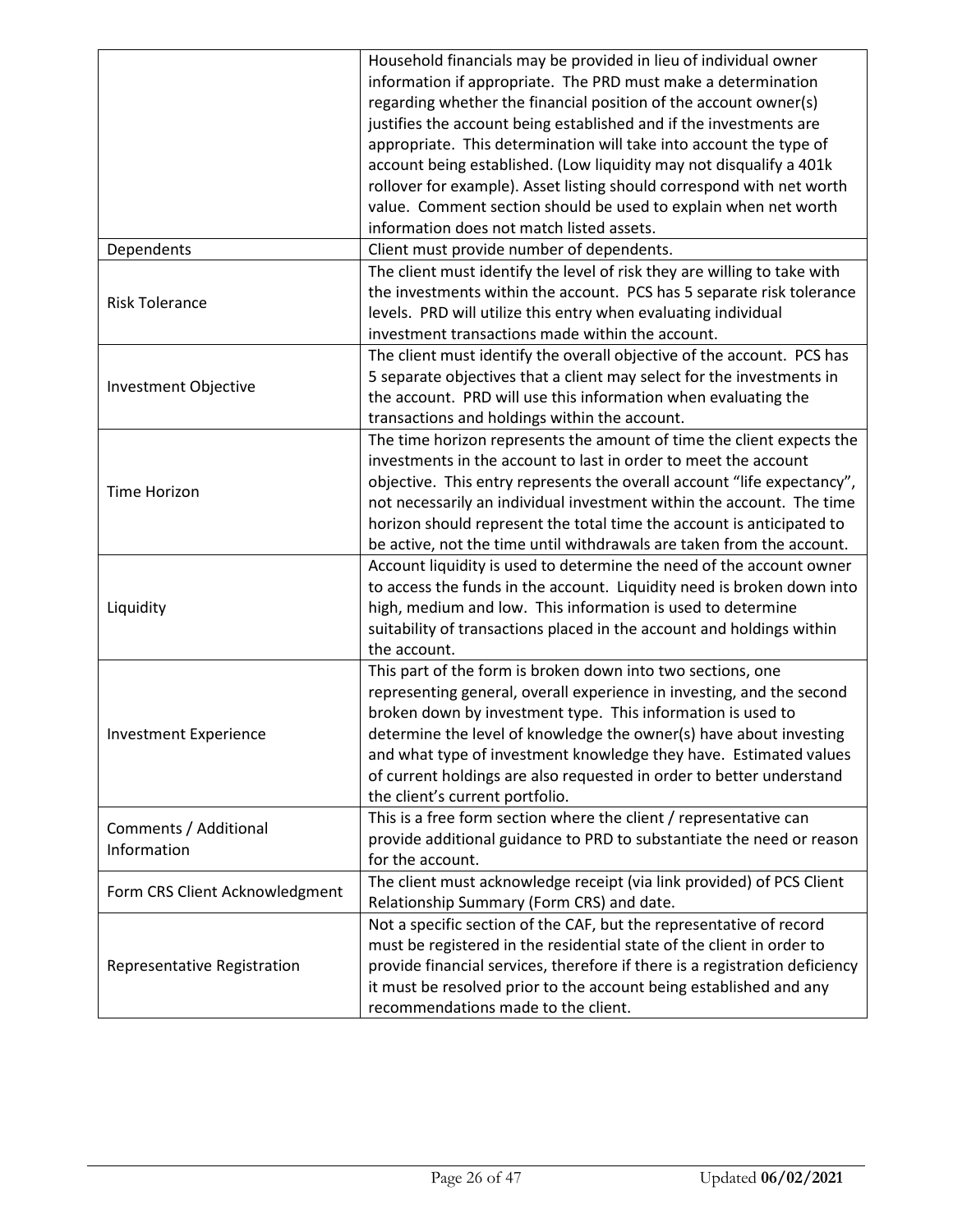### **Exhibit 2 SSP Section 5.06 Jaccomo Trade Alerts**

| $\mathbf{1}$   | Age Exception                | 529 C Share Purchase<br>Beneficiary's Age is Less<br>Than 11 (Disclosure<br>Required) | Identifies a C share mutual fund purchase within<br>a 529 Account and beneficiary is less than 11<br>years old                                         |
|----------------|------------------------------|---------------------------------------------------------------------------------------|--------------------------------------------------------------------------------------------------------------------------------------------------------|
| $\mathbf{2}$   | Age Exception                | Client Age $> 75$ with<br>Aggressive Growth IO                                        | Identifies a trade within a "Senior" account by<br>investment objective                                                                                |
| 3              | Age Exception                | Client Age $> 75$ with Growth<br>of Capital IO                                        | Identifies a trade within a "Senior" account by<br>investment objective                                                                                |
| 4              | Age Exception                | Client Age $> 80$ with<br><b>Balanced Growth IO</b>                                   | Identifies a trade within a "Senior" account by<br>investment objective                                                                                |
| 5              | Age Exception                | Client Age $> 80$ with<br>Moderate Income IO                                          | Identifies a trade within a "Senior" account by<br>investment objective                                                                                |
| 6              | Age Exception                | Client Age $> 80$ with Pres of<br>Capital IO                                          | Identifies a trade within a "Senior" account by<br>investment objective                                                                                |
| $\overline{7}$ | Account Exception            | Caution, Trade in a 529<br>account                                                    | Identifies a trade within a 529 Account                                                                                                                |
| 8              | <b>Employee Trade</b>        | Agent and Customer Buy<br>Same Stock Same Day -<br><b>Agent Better Price</b>          | Identifies a trade when an Advisor bought prior<br>to client and received a better price for same<br>side transaction                                  |
| 9              | <b>Employee Trade</b>        | Agent and Customer Sell<br>Same Stock Same Day -<br><b>Agent Better Price</b>         | Identifies a trade when an Advisor sold prior to<br>client and received a better price for same side<br>transaction                                    |
| 10             | <b>Employee Trade</b>        | Agent and Customer<br>Opposite Side Buy of Same<br>Stock Same Day                     | Identifies transaction(s) in which the client is<br>selling a security and the Advisor is buying<br>within their employee/employee related<br>accounts |
| 11             | <b>Employee Trade</b>        | Agent and Customer<br>Opposite Side Sell of Same<br>Stock Same Day                    | Identifies transaction(s) in which the client is<br>buying a security and the Advisor is selling<br>within their employee/employee related<br>accounts |
| 12             | <b>Excessive Commissions</b> | Equity Commission over \$30<br>for trade $\leq$ \$1000                                | Identifies an equity transaction in which the<br>commission rate exceeds threshold                                                                     |
|                | 13 Excessive Commissions     | Equity Commission over 3%<br>for trade $\leq$ \$5000                                  | Identifies an equity transaction in which the<br>commission rate exceeds threshold                                                                     |
| 14             | <b>Excessive Commissions</b> | Equity Commission over<br>2.5% for trade < $$20000$                                   | Identifies an equity transaction in which the<br>commission rate exceeds threshold                                                                     |
| 15             | <b>Excessive Commissions</b> | Equity Commission over 2%<br>for trade $\leq$ \$50000                                 | Identifies an equity transaction in which the<br>commission rate exceeds threshold                                                                     |
| 16             | <b>Excessive Commissions</b> | Equity Commission over<br>1.5% for trade < $$100000$                                  | Identifies an equity transaction in which the<br>commission rate exceeds threshold                                                                     |
| 17             | <b>Excessive Commissions</b> | Equity Commission over 1%<br>for trade $\leq$ \$250000                                | Identifies an equity transaction in which the<br>commission rate exceeds threshold                                                                     |
| 18             | <b>Excessive Commissions</b> | <b>Equity Commission over</b><br>.75% for trade < $$500000$                           | Identifies an equity transaction in which the<br>commission rate exceeds threshold                                                                     |
| 19             | <b>Excessive Commissions</b> | Equity Commission over .5%<br>for trade $> $500000$                                   | Identifies an equity transaction in which the<br>commission rate exceeds threshold                                                                     |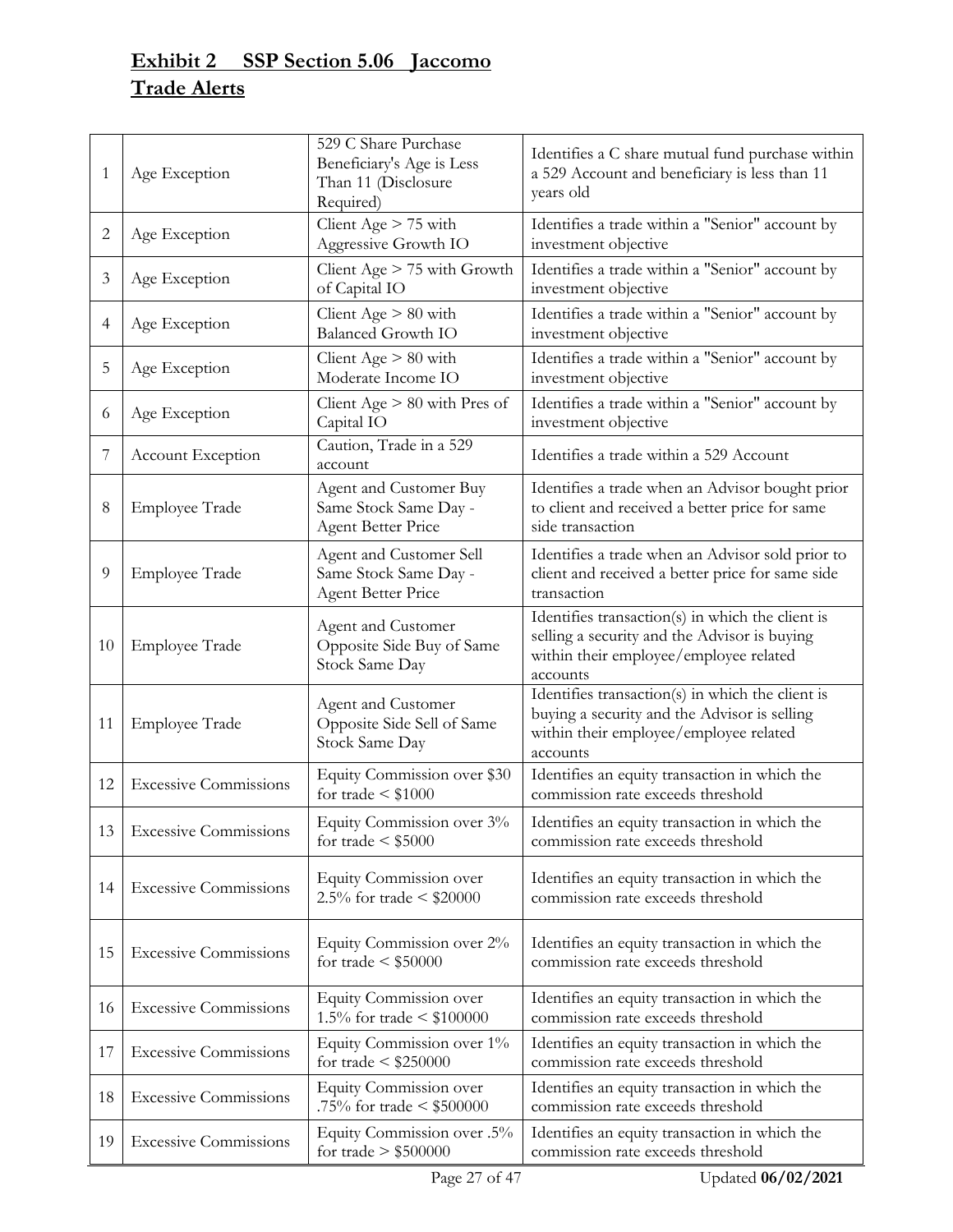| 20 | <b>Excessive Commissions</b> | Option Commission over<br>2.75% for trade < $$2500$               | Identifies an option transaction in which the<br>commission rate exceeds a threshold                       |
|----|------------------------------|-------------------------------------------------------------------|------------------------------------------------------------------------------------------------------------|
| 21 | <b>Excessive Commissions</b> | Option Commission over<br>1.75% for trade < $$10000$              | Identifies an option transaction in which the<br>commission rate exceeds a threshold                       |
| 22 | <b>Excessive Commissions</b> | Option Commission over<br>1.25% for trade $> $10000$              | Identifies an option transaction in which the<br>commission rate exceeds a threshold                       |
| 23 | Large Trade                  | CD Purchase > \$250K FDIC<br>Limit                                | Identifies a CD purchased above the \$250,000<br>threshold                                                 |
| 24 | Low Price                    | Initial Purchase of a Low<br>Price Stock (Disclosure<br>Required) | Identifies the initial purchase of a low-priced<br>equity where the order was solicited or<br>unsolicited  |
| 25 | Low Price                    | < \$5 Solicited Trade                                             | Identifies the purchase of a low-priced equity<br>where the order was solicited                            |
| 26 | Low Price                    | < \$5 Unsolicited Trade                                           | Identifies the purchase of a low-priced equity<br>where the order was unsolicited                          |
| 27 | Low Price                    | 10% of Low Price Stock -<br>Moderate Income IO                    | Identifies a solicited or unsolicited purchase that<br>causes a low price equity concentration             |
| 28 | Low Price                    | 10% of Low Price Stock -<br>Pres of Capital IO                    | Identifies a solicited or unsolicited purchase that<br>causes a low price equity concentration             |
| 29 | Low Price                    | 25% of Low Price Stock -<br><b>Balanced Growth IO</b>             | Identifies a solicited or unsolicited purchase that<br>causes a low price equity concentration             |
| 30 | Low Price                    | 25% of Low Price Stock -<br>Growth of Capital IO                  | Identifies a solicited or unsolicited purchase that<br>causes a low price equity concentration             |
| 31 | Low Price                    | 50% of Low Price Stock -<br>Aggressive Growth IO                  | Identifies a solicited or unsolicited purchase that<br>causes a low price equity concentration             |
| 32 | Max Invested                 | Aggregate C shares > \$25K<br>(Disclosure Required)               | Identifies a purchase taking C share value over<br>25K for the household                                   |
| 33 | Max Invested                 | Annuity Withdrawal > \$1,000<br>with Surrender Charge             | Identifies an annuity withdrawal in which a<br>surrender charge is incurred                                |
| 34 | Max Invested                 | CD Concentration $> $250K$<br>FDIC Limit                          | Identifies a CD concentration above the<br>\$250,000 threshold                                             |
| 35 | Max Invested                 | A Shares within 10% of<br>\$1Mill Generic Tier<br>Breakpoint      | Identifies an A share purchase that is a certain<br>percentage below the next available breakpoint<br>tier |
| 36 | Max Invested                 | A Shares within 10% of<br>\$750K Generic Tier<br>Breakpoint       | Identifies an A share purchase that is a certain<br>percentage below the next available breakpoint<br>tier |
| 37 | Max Invested                 | A Shares within 10% of<br>\$500K Generic Tier<br>Breakpoint       | Identifies an A share purchase that is a certain<br>percentage below the next available breakpoint<br>tier |
| 38 | Max Invested                 | A Shares within 10% of<br>\$250K Generic Tier<br>Breakpoint       | Identifies an A share purchase that is a certain<br>percentage below the next available breakpoint<br>tier |
| 39 | Max Invested                 | A Shares within 10% of<br>\$100K Generic Tier<br>Breakpoint       | Identifies an A share purchase that is a certain<br>percentage below the next available breakpoint<br>tier |
| 40 | Max Invested                 | A Shares within 10% of<br>\$50K Generic Tier<br>Breakpoint        | Identifies an A share purchase that is a certain<br>percentage below the next available breakpoint<br>tier |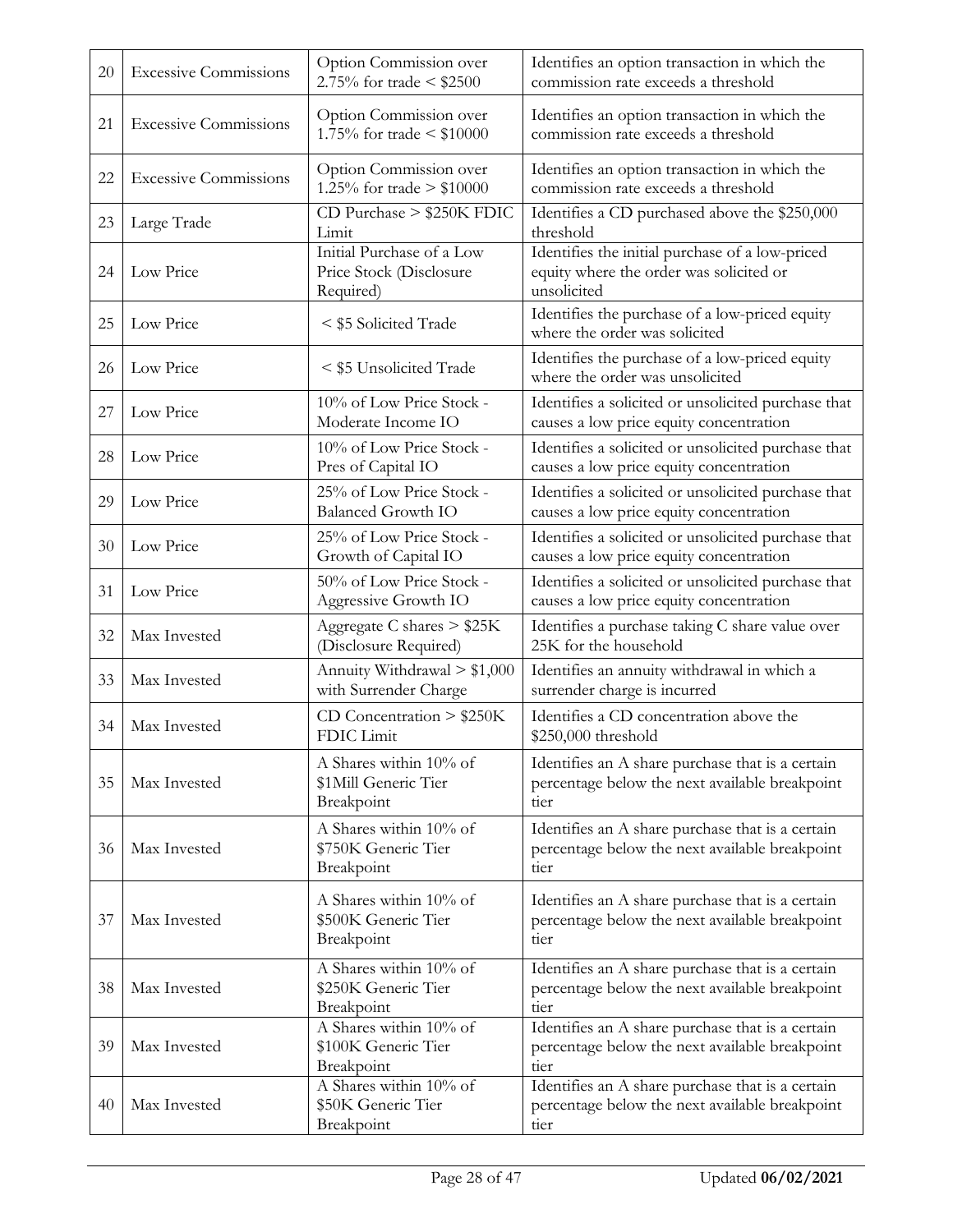| 41 | Max Invested                     | A Shares within 10% of<br>\$25K Generic Tier<br>Breakpoint | Identifies an A share purchase that is a certain<br>percentage below the next available breakpoint<br>tier        |
|----|----------------------------------|------------------------------------------------------------|-------------------------------------------------------------------------------------------------------------------|
| 42 | Max Invested                     | Security Concentration ><br>15% - Moderate Income IO       | Identifies securities held in positions that exceed<br>the threshold for a single security concentration<br>level |
| 43 | Max Invested                     | Security Concentration ><br>15% - Pres of Cap IO           | Identifies securities held in positions that exceed<br>the threshold for a single security concentration<br>level |
| 44 | Max Invested                     | Security Concentration ><br>25% - Balanced Growth IO       | Identifies securities held in positions that exceed<br>the threshold for a single security concentration<br>level |
| 45 | Max Invested                     | Security Concentration ><br>25% - Growth of Capital IO     | Identifies securities held in positions that exceed<br>the threshold for a single security concentration<br>level |
| 46 | Max Invested                     | Security Concentration ><br>40% - Aggressive Growth IO     | Identifies securities held in positions that exceed<br>the threshold for a single security concentration<br>level |
| 47 | Missing Suitability Profile      | Missing Suitability - Income                               | Identifies a trade with missing suitability<br>information                                                        |
| 48 | Missing Suitability Profile      | Missing Suitability - Net<br>Worth                         | Identifies a trade with missing suitability<br>information                                                        |
| 49 | Missing Suitability Profile      | Missing Suitability - Liquid<br>Net Worth                  | Identifies a trade with missing suitability<br>information                                                        |
| 50 | Missing Suitability Profile      | Missing Suitability - Tax<br><b>Bracket</b>                | Identifies a trade with missing suitability<br>information                                                        |
| 51 | Missing Suitability Profile      | Missing Suitability -<br>Investment Objective              | Identifies a trade with missing suitability<br>information                                                        |
| 52 | Missing Suitability Profile      | Missing Suitability - Risk<br>Tolerance                    | Identifies a trade with missing suitability<br>information                                                        |
| 53 | Missing Suitability Profile      | Missing Suitability - Liquidity<br>Needs                   | Identifies a trade with missing suitability<br>information                                                        |
| 54 | Missing Suitability Profile      | Missing Suitability -<br>Investment Experience             | Identifies a trade with missing suitability<br>information                                                        |
|    | 55   Missing Suitability Profile | Missing Suitability - Time<br>Horizon                      | Identifies a trade with missing suitability<br>information                                                        |
| 56 | Missing Suitability Profile      | Missing Suitability - Birth<br>Date                        | Identifies a trade with missing suitability<br>information                                                        |
| 57 | Multi Provider                   | 5 or more Mutual Fund<br>Families                          | Identifies a trade that causes fund families in<br>excess of a threshold                                          |
| 58 | Net Worth Exception              | Trade Exceeds 50% of<br>Client's Liquid Net Worth          | Identifies a trade that exceeds a percentage of<br>client's liquid net worth                                      |
| 59 | Net Worth Exception              | Trade Exceeds 50% of<br>Client's Net Worth                 | Identifies a trade that exceeds a percentage of<br>client's net worth                                             |
| 60 | Product Exception                | Sale of CL A Mutual Fund<br>$Held < 2$ years               | Identifies a sell of an A share within 2 years<br>from the date of purchase                                       |
| 61 | Product Exception                | $CL C$ Shares Held $> 5$ years                             | Identifies a sell of a C share that was held for<br>more than 5 years                                             |
| 62 | Product Exception                | Sale of Cl C Mutual Fund<br>Held <1 Year                   | Identifies a sell of a C share within a year from<br>the date of purchase                                         |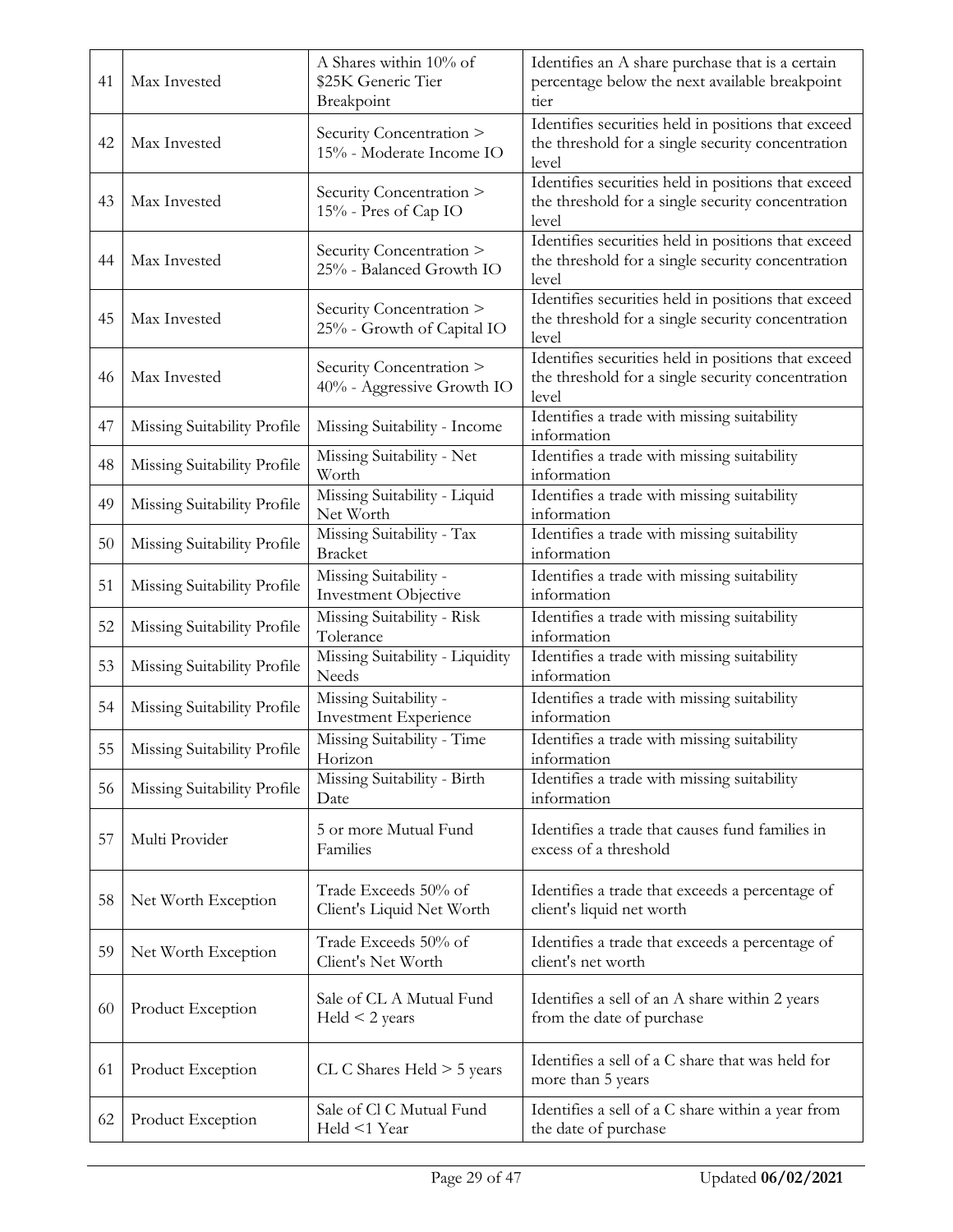| 63     | Product Exception | Non Taxable Security<br>Purchased in a Corporate<br>Account             | Identifies a corporate account that is purchasing<br>a municipal bond or municipal bond mutual<br>fund                                                    |
|--------|-------------------|-------------------------------------------------------------------------|-----------------------------------------------------------------------------------------------------------------------------------------------------------|
| 64     | Product Exception | Non Taxable Security<br>Purchased in a Qualified Plan                   | Identifies a qualified plan that is purchasing a<br>municipal bond or municipal bond mutual fund                                                          |
| 65     | Product Exception | Purchase of Municipal<br>Product Not in Client's State<br>of Residence  | Identifies a trade of a municipal security<br>(municipal bond or single state municipal<br>mutual fund) that is not in the client's state of<br>residence |
| 66     | Product Exception | Initial 529 A Share Purchase<br>(Disclosure Required)                   | Identifies the initial purchase of an A share<br>within a 529 account                                                                                     |
| 67     | Product Exception | Initial 529 B Share Purchase<br>(Prohibited by Firm)                    | Identifies the initial purchase of a B share within<br>a 529 account                                                                                      |
| 68     | Product Exception | Initial 529 C Share Purchase<br>(Disclosure Required)                   | Identifies the initial purchase of a C share within<br>a 529 account                                                                                      |
| 69     | Product Exception | Initial Direct A Share<br>Purchase (Disclosure<br>Required)             | Identifies the initial purchase of a A share within<br>a direct account                                                                                   |
| 70     | Product Exception | Initial Direct C Share<br>Purchase (Disclosure<br>Required)             | Identifies the initial purchase of a C share within<br>a direct account                                                                                   |
| 71     | Product Exception | Class B Share Purchase<br>(Prohibited by Firm)                          | Identifies the purchase of any B share within an<br>account                                                                                               |
| 72     | Product Exception | Initial Purchase of UIT<br>(Disclosure Required)                        | Identifies the initial purchase of each UIT<br>within an account                                                                                          |
| 73     | Product Exception | Initial Purchase of Annuity<br>(Disclosure Required)                    | Identifies the initial purchase of each annuity<br>within an account                                                                                      |
| 74     | Product Exception | Inverse Leveraged ETF<br>Purchased in a Pershing<br>Account             | Identifies the purchase of an inverse ETF within<br>an account                                                                                            |
| 75     | Repurchase        | Short Term Trading within<br>$30\ \mathrm{Days}$                        | Identifies a trade in which the security was<br>bought then sold within 30 days                                                                           |
| 76     | Repurchase        | Wash Sale, Same Security<br>Sold and Bought w/in 30<br>Days             | Identifies a trade in which the security was sold<br>then bought within 30 days                                                                           |
| 77     | Switch Exception  | Switch Exception - Annuity<br>to Annuity                                | Identifies an annuity to annuity switch trade                                                                                                             |
| 78     | Switch Exception  | Mutual Fund Exchange -<br>Same Family                                   | Identifies a mutual fund exchange                                                                                                                         |
| 79     | Switch Exception  | Mutual Fund Switch Trade -<br>Different Family (Disclosure<br>Required) | Identifies a mutual fund switch trade to different<br>fund family                                                                                         |
| $80\,$ | Switch Exception  | Switch Exception - Mutual<br>Fund to Annuity                            | Identifies a mutual fund to annuity switch trade                                                                                                          |
| 81     | Switch Exception  | Switch Exception - Annuity<br>to Mutual Fund                            | Identifies an annuity to mutual fund switch<br>trade                                                                                                      |
| 82     | Switch Exception  | Switch Exception - Annuity<br>to UIT                                    | Identifies an annuity to UIT switch trade                                                                                                                 |
| 83     | Switch Exception  | Switch Exception - UIT to<br>Annuity                                    | Identifies an UIT to annuity switch trade                                                                                                                 |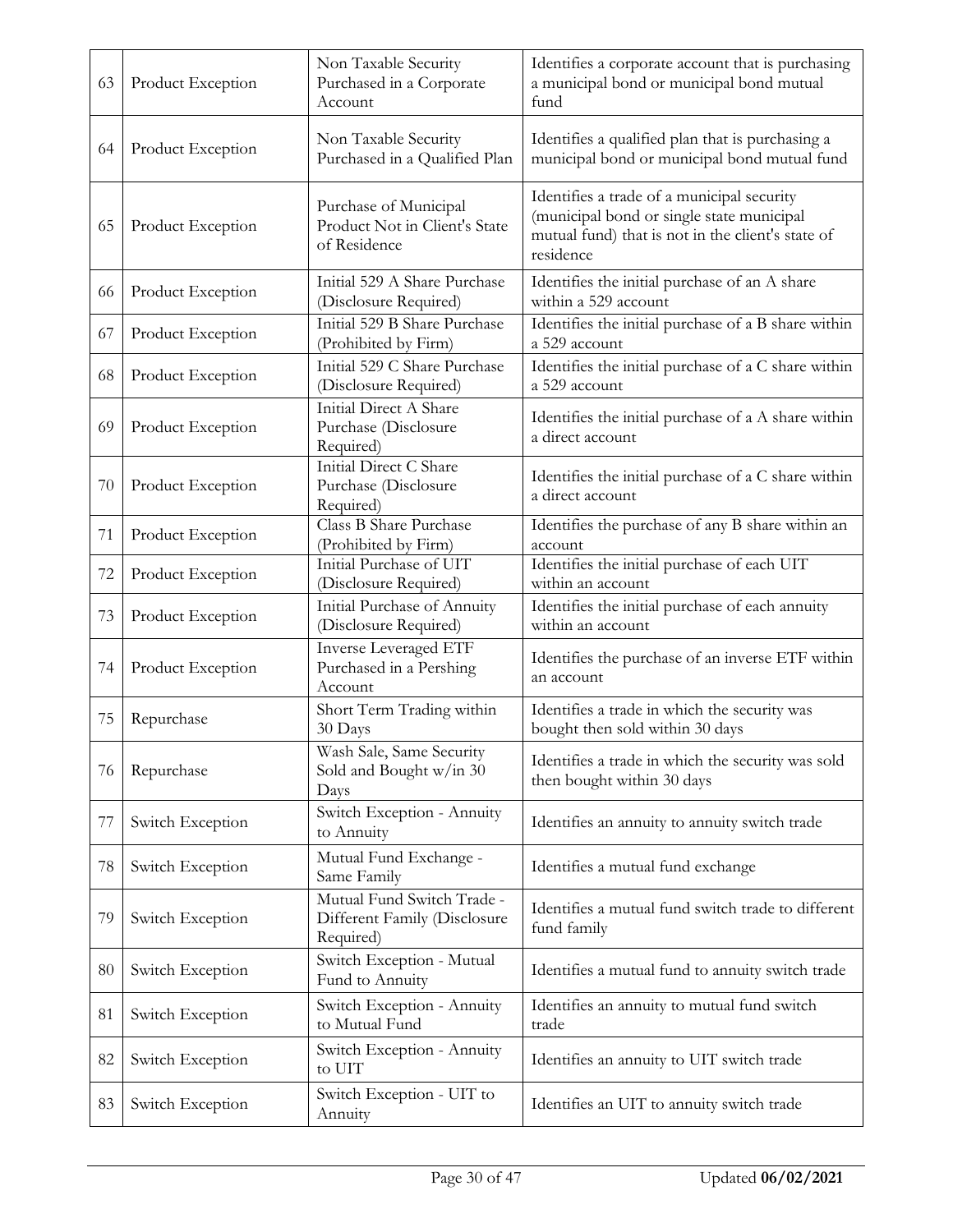| 84 | Switch Exception             | Switch Exception - UIT to<br>Mutual Fund                                              | Identifies an UIT to Mutual Fund switch trade                                                      |
|----|------------------------------|---------------------------------------------------------------------------------------|----------------------------------------------------------------------------------------------------|
| 85 | Switch Exception             | Switch Exception - Mutual<br>Fund to UIT                                              | Identifies an Mutual Fund to UIT switch trade                                                      |
| 86 | Switch Exception             | <b>Excessive Trading of Mutual</b><br>Funds within 30 Days                            | Identifies purchases and sales of a mutual fund<br>within a short period of time                   |
| 87 | Trade Product Suitability    | Initial A Share Purchase with<br>Time Horizon $\leq$ 5 years<br>(Disclosure Required) | Identifies the initial purchase of an A share with<br>a client's time horizon of less than 5 years |
| 88 | Trade Product Suitability    | Initial C Share Purchase with<br>Time Horizon $> 5$ years<br>(Disclosure Required)    | Identifies the initial purchase of a C share with a<br>client's time horizon $>$ 5 years           |
| 89 | <b>Transaction Exception</b> | 403B Account Purchasing<br>Non Mutual Fund or Fixed/<br>Variable Annuity              | Identifies a 403(b) account attempting to<br>purchase/sell a non-investment company<br>security    |
| 90 | Transaction Exception        | 1035 Annuity Exchange<br>(Disclosure Required)                                        | Identifies an annuity 1035 exchange                                                                |
| 91 | Transaction Exception        | Agent Not Registered in<br>State of Client                                            | Identifies a trade in which the Advisor is not<br>registered in the client's resident state        |
| 92 | Transaction Exception        | As of Trade                                                                           | Identifies a trade where the As of Date is post-<br>dated further back then would be expected      |

## **Exhibit 3 Section 5.07 Jaccomo Account Alerts**

| Account Concentration | 1.15% Low Price stocks Preservation of Capital IO      |
|-----------------------|--------------------------------------------------------|
|                       | 2. 15% Low Price Stocks Moderate Income IO             |
|                       | 3. 25% Low Price Stocks Balanced Growth IO             |
|                       | 4. 25% Low Price Stocks Growth of Capital IO           |
|                       | 5.40% Low Price Stock Aggressive Growth IO             |
|                       | 6. CD Concentration < \$250k FDIC Limit                |
|                       | 7. 15% Security Concentration w/ Moderate Income IO    |
|                       | 8. 25% Security Concentration w/ Balanced Growth IO    |
|                       | 9. 25% Security Concentration w/ Growth of Capital IO  |
|                       | 10. 40% Security Concentration w/ Aggressive Growth IO |

| <b>Account Turnover</b> | 11. Excessive Trading of Mutual Funds                        |
|-------------------------|--------------------------------------------------------------|
|                         | 12. 20% Annual Turnover with Pres of Cap IO                  |
|                         | 13. 20% Annual Turnover with Moderate Inc IO                 |
|                         | 14. 30% Annual Turnover with Bal Growth IO                   |
|                         | 15. 30% Annual Turnover with Growth of Capital IO            |
|                         | 16. 40% Annual Turnover with Aggressive Growth IO            |
| Cost to Equity          | 1.6% or greater combined Commission w/ Pres of Cap IO        |
|                         | 2. 6% or greater combined Commission w/ Moderate Income IO   |
|                         | 3.6% or greater combined Commission w/ Balanced Growth IO    |
| Cost to Equity (Cont.)  | 4.6% or greater combined Commission w/ Growth of Capital IO  |
|                         | 5. 6% or greater combined Commission w/ Aggressive Growth IO |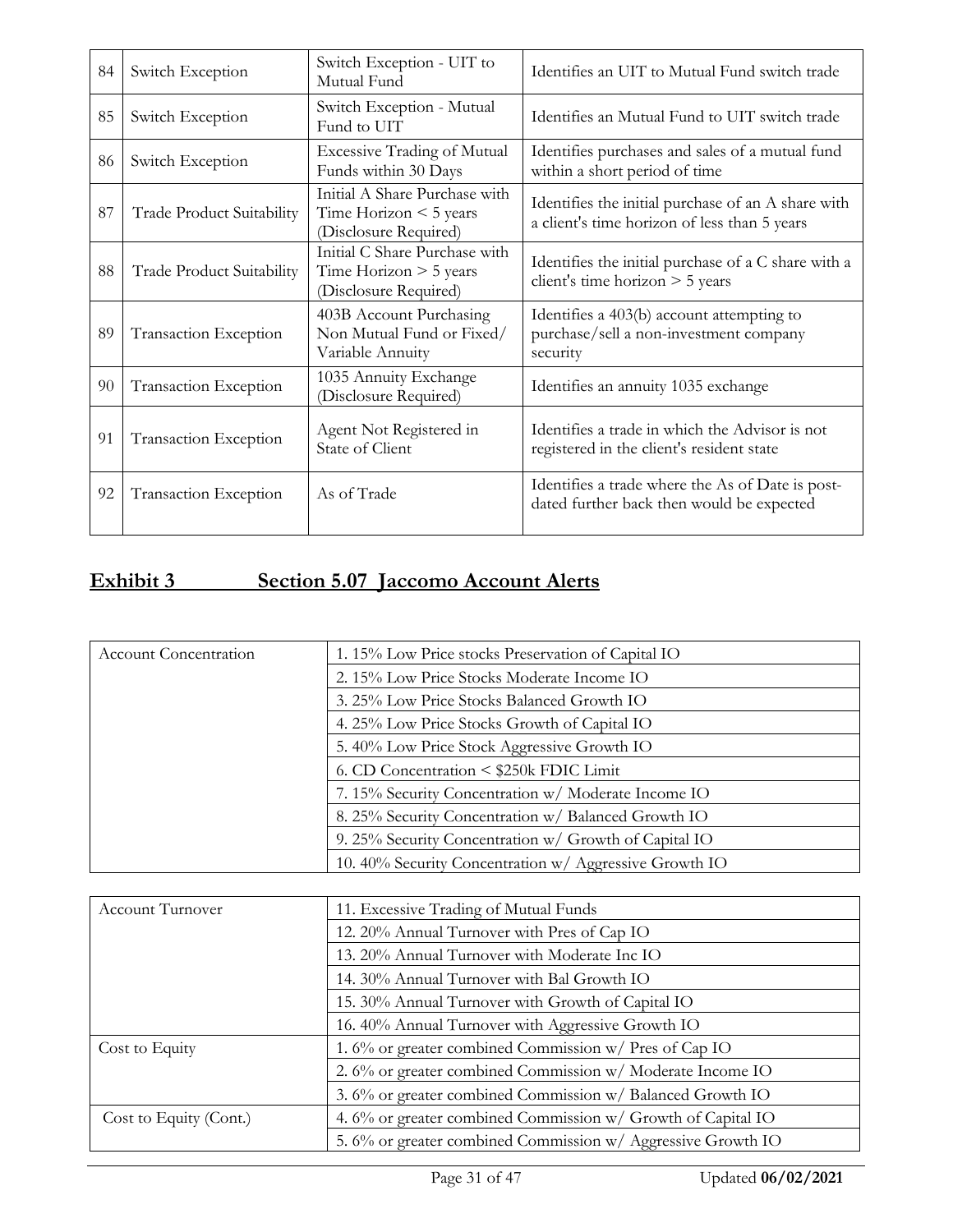| <b>Account Value Change</b> | 1. 20% unrealized loss w/ Pres of Cap IO        |
|-----------------------------|-------------------------------------------------|
|                             | 2. 20% unrealized loss w/ Moderate Income IO    |
|                             | 3. 30% Annual Turnover with Bal Growth IO       |
|                             | 4.40% unrealized loss w/ Growth of Capital IO   |
|                             | 5. 30% unrealized loss w/ Growth of Capital IO  |
|                             | 6.40% unrealized loss $w/$ Aggressive Growth IO |

| <b>Account Concentration</b> | Industry Concentration $>10\%$ in Pres of cap IO        |
|------------------------------|---------------------------------------------------------|
|                              | Industry Concentration $> 10\%$ in Moderate Growth IO   |
|                              | Industry Concentration > 25% in Balanced Growth IO      |
|                              | Industry Concentration $> 25\%$ in Growth of Cap IO     |
|                              | Industry Concentration $> 50\%$ in Aggressive Growth IO |

### **Exhibit 4 Section 5.06.4 Product Reviews**

### **Disclosure Packet**

A disclosure packet for all broker/dealer accounts is available on the PCS website [\(WWW.PCSBD.NET/DISCLOSURES\)](http://www.pcsbd.net/DISCLOSURES).

The packet includes share class and other disclosure information for mutual funds, 529 plans, variable annuities, and UITs. **Effective 4/19/2021, separate disclosures for transactions in these products are no longer required.** 

Refer to **Advisor Resource Center / Forms Library / Forms and Transactions Checklist** for a detailed listing of forms required for various transactions.

**REMINDER: Regulation Best Interest** applies to accounts owned by **"retail customers"**, defined as "a **natural person**, or the legal representative of such natural person, who: (A) receives a **recommendation** of any securities transaction or investment strategy involving securities from a broker-dealer; and (B) **uses** the recommendation primarily for personal, family, or household purposes." S**uitability standard** applies to **non-natural person** accounts, such as trusts, corporations and other business entities, estates and institutional accounts.

### **1. General Securities / Equities Transaction review (Brokerage Accounts):**

PCS allows clients to trade general securities within brokerage accounts cleared through Pershing, LLC The securities included in this section include: Equities(Stock), Exchange Traded Funds(ETF), Unit Investment Trusts(UIT), and Real Estate Investment Trusts(REIT).

The transaction review process is completed by a firm designated principal who is responsible for ensuring the transaction is suitable or in the client's best interest. In order to make this determination the reviewer utilizes the account suitability information found on the CAF as well as a review of the current account holdings and the specifics of the transaction itself, including the following considerations:

 Each equity and/or fixed income issue issue must be evaluated to determine the risk associated with the holding. Risk levels vary widely depending on the underlying strength of the issuing company and historical performance of the price and dividend if applicable. The client's risk tolerance must be compared to the risk of the purchase as a factor of the recommendation.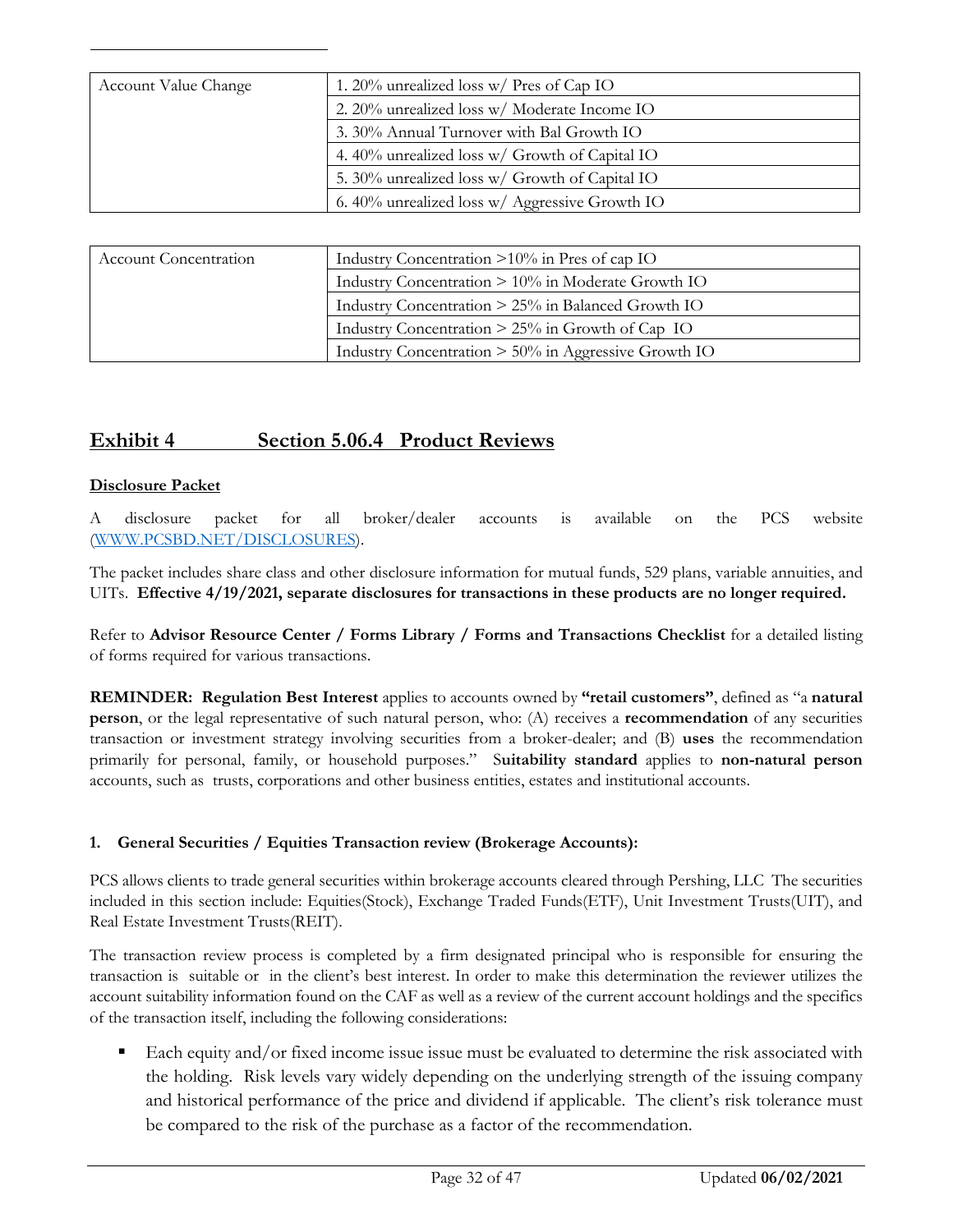- Fixed Income products range in risk depending on the issuer and are assigned a rating. The rating must be considered to determine the perceived risk by the rating agency and is directly related to the risk tolerance of the customer. The rate of return, any premium in the price of the bond, payment history of dividends and timing of dividends should also be considered.
- How a new purchase fits into a portfolio of equities is also a factor that must be considered when reviewing a transaction. A specific transaction may be outside the client's risk tolerance, but may be suitable if other holdings in the portfolio sufficiently offset the risk.
- The size of the transaction must be reviewed as compared to the client's financial status and account value as a whole. The larger the overall percentage of the transaction as compared to the total portfolio, the greater the risk associated with the holding. Concentration in one position, or one investment sector can greatly increase the overall risk to the client.
- The client's experience as related to purchasing equities should also be considered in the suitability review. Client's with little experience investing in equities should not be actively trading or utilizing large margin loans to create portfolios in equities.

### **2. Low-Priced Securities (Penny Stocks)**

PCS does not accept solicited or recommended purchases of any securities not listed on a United States Stock Exchange, penny stocks or bulletin board stocks. Low priced securities are subject to drastic price fluctuations. Investments in low priced securities should be considered speculative and have the ability to lose all of their value. PCS requires clients receive the **Penny Stock Disclosure Bulletin** and sign the **Low-Priced Stock Acknowledgment** for the purchase of any security that does not fall under at least one for the following categories:

- Stock listed on a domestic (United States) exchange or NASDAQ
- Mutual Fund or any other investment company registered under the Investment Company Act of 1940
- A put or call option issued by the Options Clearing Corporation
- A security that has a price of five dollars or more
- A security issued by a company that has net tangible assets (total assets less intangible assets and liabilities) in excess of \$2,000,000 if the issuer has been in continuous operation for at least three years, or \$5,000,000 if the issuer has been in continuous operation for less than three years.
- A security issued by a company that has average revenue of at least \$6,000,000 for the last three years.

The **Low-Priced Securities Acknowledgment** form must be completed for each security and submitted to the Managing Principal at the time of the transaction. The form should be reviewed with the account suitability information in order to determine both the appropriateness and suitability of the transaction(s) as well as form completeness and compliance with the exemption. **All low-priced securities transactions must be unsolicited and marked accordingly on the customer confirmation** in order to be in compliance with applicable exemptions, firm policies and procedures.

If an RR places a low-priced security trade that is marked solicited, or does not obtain same day approval on the **Low-Priced Security Disclosure Form** from a managing principal, the transaction may be cancelled and any loss charged to the RR.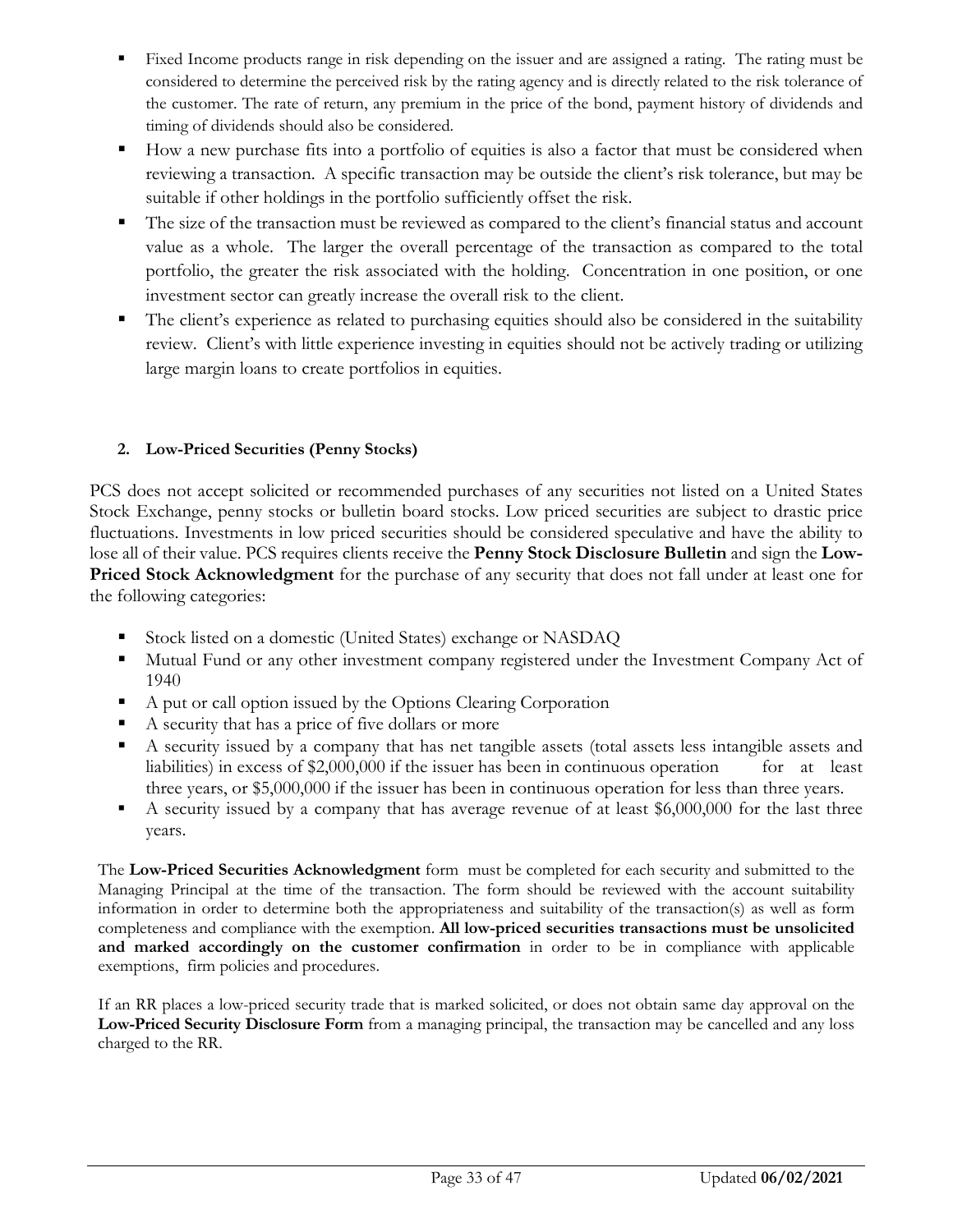### **3. Exchange Traded Funds:**

- ETF's are portfolios of equities that trade on an exchange with price variations similar to an individual equity position. ETF's generally will invest in specific market sectors or with very specific portfolio objectives. ETF's price will vary throughout the trading day and are liquid just like an equity investment. ETF's also have varying risk levels which must be evaluated and compared to the client's risk tolerance as part of the review. The ETF investment objective must be compared to the objective of the customer to ensure the recommendation is in the customer's best interest. ETF's may be recommended as part of a portfolio to provide additional diversification over individual equity positions. The client's experience with ETF investments should not be confused with mutual fund experience.
- Inverse and leveraged ETF's have very short-term objectives, generally single trading day, and are considered high risk issues. PCS does not allow any transactions in these types of ETF's and any transaction identified in these issues must be rejected. (Pershing has a hard stop on all transactions in inverse or leveraged ETF's)

### **4. Unit Investment Trusts:**

- A UIT is a specific portfolio designed to meet a designated objective and risk level. The portfolio will generally be limited in holdings and have significantly fewer holdings than a mutual fund or ETF. A UIT also has a set maturity date and may have liquidity limitations.
- UIT recommendations must consider all product features, costs, and limitations UIT's must be reviewed for risk tolerance, investment objective and liquidity versus the client's goals and needs.
- At maturity, a UIT owner has the ability in most cases to roll the portfolio into the next issue, extending the maturity timeline. If the transaction being reviewed is a rollover, the cost or load must be reviewed to ensure the client is receiving all breakpoints, or reduced sales charges available.
- Prior to maturity, liquidating one UIT to purchase a different series UIT is considered a switch. UITs are designed to be held to maturity. Switches are discouraged and should be carefully reviewed. Justification for the switch should be provided on the **Securities Purchase Form.** A pattern of UIT switches or early liquidations should be escalated to Compliance.

### **5. Real Estate Investment Trusts:**

- A REIT is a portfolio of real estate holdings designed to both appreciate and provide income based on interest paid by the underlying holdings. Exchange traded REITs provide liquidity to the investor and are priced based on the market in which they trade.
- A REIT is considered an alternative investment since it invests in real estate. Exchange traded REITs are considered significantly less speculative than non-traded REITs but still must be evaluated for risk and objective versus the client's goals and needs.
- REITs have additional risk due to the underlying portfolio being subject to interest rate risk, especially in an increasing interest rate environment.

### **6. Options:**

Suitability or best interest considerations for options contracts vary based on the type of option transaction, strategy, risk tolerance, maximum gain and maximum potential loss on the contract. Review of the underlying security or index is also required. Options may be used as hedge strategies or in a more aggressive strategy. Options transactions are reviewed by the firm Senior Registered Options Principal, Compliance Registered Options Principal or Series 9/10 licensed Managing Principal.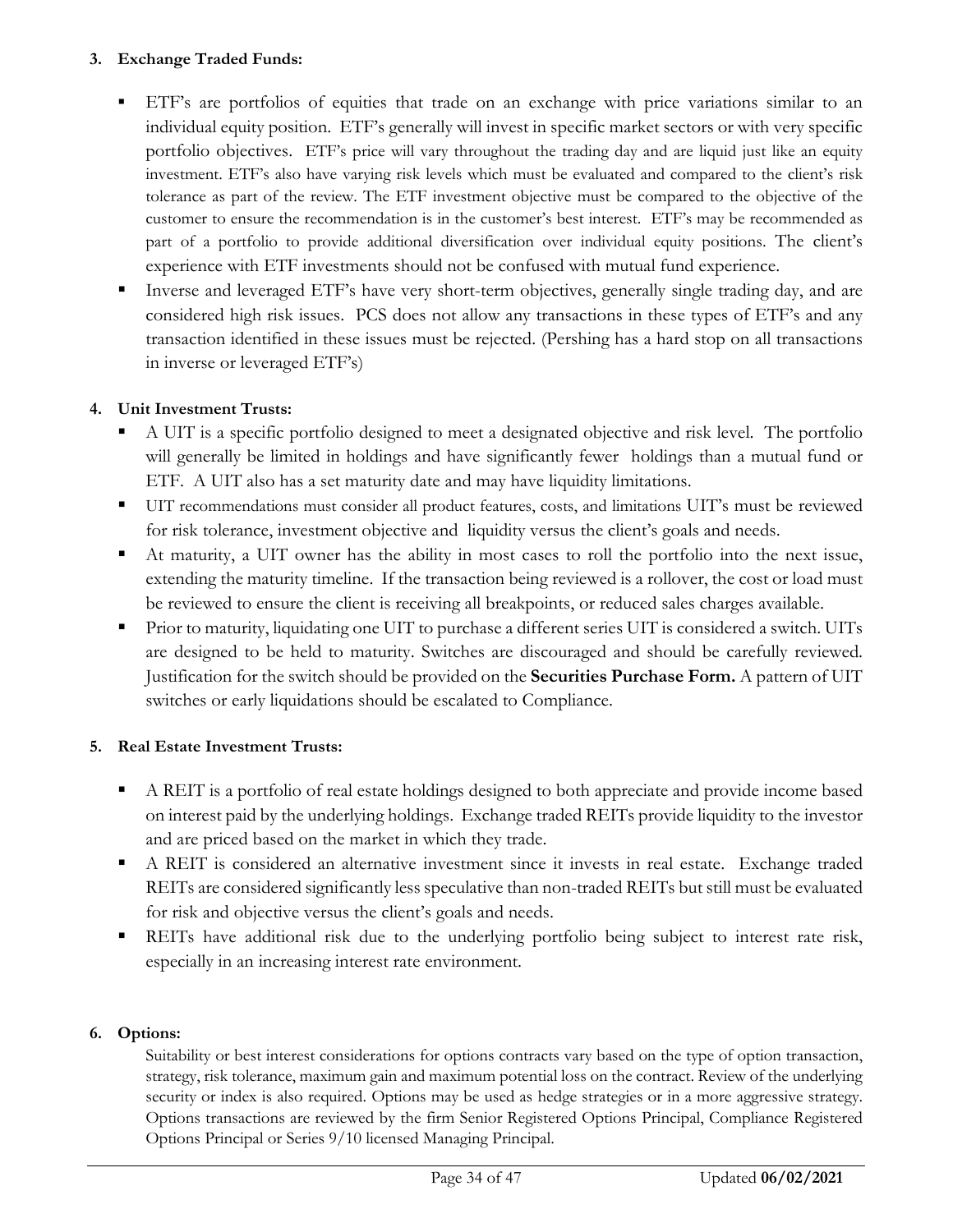### **7. Mutual Funds:**

Mutual fund transactions represent the largest number of transactions received by PCS. The portfolios vary greatly, as do the objectives and risk levels. Review the fund prospectus to identify if the fund meets the objectives and risk levels that are acceptable to the client. .

For purchases in accounts held direct at the fund, the **Securities Purchase Form** is used to identify what is being purchased, the sales charges associated with the transaction(s), the share class, any contingent deferred sales charges, the source of funds for the transaction, and comments related to the justification for the transaction(s). The comments section of the purchase form is a mandatory field and must provide the reviewer with information related to the sale and why it fits the client's goals and objectives. Completion of the Recommendation Documentation Supplement is also required.

### **C-share policy**

Effective 6/01/2021, class C shares should be limited to \$500,000 per individual, \$750,000 per household and no more than \$500,000 per product provider, based on current value. See **Compliance Manual** for more details.

### **Additional Considerations:**

- The review begins by identifying the product being purchased and evaluating the strength of the product manufacturer. There are thousands of mutual funds distributed by hundreds of manufacturers. The review must take into account the stability of the product provider as well as the history of the fund itself. Newer funds have less track record and therefore greater uncertainty and risk.
- The share class being purchased must be reviewed to determine if the expenses associated with the class are in line with the client's goals and objectives. Long-term investments placed into C-share funds may result in higher overall costs to the client as compared to other share classes in the same fund. The availability of lower costs with A-share breakpoints, rights of accumulation and letters of intent should be considered with large C-share purchases. Likewise, short term investments placed into A-share funds may result in higher costs as compared to C-share funds.

Each transaction must be evaluated and comments provided by the client/RR taken into consideration in order to determine the appropriate share class for the purchase. There is no set rule in determining suitability or appropriateness. Share class selection may have multiple justifications and situations that need to be taken into account and documented on the **Securities Purchase form** and the **Regulation Best Interest – Recommendation Documentation Supplement.** 

- Overall costs to the client for the anticipated holding period should be reviewed in evaluating available share classes. There are instances, such as SIMPLE plans and 529 plans where the amount of assets being invested will take a longer period of time to reach a level for concern with C shares.
- The time horizon for a specific investment may differ from the overall account time horizon. In these cases, the comments provided on the purchase form should specifically state the investment time horizon for the purchase(s). Some investments in mutual funds are made for specific reasons, which should be identified on the purchase form to assist with the review process. If there is ambiguity related to the reason for a purchase the reviewer must request additional information in order to complete the review process.
- The fund objective should be reviewed and compared to the overall objective of the client, taking into consideration other holdings.
- The fund risk level must also be compared to the client risk tolerance to ensure the fund is within the client's comfort level.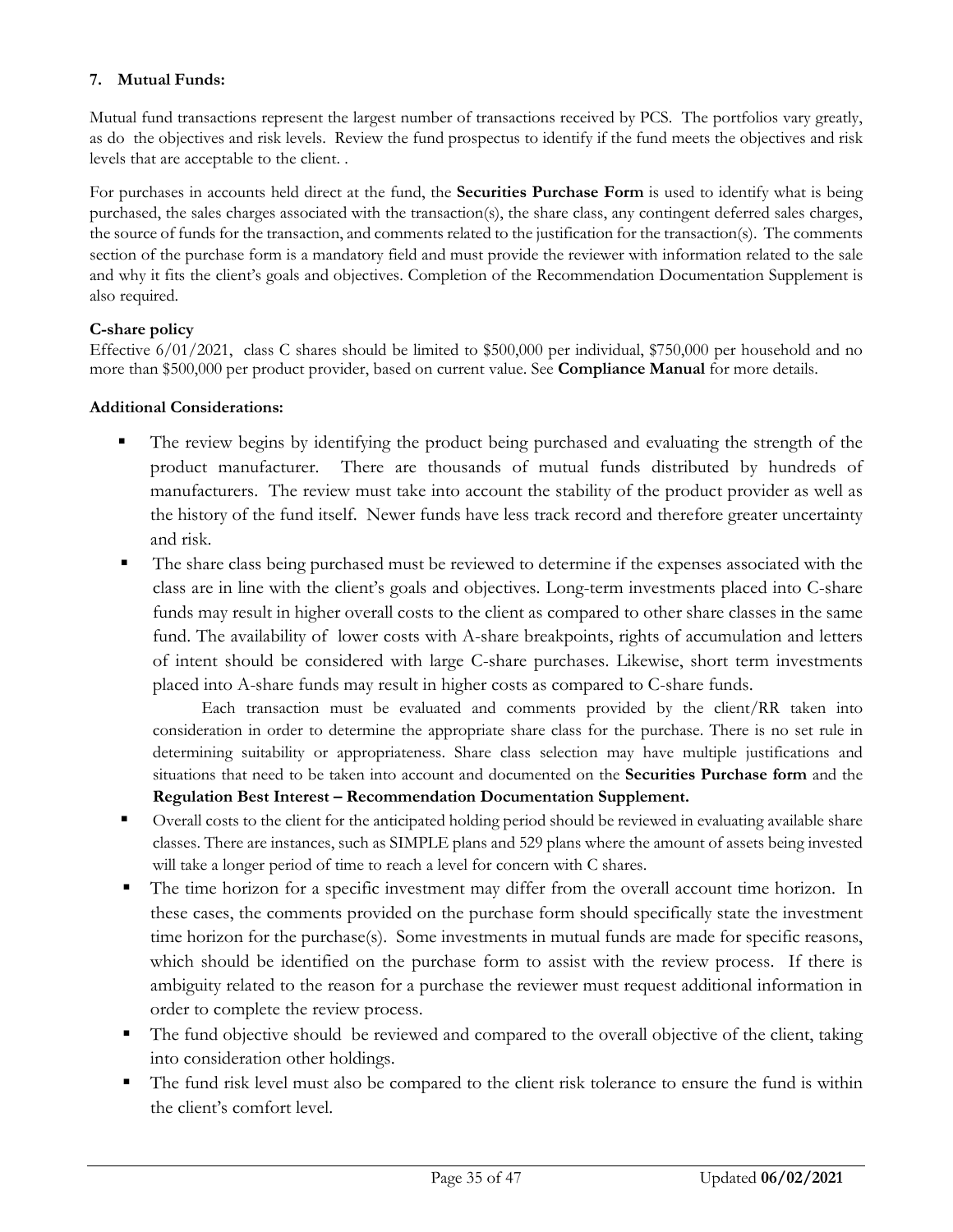- Internal expenses vary by product provider and should be considered when evaluating overall fund performance as well as management style of the fund manager(s).
- Consideration should also be given where a pattern of share class selection by an RR is identified. Additional information may be required, including contacting the client, to ensure the client understands the selection and cost associated with the purchase.
- Each client situation must be evaluated independently. PCS does not allow discretionary brokerage transactions, so client selection plays a key factor in the review.
- Regulation Best Interest's care obligation charges the financial professional with the obligation to utilize their professional knowledge to evaluate product recommendations considering how the product performs in different market conditions. When evaluating a mutual fund the RR should review the past performance of the fund as compared to other funds in the same sector to evaluate the performance during both up markets as well as down markets to determine how the fund performs against its peers, as well as evaluate if the fund demonstrates a greater downside negative performance, indicating greater downside risk to the customer in a negative market condition. This review may include review of performance charts as well as comparing fund beta to other similar funds.

### **Mutual Fund Switches**

Source of funds identifies where the money is coming from in order to fund the investment. This allows the reviewer to know if the purchase is part of a switch. **A switch involves selling one commission based packaged product (sold via prospectus) and purchasing another commission based packaged product within a 45 day window.**

If a switch is identified there must be

- evidence that the client was informed of the switch and the additional costs associated with the switch;
- an explanation of benefit to the client from the switch; and
- justification of why a fund in a different family was chosen if a comparable fund is available without generating an additional commission/sales charge.

If the switch is not justified, then the new purchase should be rejected.

### **8. 529 Savings Plans**

The use of funds from 529 plans has been expanded to include K-12 qualified expenses, in addition to traditional higher education expenses. Most states have designated 529 plans, which may or may not have tax benefits. 529 plans are invested into mutual funds that have been approved by the individual plans.

Review Considerations:

- In-state vs. out of state plans: There is no requirement for a client to invest in an in-state plan, however all available benefits must be disclosed and reviewed prior to making the investment decision. The PCS Purchase form 529 Plan section requires the client to identify if the investment is in an in-State plan, whether a State plan is available, what the potential tax benefit would be for investing in the plan, and reasons for not selecting the in-state plan. Additional justification may be presented in the comments section of the form.
- Share Class: PCS guidelines for share class selection within 529 plans are: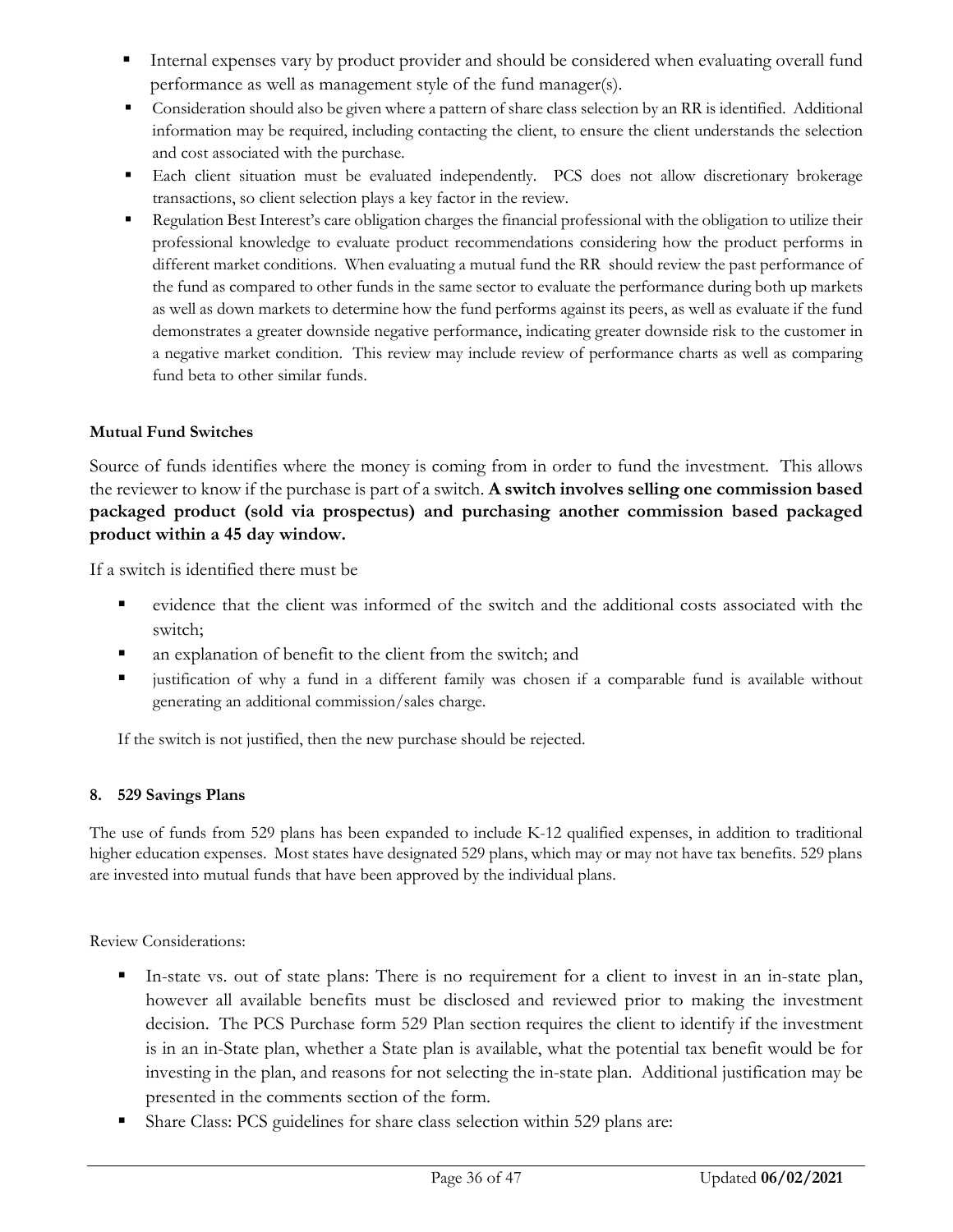- o If the beneficiary is aged 10 or younger at the time of the account opening at PCS, purchases should be made in class A shares.
- o If the beneficiary is aged 11 or older at the time of the account opening at PCS, purchases should be made in class C shares.

Exceptions may be granted depending on the individual circumstances of the account. For example, if the beneficiary will not start college at age 18, there may be a case for the use of A shares after age 11. Available breakpoints may also support the use of A shares. The reasons for the exception must also be provided on the **Securities Purchase form**

- Time Horizon: The general rule for time horizon of a 529 plan is the amount of time between the age of the beneficiary and the anticipated date the beneficiary will begin using the funds. In most cases the assumption is at age 18 if college is the planned use of the funds, but earlier use may be planned as well The time horizon for 529 plans may be somewhat subjective depending on the anticipated need for the funds.
- Age Based Funds: Many product providers have developed age based funds designed to adjust the risk and objective of the portfolio as time passes. These funds generally will be more growth oriented early in the product life cycle and become more conservative towards the end of the cycle. Since the make-up and objectives of these products varies it is important for the reviewer to be familiar with the specific product prior to finalizing the review.
- Plan Rollovers: Consideration must be made when reviewing a 529 plan rollover to ensure the new investments are appropriate based on the age of the beneficiary and anticipated use of the funds at the time of the rollover. Another consideration is the reason for the rollover and the tax implications of the rollover. If there is no benefit to the client, as with any rollover/switch, then the transaction should be rejected. Additionally, consideration should be made regarding whether the rollover is eligible for NAV at the new fund family, or if the owner is subject to new sales charges and the effect on the account values.

### **9. Variable Annuities (VA):**

Variable annuities are complex products with multiple sub-accounts and varying product features and enhancements. VA transactions must be reviewed on a case by case basis since eachcustomer's needs are unique and each VA contract has varying features and benefits. VA's, like mutual funds, have different share classes and expense structures that must be taken into account when reviewing the purchase. Annuities are long-term investments. PCS discourages switching from one product to another without very sound reasons. Annuities are designed to provide tax deferred buildup of assets and may be purchased to provide a death benefit and/or income payment for the owner's lifetime.

VA's can be either qualified or non-qualified, but offer tax deferred withdrawals for non-qualified accounts.

### **Review Considerations:**

- **Liquidity:** VA contracts have varied withdrawal options and are purchased as long term investments, usually for retirement purposes as a supplement to other retirement accounts. The liquidity needs of the customer must be considered when recommending a VA product. Newer product releases may have a liquidity rider that provides for charge free withdrawals; however, these riders include an additional cost to the customer. These additional costs must be considered with the liquidity needs of the customer.
- **Surrender Charges**: VA contracts generally have surrender penalties if the funds are withdrawn prior to the end of the surrender period. Surrender periods vary by product and by share class. The surrender schedule and related surrender charges must be considered as part of the recommendation decision.VA contracts with greater than a 7-year surrender charge are generally not viewed as suitable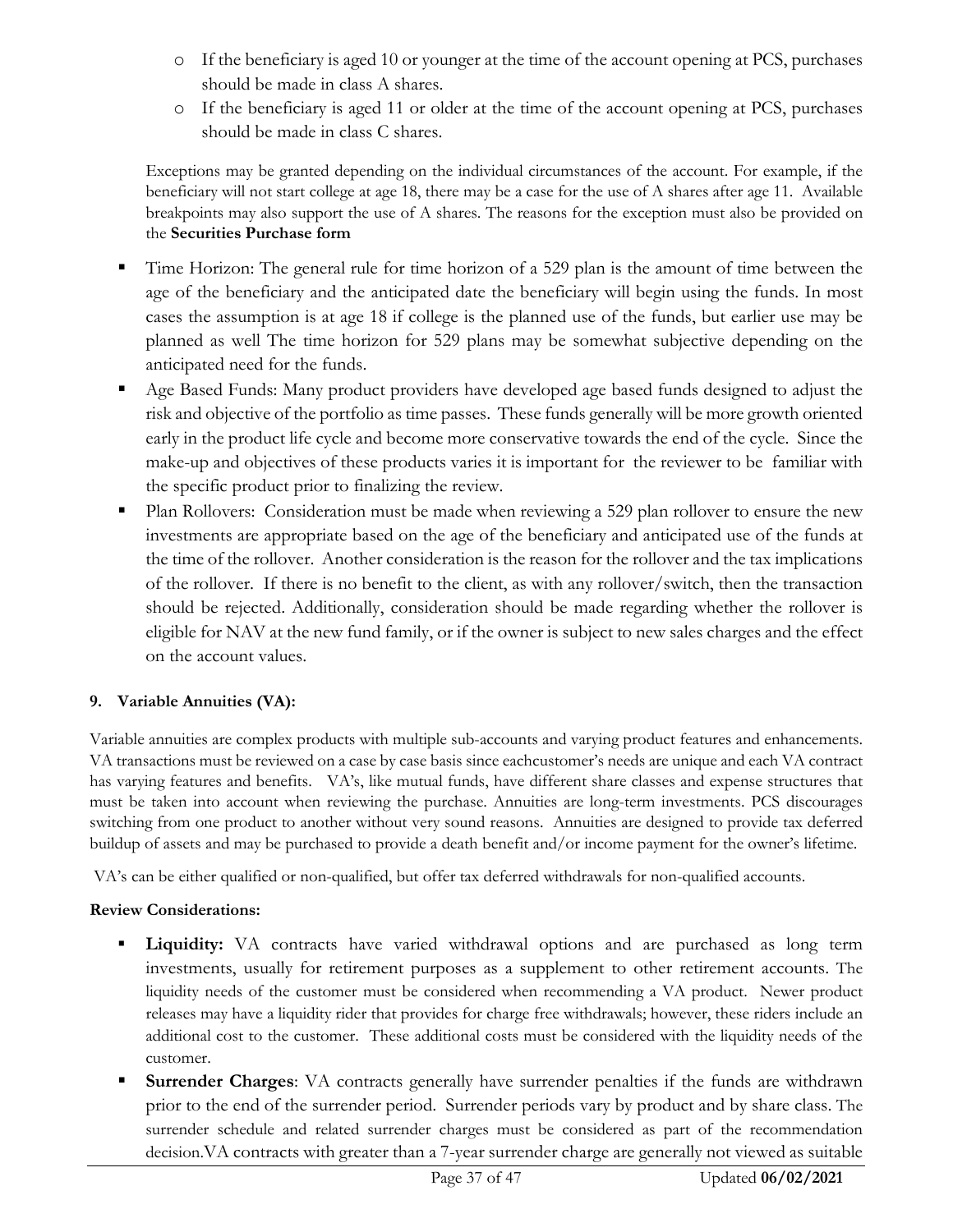by PCS, so additional information supporting the recommendation should be provided on the purchase form. **Annuities with surrender schedules greater than 10 years, or surrender charges higher than 10% will not be approved.**

- **Concentration**: The contract value at time of purchase must be compared to the client's liquid net worth,along with current income and expense ratio in order to determine if the purchase may result in the client's inability to meet potential future financial needs. In addition, the percentage of client assets held in annuities should also be considered. Purchases that result in concentration levels above 50% of LNW should be reviewed carefully and may require additional information to determine both affordability and suitability.
- **Death Benefit:** VA contracts provide for death benefit payouts which avoid probate and flow directly to the beneficiaries. VA contracts calculate death benefits and accumulated death benefit guarantees differently by contract type. If the VA is being purchased for the death benefit, the review should include verification that the client was provided an explanation on the DB calculation and policy guarantees.
- **Internal expenses**: The internal expenses of a VA are charged directly to the policy owner and can have a large effect on the performance of the contract. A review of the expenses, M&E and admin fees must be completed to determine the appropriateness of the sale.
- **Bonus Features:** Some VA contracts will allow for a "bonus" where the value of the annuity is increased at the time of sale. Bonus features are never free to the policy owner and the costs associated with the bonus must be disclosed to the client prior to the sale. These costs will also effect the performance of the policy. Bonus features may be utilized to offset surrender penalties when replacing one contract with a new annuity contract. Special attention must be given to these situations to determine if the customer will be placed in a better position if utilizing a bonus feature and if the cost is justified.
- **Riders:** VA's may have enhanced features called riders. Riders may be added to a policy to allow for guaranteed withdrawals, income, accumulation, or death benefit. Riders are sometimes key determining factors to recommend an annuity product to meet a specific customer need. Every rider has a cost to the policy owner and must be disclosed prior to the sale. These costs must also be factored into the recommendation.
- **Replacements/1035 exchanges:** A replacement/1035 exchange is when one insurance policy or annuity is sold and replaced with a new policy. Replacement/1035 exchange applications require additional disclosure to the client as well as enhanced review. A replacement/1035 should always benefit the client, or place the client in a better position than the replaced policy. Every replacement/1035 application must include a side by side comparison of death benefit, expenses, and riders. The purchase form must also provide reasoning for the replacement/1035 and how the new product benefits the client.
- **Share Class**: VA contracts may be purchased in multiple share classes, each with different cost structures and features / benefits. The standard share class is a B Share. If an annuity is purchased with a different share class, the reason(s) should be provided in the **Securities Purchase Form.**
- **L-Share VA**: Some VA contracts are offered in a L-share class. The L-share has higher internal expenses than a B-share product and is designed for a shorter time horizon. Due to the shorter investment time horizon, it does not make sense to add a long-term rider. Justification must be presented with the applications in order to make an exception and allow a rider to an L-share VA policy.
- **Subaccount Suitability**: The investment subaccounts must meet the objectives and risk tolerance of the client as listed on the PCS CAF. The review should consider the objectives and risk of the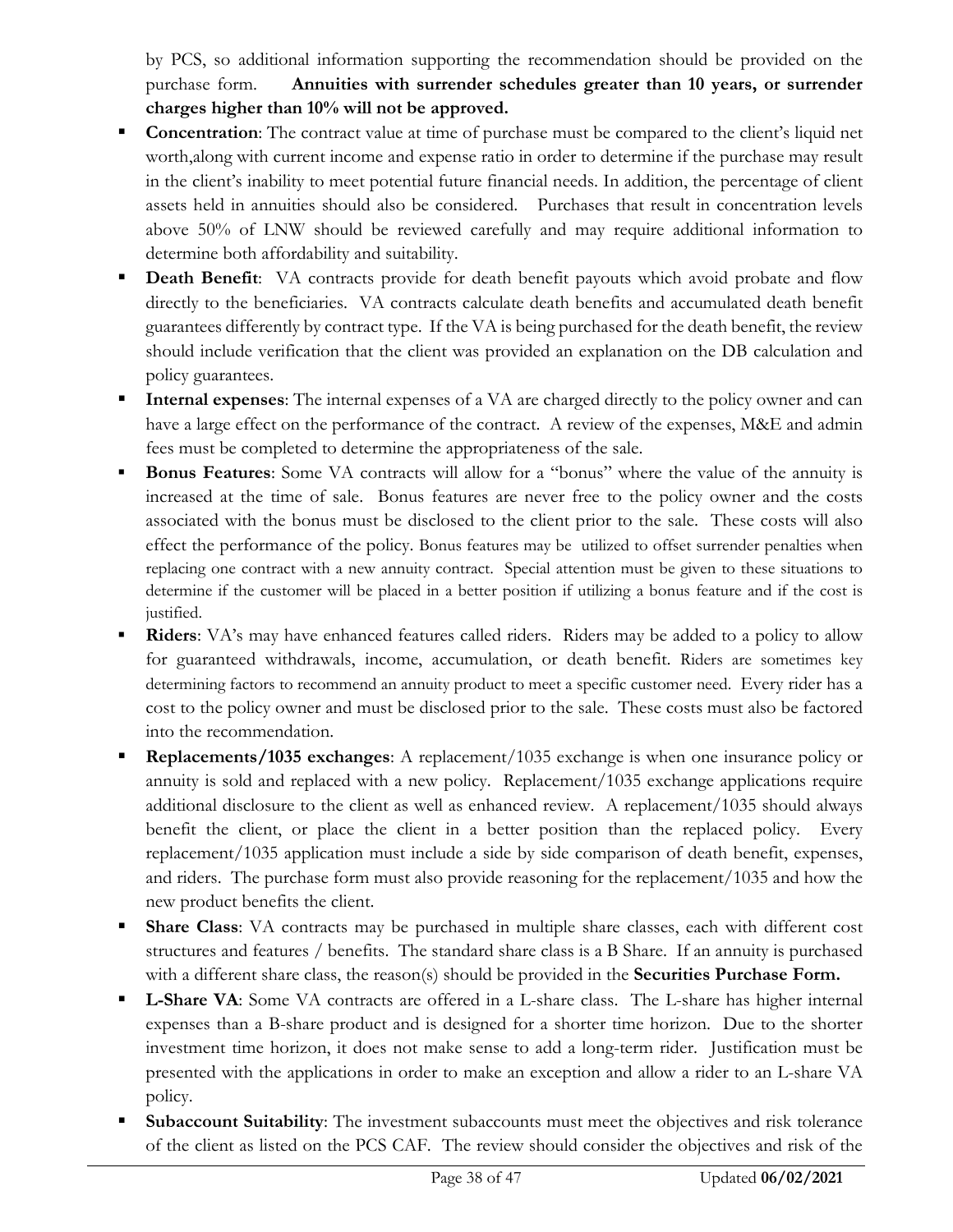overall portfolio, even if an individual holding may have a higher or lower risk profile than listed by the client.

- **Tax Considerations**: VA policies provide tax deferral benefits to withdrawals as one main reason for purchasing a contract. When a VA is purchased in a qualified account the tax benefit does not apply since the funds are already in a tax deferred status. The purchase must provide additional benefits to the client in order to be justified. Careful consideration must be taken when reviewing retirement plan rollovers into VA contracts to ensure that a different product is not more suitable or in the best interest of the client. With Regulation Best Interest, all 401K rollovers must include a customer signed **Rollover Disclosure** form.
- **Client's age**: Senior clients represent a higher level of risk and additional care should be taken in review of transactions for them.

Considerations when dealing with senior investors include:

- o Current and future prospects for employment
- o Primary expenses, including whether the customer still has a mortgage
- o Sources of income and whether it is fixed or will be in the future
- o Income needed to meet fixed or anticipated expenses
- o Savings for retirement and how they are invested
- o Liquidity needs may be higher
- o Financial and investment goals (income needs, preservation of capital, accumulation of assets for heirs)
- o Health care insurance and future needs to fund health costs

### **Additional considerations:**

- Income: Income should be high enough to benefit from tax deferral;
- Source of funds: IRAs already provide tax-deferral and fees are higher in an annuity;
- Investment objective: Sub-accounts must be consistent with stated objectives;
- Investment experience: Clients must be able to evaluate risks of various choices of sub-accounts;
- Need for liquidity: Consider age, health and other assets;
- Net worth: Annuities should not make up an excessive amount of client net worth;
- Concentration: Client should avoid over concentration of assets in variable annuities; and
- Is the information on the application consistent with the New Account Form?
- Has the client considered taking full advantage of IRA, 401K, etc. before purchasing an annuity;
- For large annuity purchases (\$250,000 and higher), the Supervisor should consider contacting the client to judge suitability;
- Give special review to reasons for 1035 exchanges;
- Exchange transactions that occurred within 36 months of initial purchases or other exchanges for the same customer;
- Holding period should be long-term;
- Amount of Contingent Deferred Sales Charge (Surrender charge) should generally not exceed 2%;
- **Length of new surrender period and new surrender charges;**
- Have "bonus" features been fully explained? Period for surrender charges and internal fees are usually greater than with a non-bonus product;
- Are there improved or enhanced death benefit features;
- Does client understand risks of sub-accounts? Rating of the insurance company does not relate to the sub-accounts;
- Locking in an increased death benefit may not be a valid reason to switch. Consider features of old policy, new policy, amount of increase and costs to client. Additional consideration should be taken related to the client's potential concern about assets for himself or his heirs; and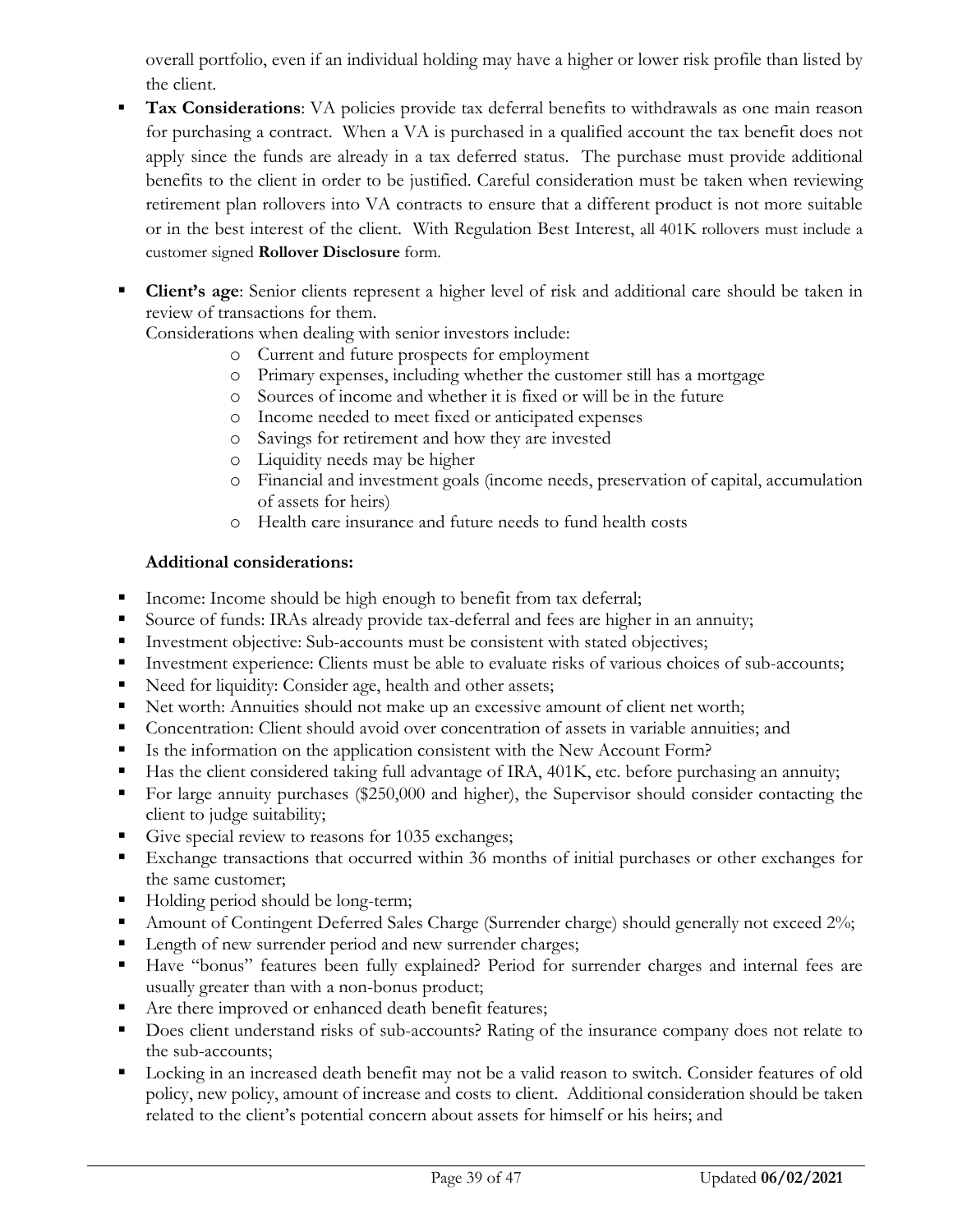Supervisors may not approve their own annuity trades or ones for which they share a production number. A member of Senior Management must approve these trades.

### **10. Equity Indexed Annuities (EIA) and Fixed Indexed Annuities (FIAs)**

Equity Indexed Annuities and Fixed Indexed Annuities are a hybrid of a fixed and variable annuity but have very different features and benefits and perform very differently. An EIA or FIA is an annuity product that is tied to the performance of a market index such as the S&P 500, or another index. The annuity performance will depend not only on the performance of the applicable index, but also based on the parameters set up when purchasing the annuity.

Many considerations used during the review of VA contracts are the same for EIA and FIA contracts, but there are some additional considerations.

- Earnings cap/limit: Most EIA and FIA contracts will have a listed earnings cap or limit. This identifies the maximum growth limit for the contract, no matter how well the underlying index does. This limit must be used in the recommendation decision and be acceptable to the customer.
- Participation Rate: This identifies the level of participation in the growth of the index the contract will credit to the owner. An index may perform higher than the cap rate, but if the participation rate is only 50% then the contract may not achieve the cap rate. The participation rate must be used in the recommendation decision and be acceptable to the customer.
- Indexing Method: There are multiple indexing methods that are available with indexed products, depending on the contract purchased. The indexing method determines how the performance is credited to the contract. For example the method may be an annual reset, biennial, high water mark, point to point, or other methods as defined within the contract. The indexing method must be used in the recommendation decision and be acceptable to the customer.
- FIAs are generally protected against loss of principal, subject to credit worthiness of the issuer. As such, they may be considered suitable for a Preservation of Capital investment objective.
- $\blacksquare$

### **11. Variable Universal Life Products (VUL):**

Many considerations taken into account during the review of VA contracts are the same for VUL contracts. Additional considerations are listed below.

- Affordability: Premiums on the contract increase with age, which has a dramatic effect on sustainability as well as allocation of premiums into sub-accounts to meet the risk tolerance and objective of the investment. Policy illustrations should be reviewed in order to assist with determining the ability for the policy to stay in force based on the costs and premium projections.
- Source of funds: Borrowing from other contracts to pay new premiums is inappropriate.
- Investment Objective: Subaccount selections must be consistent with stated objectives.
- Investment experience: Clients must be able to evaluate risks of various choices of subaccounts. Does client understand variable life contracts do not usually guarantee death benefits?
- Need for liquidity: Life insurance policies may have limited or no withdrawal rights. Surrender penalties are often high in the early years.
- For large face amounts, consideration may be given to trust ownership.
- For replacements, special attention should be given to the guarantees of the new contract versus guarantees of the replaced contract.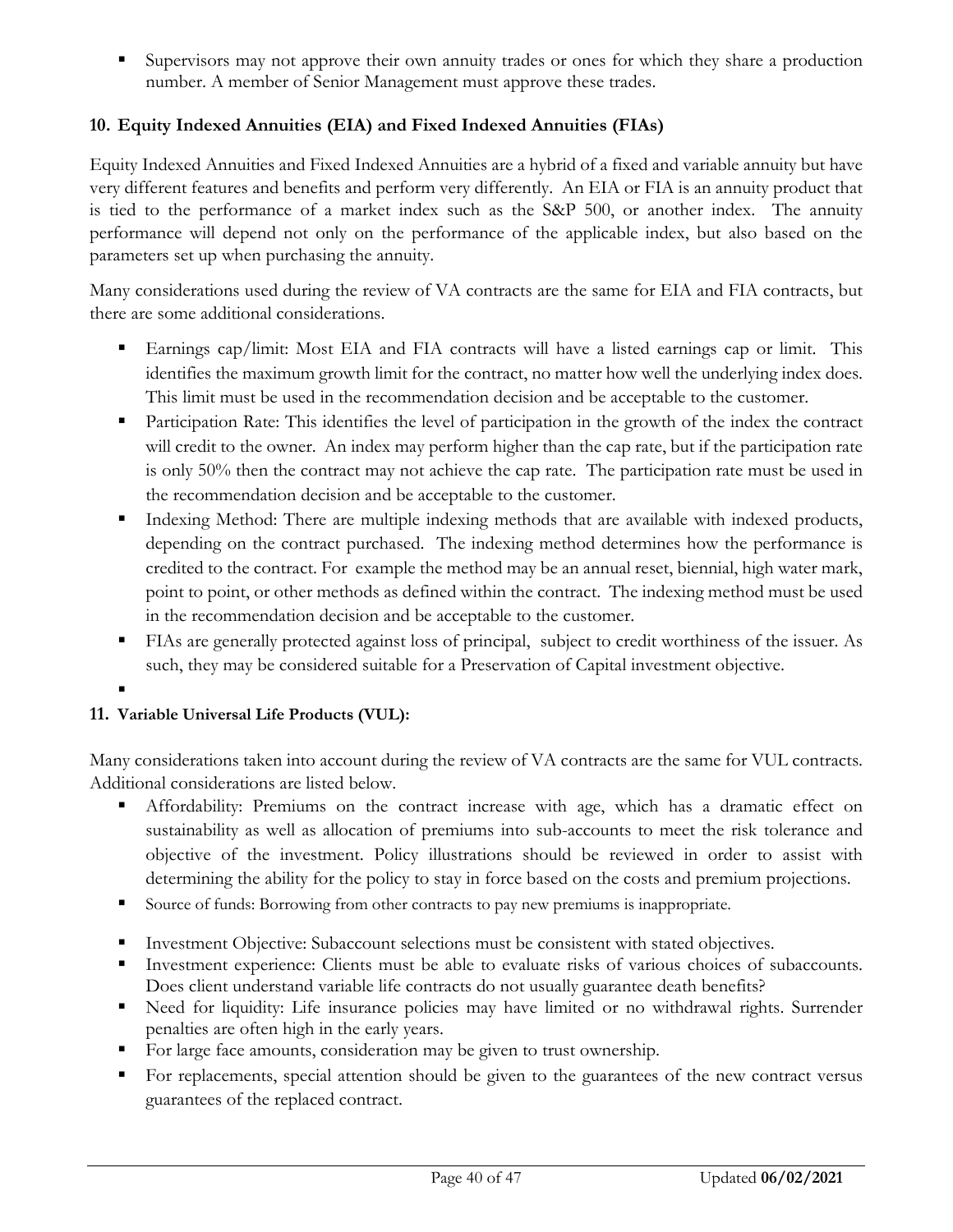- Locking in a higher death benefit for the same cost may not be a valid reason to switch. Compare the guarantees of the contract as well as the cash value projections.
- Is the policy being used with an estate planning program, and is the policy suitable for the plan?
- As with any insurance policy, a VUL contract is written with specific purpose. These contracts may be used in multiple advanced planning strategies and the recommendation for a policy purchase must be reviewed with sufficient detail to allow the RR to understand and justify the recommendation. All policy features, benefits and costs must be included in the recommendation due diligence.

### **Exhibit 5 Section 10.3 Common Compliance Disclosures and Notes**

### **Standard Name Disclosure (w/ Outside RIA group):**

Advisory services offered by Investment Advisory Representatives through "(Name of Outside RIA)", a Registered Investment Advisor. Securities offered by Registered Representatives through Private Client Services, Member FINRA/SIPC. Private Client Services and "(Name of Outside RIA)" are unaffiliated entities. (If discussing insurance products add "All insurance products are offered through unaffiliated insurance companies.")

### **Standard Name Disclosure (PCS BD/RIA group):**

Securities and investment advisory services offered through Private Client Services. Member [FINRA/](http://www.finra.org/)[SIPC.](http://www.sipc.org/) A Registered Investment Adviser.

\_\_\_\_\_\_\_\_\_\_\_\_\_\_\_\_\_\_\_\_\_\_\_\_\_\_\_\_\_\_\_\_\_\_\_\_\_\_\_\_\_\_\_\_\_\_\_\_\_\_\_\_\_\_\_\_\_\_\_\_\_\_\_\_\_\_\_\_\_\_\_\_\_\_\_\_\_\_\_\_\_\_

**Basic PCS email disclosure footer** (this should already be included automatically when sending an email from a pcsbd.net email (which is hidden when creating an email) but its good to be aware of what language is embedded and shown to the recipient). Some Outside RIA's may have something similar in addition to adding their standard name disclosure Advisory services offered by….Securities offered by Private Client Services (as above).

*Private Client Services does not accept orders and/or instructions regarding your account by e-mail, voice mail, fax or any alternate method. Transactional details do not supersede normal trade confirmations or statements. E-mail sent through the Internet is not secure or*  confidential. Private Client Services reserves the right to monitor all e-mail. Any information provided in this e-mail has been prepared *from sources believed to be reliable, but is not guaranteed by Private Client Services and is not a complete summary or statement of all available data necessary for making an investment decision. Any information provided is for informational purposes only and does not constitute a recommendation. This e-mail is intended only for the person or entity to which it is addressed and may contain confidential and/or privileged material. Any review, retransmission, dissemination or other use of, or taking of any action in reliance upon, this information by persons or entities other than the intended recipient is prohibited. If you received this message in error, please contact the sender immediately and delete the material from your computer.* 

### **Standard name disclosure below ( if additional assumed business name reference):**

ABC is an assumed business name for XYZ Inc.

Securities and Advisory Services offered through Private Client Services, LLC. Member FINRA,SIPC and a Registered Investment Advisor. Private Client Services, LLC and XYZ Inc. are unaffiliated entities.

\_\_\_\_\_\_\_\_\_\_\_\_\_\_\_\_\_\_\_\_\_\_\_\_\_\_\_\_\_\_\_\_\_\_\_\_\_\_\_\_\_\_\_\_\_\_\_\_\_\_\_\_\_\_\_\_\_\_\_\_\_\_\_\_\_\_\_\_\_\_\_\_\_\_\_\_\_\_\_\_\_\_\_\_\_

\_\_\_\_\_\_\_\_\_\_\_\_\_\_\_\_\_\_\_\_\_\_\_\_\_\_\_\_\_\_\_\_\_\_\_\_\_\_\_\_\_\_\_\_\_\_\_\_\_\_\_\_\_\_\_\_\_\_\_\_\_\_\_\_\_\_\_\_\_\_\_\_\_\_\_\_\_\_\_\_\_\_\_\_\_

**At a minimum for our advisors/reps websites**, they should have the Standard Member Name Disclosure. Within that reference to FINRA/SIPC, each should be hyperlinked to [www.finra.org](http://www.finra.org/) and [www.sipc.org](http://www.sipc.org/) respectively. There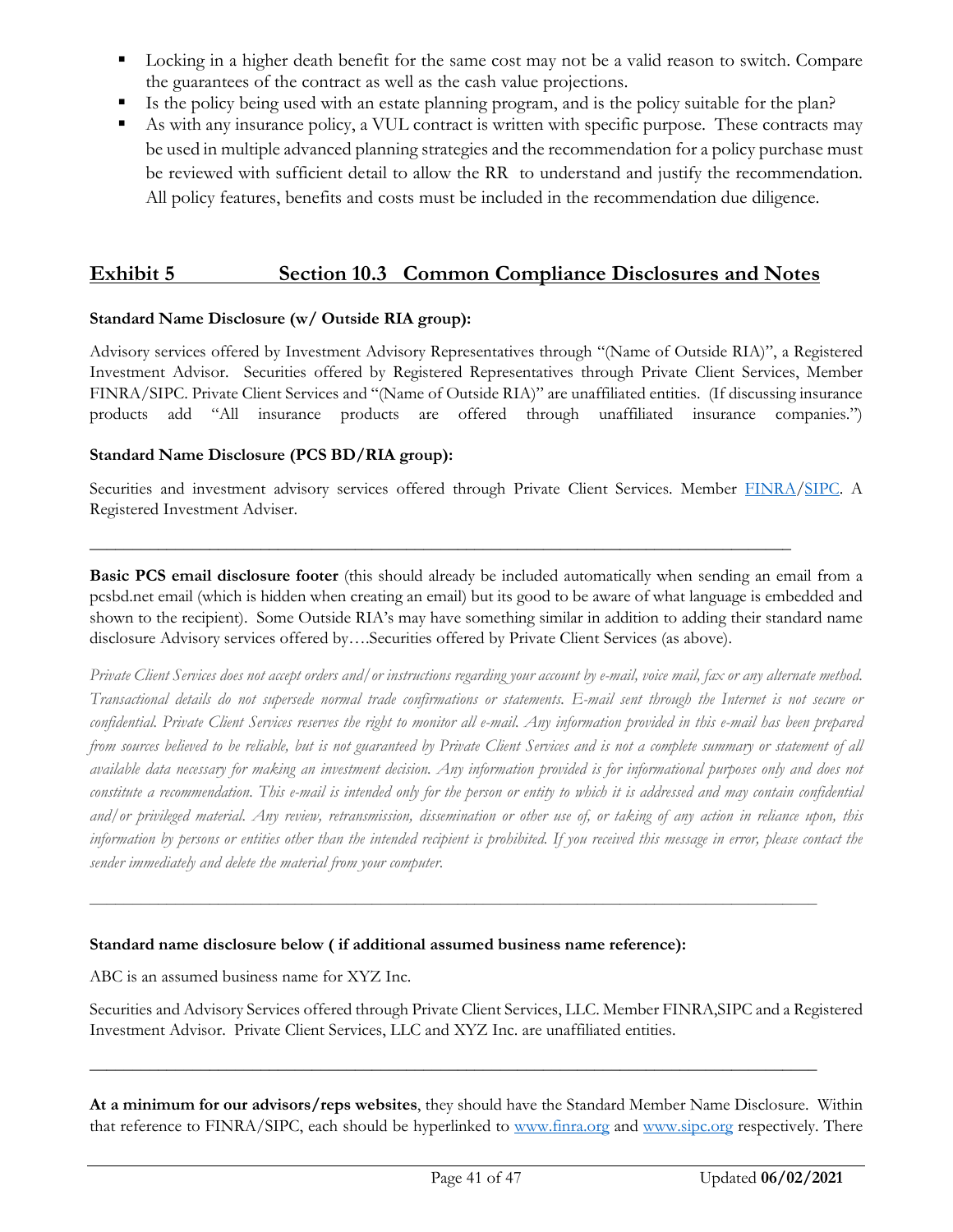should also be a separate link to FINRA's BrokerCheck at a minimum on the first landing page and on the team/bio pages. There should also be contact info (address/phone number).

\_\_\_\_\_\_\_\_\_\_\_\_\_\_\_\_\_\_\_\_\_\_\_\_\_\_\_\_\_\_\_\_\_\_\_\_\_\_\_\_\_\_\_\_\_\_\_\_\_\_\_\_\_\_\_\_\_\_\_\_\_\_\_\_\_\_\_\_\_\_\_\_\_\_\_\_\_\_\_\_\_\_\_\_\_

\_\_\_\_\_\_\_\_\_\_\_\_\_\_\_\_\_\_\_\_\_\_\_\_\_\_\_\_\_\_\_\_\_\_\_\_\_\_\_\_\_\_\_\_\_\_\_\_\_\_\_\_\_\_\_\_\_\_\_\_\_\_\_\_\_\_\_\_\_\_\_\_\_\_\_\_\_\_\_\_\_\_\_\_\_

**All Retail Communications should be sent through Marketing Pro including Seminars**. When reviewing a a proposed seminar, if the presentation (i.e slideshow) discusses securities and was prepared by a third party then a FINRA Review Letter should accompany the presentation within Marketing Pro. Review the presentation carefully for red flags. In addition, any handouts, scripts/outlines if applicable, names of individual presenters, and list of invitees should be provided and kept in the branch's seminar file along with a copy of the Marketing Pro approval certificate.

### **Here are situational and/or optional disclosure examples that may be used or that you may see if applicable depending on the content/delivery of the communication. If unsure as to the applicability please escalate**  through **PCS** Compliance.

### Example #1

Data derived from reliable sources and any calculations made are believed to be accurate. However, there are no absolute guarantees implied. Future returns could be more or less than what is currently shown. Please refer to actual contract information sources for validation and/or a tax and/or legal counsel with any questions.

### Example #2

These figures are not absolute and were derived from assumptions and projections that may or may not become true at any future date.

### Example #3

Hopefully, going forward, these types of money management results will continue, however, it's important to note that past performance is certainly no guarantee of any future results.

### Example #4

Even though these are examples of an 'average' return over time of 8%, these numbers are actually directly affected by the relationship between when dollars are received and investment conditions at the exact time the investment is made. A negative return in any particular period(s) of time that may be offset by any positive future return bringing the 'average' return for the reporting period to 8%, would mean result totals that are less than actually shown. These are not examples of any actual account results and in no way are there any guarantees as to any future returns implied. Investments can lose money.

### Example #5

Information shown on this worksheet is for estimation/planning purposes only with data coming from reliable sources and any calculations made believed to be accurate, however, there are no absolute guarantees implied. All income amounts are estimates. Please refer to actual contract information sources for validation and/or a tax and/or legal counsel with any questions about the possible validity of any derived results.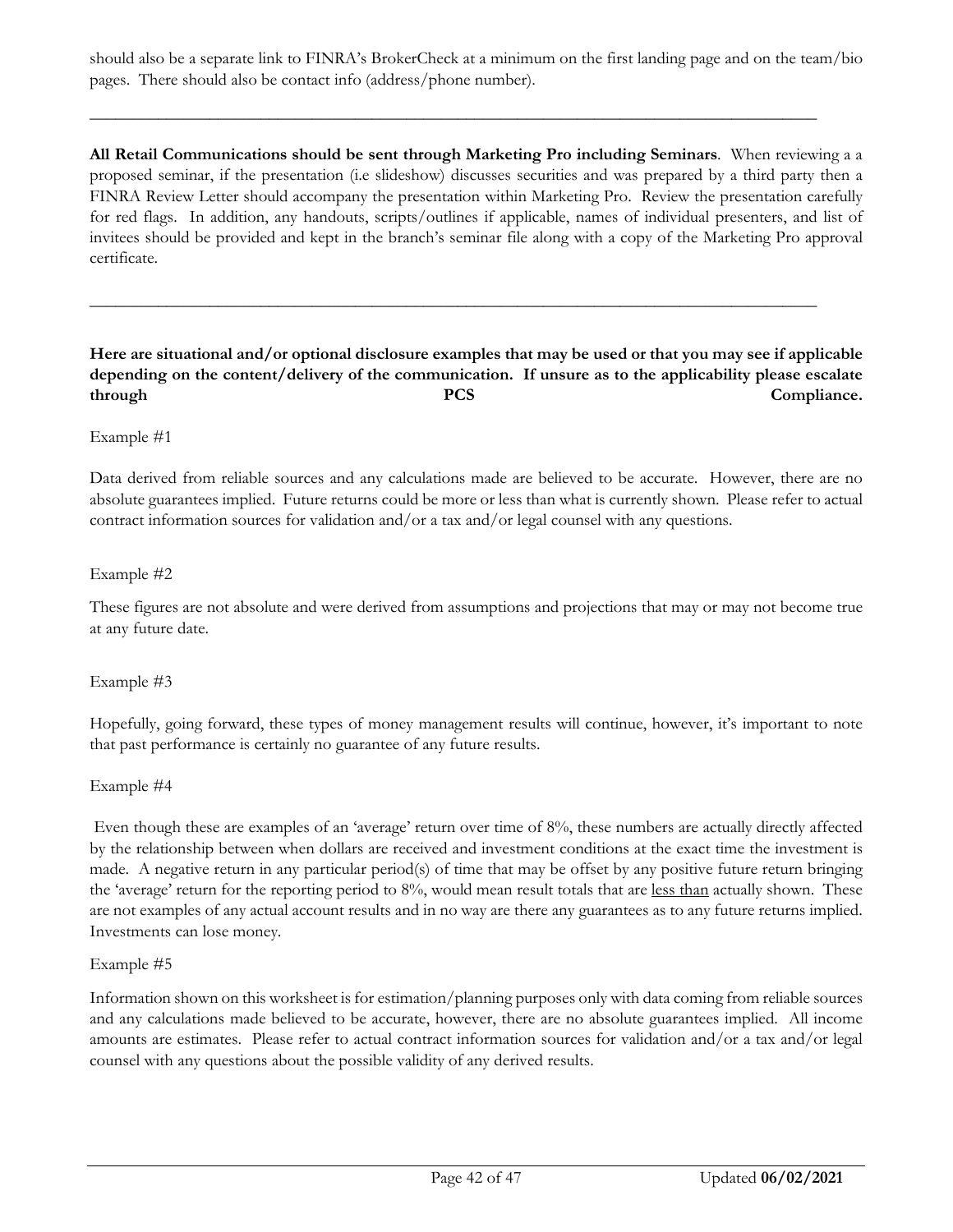### Example #6

The above data was collected from reliable sources and believed to be accurate however there is no absolute guarantee as such. It is recommended that you reference your actual statements and any supporting information for verification. All future results may be more or less than what is illustrated with a loss being an actual possibility with any securities/investment product.

### Example #7

The information supplied is merely a summary of some of the benefits available through this type of retirement plan. No assumption of any appropriate individual benefit is implied. It is suggested you consult with your investment adviser, tax consultant, and/or legal adviser for complete information on plan type and if it would be of benefit to you.

### Example #8

Any information shown on this worksheet is for estimation/planning purposes only with data coming from reliable sources and any calculations made believed to be accurate, however, there are no absolute guarantees implied. All data supplied is to aide in discussions only with complete information available only through prospectus and related company information available from you investment professional. Investment products can and do lose money. Please request the complete information available and consult with your investment professional, tax and/or legal adviser before investing any money.

### Example #9

NOTE: Please note that the information provided in this letter includes references to concepts that have legal, accounting and tax implications. It is not to be construed as legal, accounting or tax advice, and is provided as general information to you to assist in understanding the issues discussed. I would urge you to consult your own attorney and/or accountant regarding the application of the information contained in this letter as to the facts and circumstances of your particular situation.

### Example #10 (website)

xxxxxxxx is a registered representative registered to transact business with clients in Ky & IL. xxxxxxx is advisory licensed in the following states; KY. Xxxxxxx is also an insurance agent licensed in KY. If you are not a resident of the states noted above, all investment-related information on this site is for informational purposes only and does not constitute a solicitation or offer to sell securities or insurance services over the internet. Securities offered through xxxxxxxxx, Inc. Member FINRA, SIPC, Registered Investment Advisor. Advisory Planning Services offered through Private Client Services, LLC, Registered Investment Advisor. Investments & Insurance Products: Are not insured by the FDIC or any federal government agency and are not deposits of or guaranteed by any bank or any bank affiliate and May lose Value. Xxxxxxx, and Private Client Services, LLC are unaffiliated entities.

### Example #11

Please read the enclosed prospectuses and accompanying material carefully to make sure you understand the share class differences in the mutual funds we discussed as well as the particulars of the variable annuity recommended. All mutual funds and variable annuities have pros and cons. The attributes of both should be gauged to your particular goals and needs before investing or sending money.

### Example #12 (third party)

The opinions contained herein are that of a third party and not necessarily that of the presenting Representative or Private Client Services LLC and should not be construed as investment advice. Neither this information nor any opinion expressed constitutes a solicitation for the purchase or sale of any security.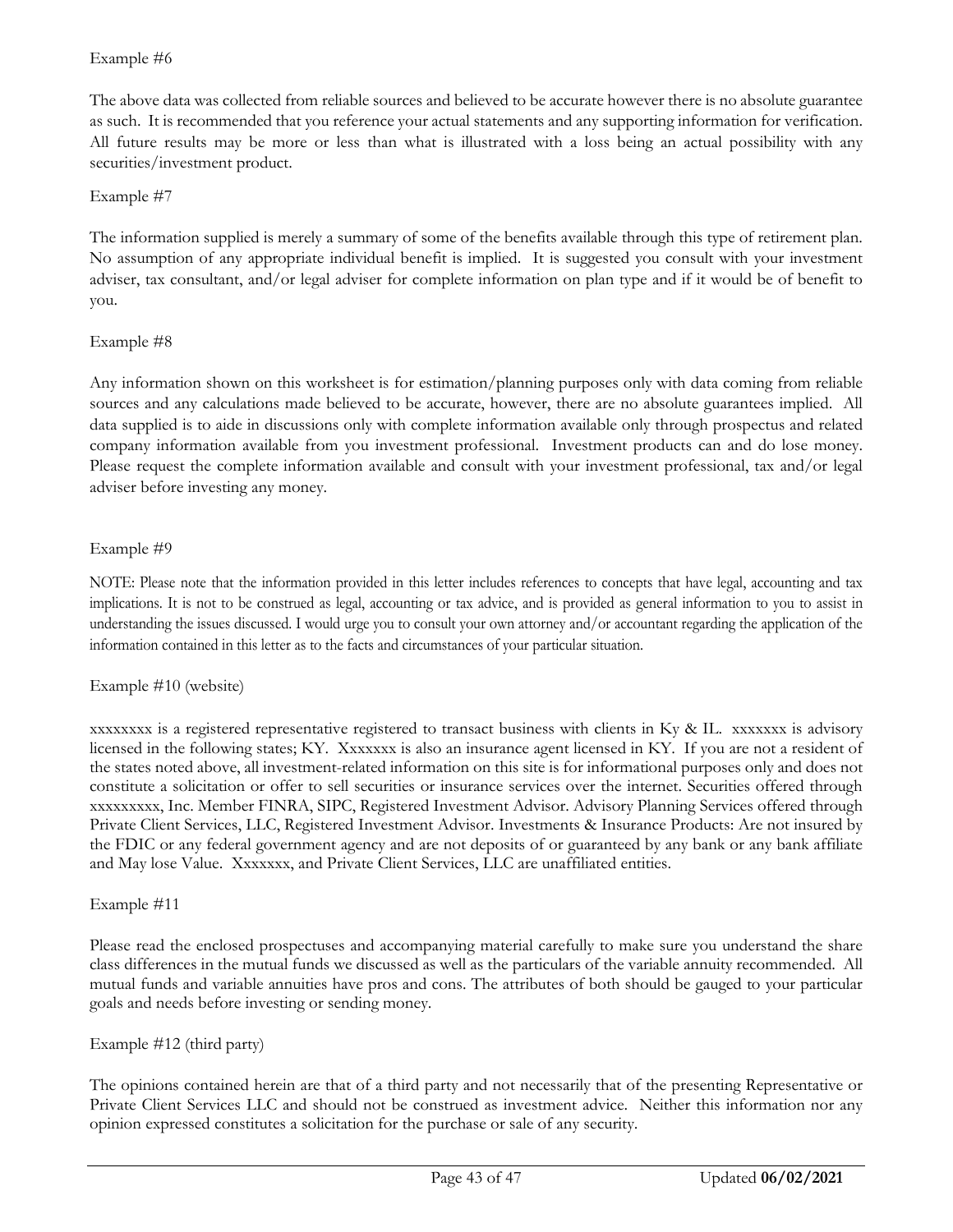### Example #13

Material discussed is meant for general illustration and/or informational purposes only and it is not to be construed as tax, legal, or investment advice. Although the information has been gathered from sources believed to be reliable, please note that individual situations can vary, therefore, the information should be relied upon only when coordinated with individual professional advice.

### Example #14

*Material discussed is meant for general illustration and/or informational purposes only and it is not to be construed as tax, legal, or investment advice. Although the information has been gathered from sources believed to be reliable, please note that individual situations can vary therefore, the information should be relied upon only when coordinated with individual professional advice. Past performance is no guarantee of future results. Diversification does not ensure against loss.* 

#### Example #15

This report and its hypothetical illustrations are intended to form a basis for further discussions with your legal, accounting, and financial advisors. Actual future investment returns, taxes, and inflation are unknown. Do not rely upon this report to predict future investment performance

### Example #16

*This presentation provides a general overview of some aspects of your personal financial position. It is designed to provide educational and/or general information and is not intended for specific legal, accounting and investment, income tax or other professional advice. For specific advice on these aspects of your overall financial plan, consult with your professional advisors. Asset or portfolio earnings and/or returns shown, or used in the presentation, are not intended to predict or guarantee the actual results of any investment product.*

#### Example #17

The information in this article is not intended as tax or legal advice, and it may not be relied on for the purpose of avoiding any federal tax penalties. You are encouraged to seek tax or legal advice from an independent professional advisor. The content is derived from sources believed to be accurate. Neither the information presented, nor any opinion expressed constitutes a solicitation for the purchase or sale of any security.

#### Example #18

Investors should carefully consider the investment objectives, risks, charges, expenses and tax ramifications of any securities product. An investment into a series of diversified products does not, in itself, guarantee a profit for all securities can and do loss money. It is important to read all prospectus and supporting documents carefully and perhaps consult with your accountant or tax advisor before making a final decision and sending money.

### Example #19 (third party)

The opinions expressed herein are that of the featured guest(s) and not necessarily that of the referenced Representative or Private Client Services LLC and should not be construed as investment advice. Also any vendor featured through any link or mentioned as an advertisement is not necessarily a recommendation of the referenced representative or Private Client Services LLC but rather that of the xxxxxxxx organization that may have received compensation for that endorsement.

### Example #20 (third Party)

The opinions contained herein are that of the author/publication and not necessarily that of the providing representative or Private Client Services LLC and should not be construed as investment advice. Neither the information presented nor any opinion expressed constitutes a solicitation for the purchase or sale of any security. You are always encouraged to seek tax or legal advice from a separate independent professional before investing and/or sending money.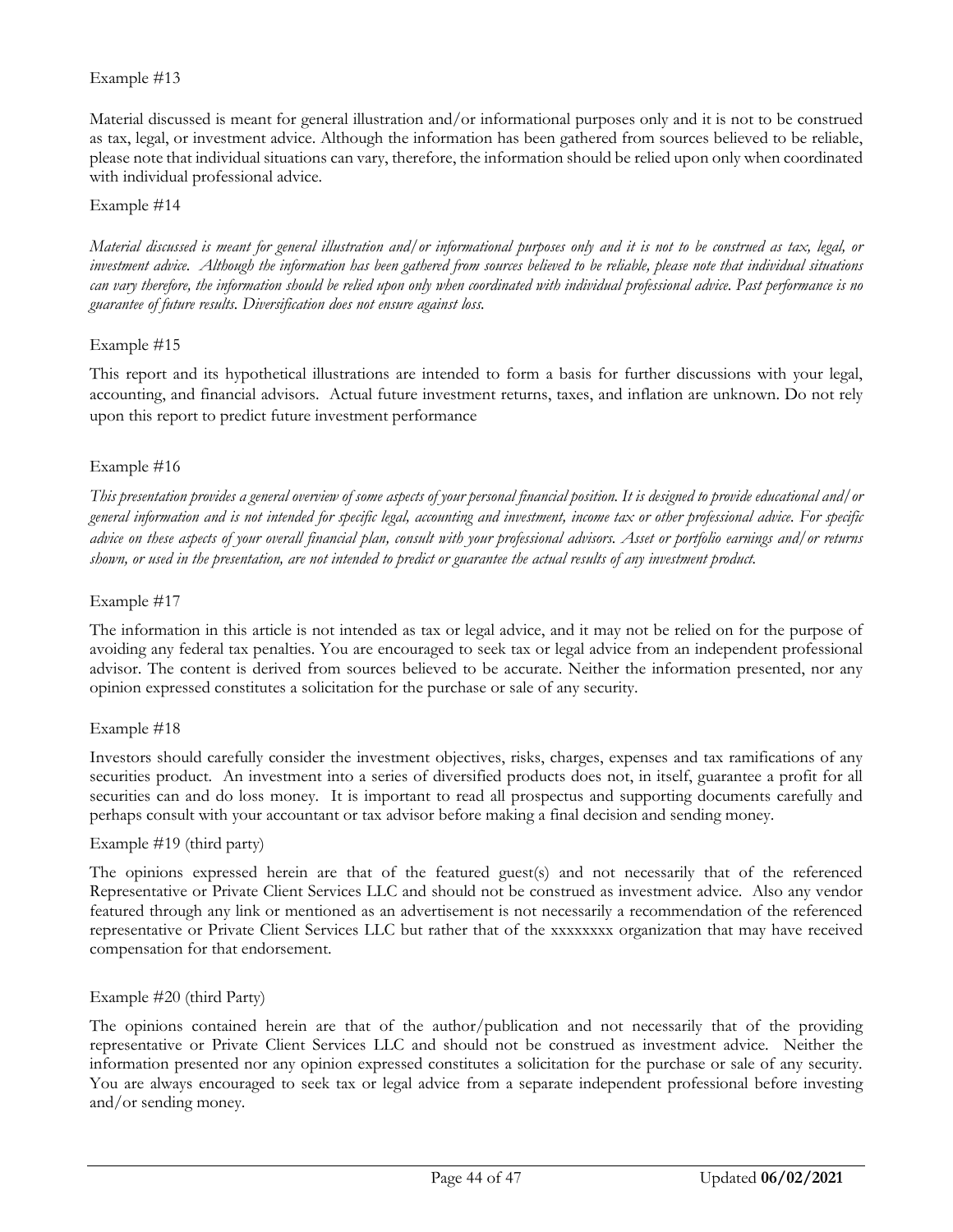### Example #21 (third party)

The opinions contained herein are that of the authors and not necessarily that of Private Client Services LLC and should not be construed as tax or legal advice nor should there be any guarantees assumed from the information presented. Investments can and do lose money so it is important to get input from your complete financial team before investing or sending money.

### Example #22

\*Important: Any information shown on this worksheet is hypothetical and for estimation/planning purposes only with no guarantees as to any future performance implied. Even though data comes from reliable sources and any calculations made are believed to be accurate, absolutely no guarantees should be assumed. Investment products can and do lose money with the reality of future fluctuating growth rates which may be negative. All data supplied is to aide in discussions only with any product information available only by prospectus and/or related company information which should be obtained from the product sponsor and your investment professional. Please request the complete available information and consult with your investment professional, tax and/or legal adviser before investing and sending money.

### Example #23

Links are provided as a convenience for general information only and it's important to note that any vendor featured through any link or mentioned as an advertisement is not necessarily a recommendation of the referenced representative or Private Client Services LLC and should not be perceived as investment advice.

### Example #24

\* As stated, any information discussed in this summary is for estimation/planning purposes only with all data coming from reliable sources and any calculations made believed to be accurate, however, there should be no absolute guarantees implied from the numbers stated nor should there be any guarantee of a positive return assumed from following any of the strategies mentioned. Neither the information presented nor any opinion expressed constitutes a solicitation for the purchase or sale of any security. You are always encouraged to seek tax or legal advice from a separate independent professional before investing and/or sending money. All data supplied is to aide in discussions only with complete information available only through a prospectus (if applicable) and related company information which can be obtained from your investment professional. Investment products can and do lose money. Please request the opinion of other independent outside financial professionals before investing and sending money.

### Example #25

\* As stated, any information discussed in this summary is for estimation/planning/informational purposes only with all data coming from reliable sources and any calculations made believed to be accurate, however, there are no absolute guarantees implied from the numbers stated nor should there be a guarantee of any future positive returns assumed from any of the calculations made. Future returns will be more or less than what is shown. Also the information presented does not constitute a solicitation for the purchase or sale of any security. You are always encouraged to seek tax or legal advice from a separate independent professional before investing and/or sending money. All data supplied is to aide in discussions only with complete information available only through a prospectus (if applicable) and related company information which can be obtained from your investment professional or the particular company of the security stated. Please request the opinion of other independent outside financial professionals before investing and sending money. Investment products can and do lose money.

### Example #26

The firm is not engaged in the practice of law or accounting. Content should not be construed as legal or tax advice. Always consult an attorney or tax professional regarding your specific legal or tax situation.

### Example #27

Each client and prospective client agrees, as a condition precedent to his/her access to *Company's* web site, to release and hold harmless *Company*, its officers, directors, owners, employees and agents from any and all adverse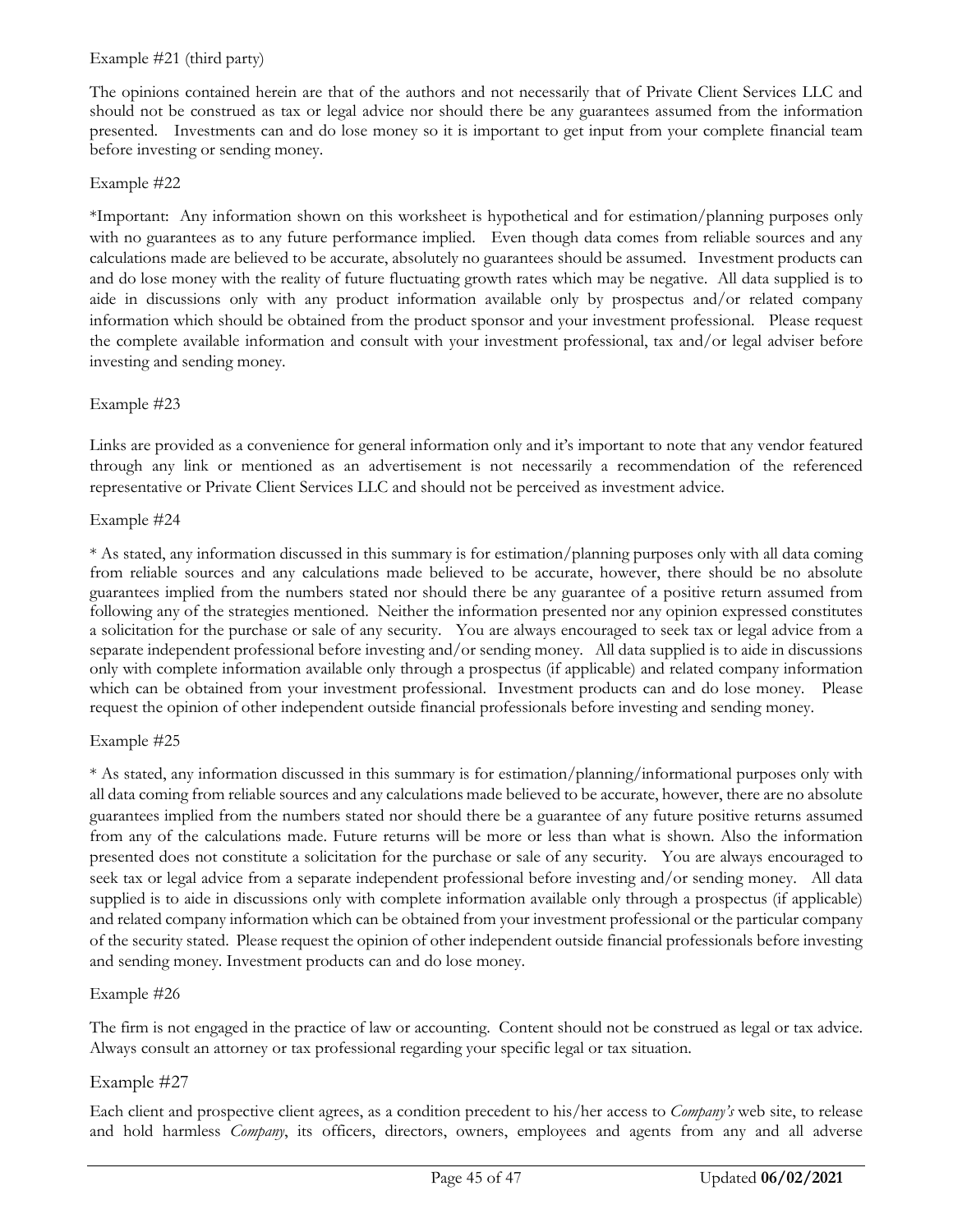consequences resulting from any of his/her actions and/or omissions which are independent of his/her receipt of personalized individual advice from *Company*.

### Example #28

To the extent that any client or prospective client utilizes any economic calculator or similar interactive device contained within or linked to *Company's* web site, the client and/or prospective client acknowledges and understands that the information resulting from the use of any such calculator/device, is not, and should not be construed, in any manner whatsoever, as the receipt of, or a substitute for, personalized individual advice from *Company*, or from any other investment professional.

### Example #29

Rankings and/or recognition by unaffiliated rating services and/or publications should not be construed by a client or prospective client as a guarantee that he/she will experience a certain level of results if *Company* is engaged, or continues to be engaged, to provide investment advisory services, nor should it be construed as a current or past endorsement of *Company* by any of its clients. Rankings published by magazines, and others, generally base their selections exclusively on information prepared and/or submitted by the recognized adviser. Rankings are generally limited to participating advisers**.**

### Example #30

Certain portions of *Company's* web site (i.e. newsletters, articles, commentaries, etc.) may contain a discussion of, and/or provide access to, *Company* (and those of other investment and non-investment professionals) positions and/or recommendations as of a specific prior date. Due to various factors, including changing market conditions, such discussion may no longer be reflective of current position(s) and/or recommendation(s). Moreover, no client or prospective client should assume that any such discussion serves as the receipt of, or a substitute for, personalized advice from *Company*, or from any other investment professional. *Company* is neither an attorney nor an accountant, and no portion of the web site content should be interpreted as legal, accounting or tax advice.

### Example #31

Please remember that different types of investments involve varying degrees of risk, and there can be no assurance that the future performance of any specific investment or investment strategy (including those undertaken or recommended by *Company*), will be profitable or equal any historical performance level(s).

### Example #32 (website)

**Name of RIA (**"*Company*") is an SEC registered investment adviser located in "city/state" *Company* may only transact business in those states in which it is registered, or qualifies for an exemption or exclusion from registration requirements. *Company's* web site is limited to the dissemination of general information pertaining to its advisory services, together with access to additional investment-related information, publications, and links. Accordingly, the publication of *Company's* web site on the Internet should not be construed by any consumer and/or prospective client as *Company's* solicitation to effect, or attempt to effect transactions in securities, or the rendering of personalized investment advice for compensation, over the Internet. Any subsequent, direct communication by *Company* with a prospective client shall be conducted by a representative that is either registered or qualifies for an exemption or exclusion from registration in the state where the prospective client resides. For information pertaining to the registration status of *Company*, please contact the SEC or the state securities regulators for those states in which *Company* maintains a notice filing. A copy of *Company's* current written disclosure statement discussing *Company's*  business operations, services, and fees is available from *Company* upon written request. *Company* does not make any representations or warranties as to the accuracy, timeliness, suitability, completeness, or relevance of any information prepared by any unaffiliated third party, whether linked to *Company* web site or incorporated herein, and takes no responsibility. All such information is provided solely for convenience purposes only and all users thereof should be guided accordingly.